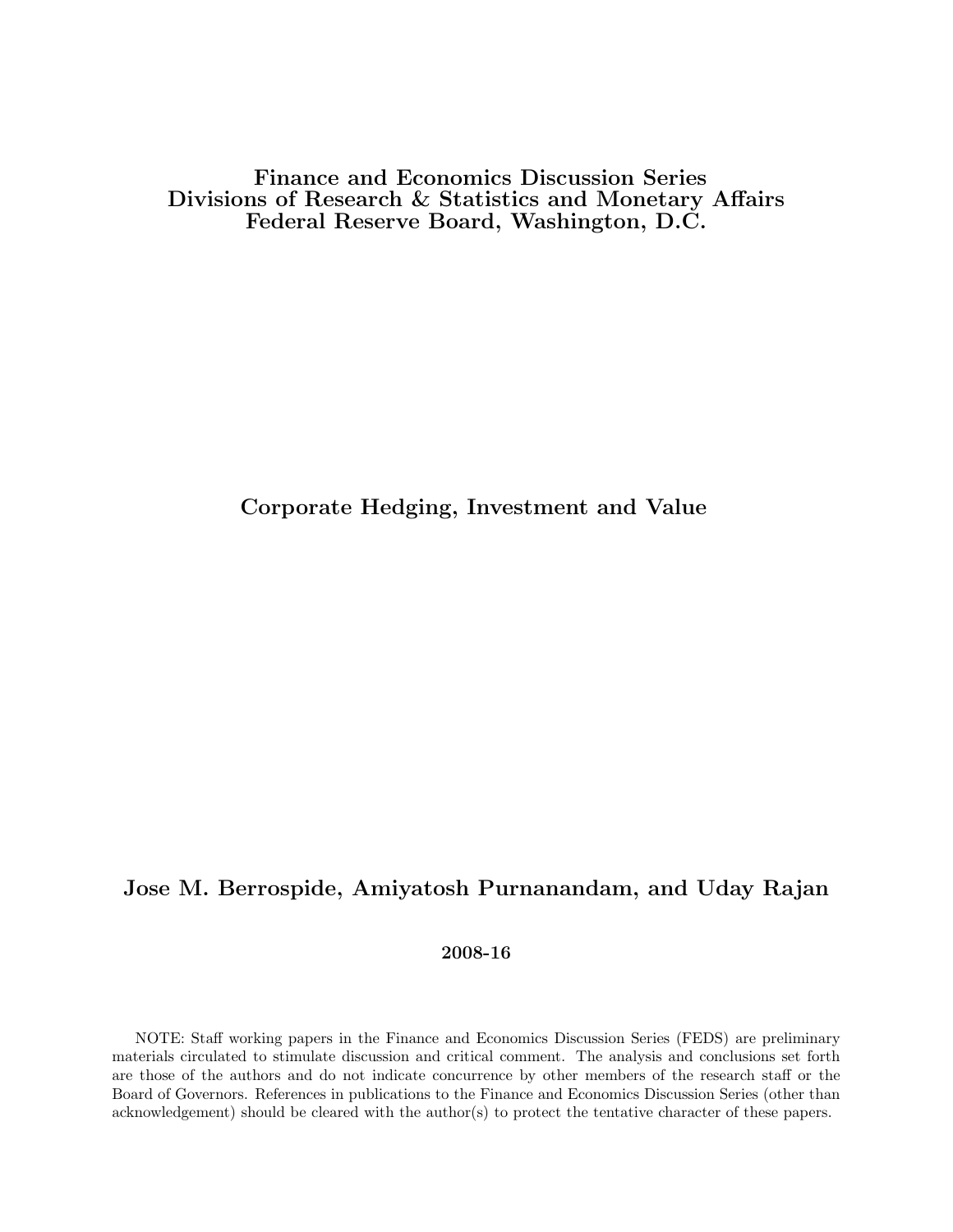# Corporate Hedging, Investment and Value<sup>∗</sup>

Jose M. Berrospide† Amiyatosh Purnanandam‡ Uday Rajan§

February 2008

### Abstract

We consider the effect of hedging with foreign currency derivatives on Brazilian firms in the period 1997 through 2004, a period that includes the Brazilian currency crisis of 1999. We find that, derivative users have valuations that are 6.7–7.8% higher than non-user firms. Hedging with currency derivatives allows firms to sustain larger capital investments, and also removes the sensitivity of investment to internally generated funds. Thus, it mitigates the underinvestment friction of Froot, Scharfstein, and Stein (1993), at a time when capital in the economy as a whole is scarce. We further show that hedging increases the foreign currency debt capacity of a firm, and that foreign debt is a cheaper source of capital than domestic debt during our period of study.

JEL Codes: G30, G32.

Keywords: Currency Derivatives, Firm Value, Underinvestment, Debt Capacity, Cost of Capital.

<sup>∗</sup>We would like to thank Tim Adam, Sudheer Chava, Kathryn Dominguez, Jie Gan, Han Kim, Peter Mackay, Paige Parker, Amit Seru, Rene Stulz, Linda Tesar, Jing Zhang, and seminar participants at CSSS (Calcutta), Hong Kong UST, Michigan, National University of Singapore, Notre Dame, and Singapore Management University for helpful comments. All errors remain our own. The views expressed are those of the authors and do not necessarily reflect those of the Board of Governors of the Federal Reserve System or its staff.

<sup>†</sup>Federal Reserve Board; Tel: (202) 452-3590, E-mail: jose.m.berrospide@frb.gov

<sup>‡</sup>Ross School of Business, University of Michigan; Tel: (734) 764-6886, E-mail: amiyatos@umich.edu

 $\S$ Ross School of Business, University of Michigan; Tel: (734) 764-2310, E-mail: urajan@umich.edu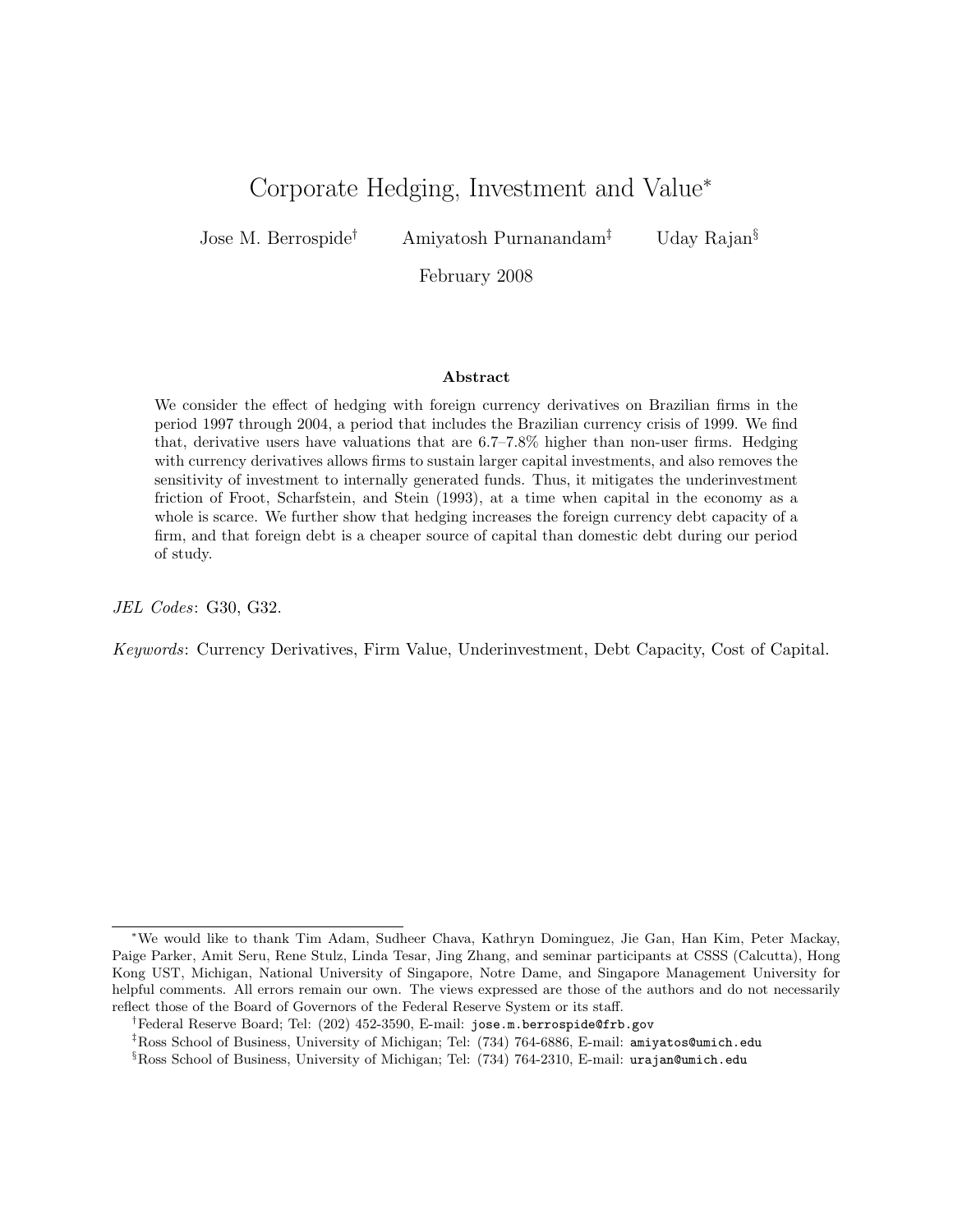# 1 Introduction

Despite the widespread use of derivatives by firms, and the impressive growth in the derivatives market in the last two decades, empirical evidence on the effect of derivative usage on firm value is limited and often mixed. There are several reasons for this. First, there is a lack of data on the extent and direction of a firm's exposure to risk. It is often non-trivial to even identify the frictions that hedging may help overcome. Second, data on the kinds of derivatives used by a firm, and indeed on whether firms are hedging or speculating, may be unavailable. Finally, hidden or unobservable firm characteristics introduce additional complications that affect the interpretation of empirical results.

For example, suppose we find that a firm using derivatives has a higher value than an observationally identical non-user firm. It is possible that derivative usage is correlated with an omitted variable that has a positive effect on firm value, such as managerial skill. We may then incorrectly conclude that derivative usage has a positive effect on firm value. Therefore, if one finds a link between firm value and derivative usage, it is an equally important empirical task to identify the specific channels via which derivatives might add value to a firm.

We study the effect of derivative usage on firm value and financial policy in a setting that is less likely to suffer from some of these concerns. We consider a panel of Brazilian firms in a period surrounding the 1999 currency crisis. Until January 1999, Brazil had a managed exchange rate policy (a "crawling peg") for its currency, the real. Following a severe currency crisis, the policy was abandoned in favor of a fully floating exchange rate in January, 1999. The economy suffered through a large recession as a result of the crisis. In this period, many firms in Brazil had liabilities denominated in foreign currency, primarily US dollars. During the managed exchange rate regime these firms faced minimal exposure to foreign currency risk. However, this exposure increased dramatically in the floating exchange rate regime. While only a handful of firms hedged their currency exposure prior to 1999, the usage of currency derivatives increased steadily from 1997 to 2004, our period of study, with over 40% of firms in the sample using currency derivatives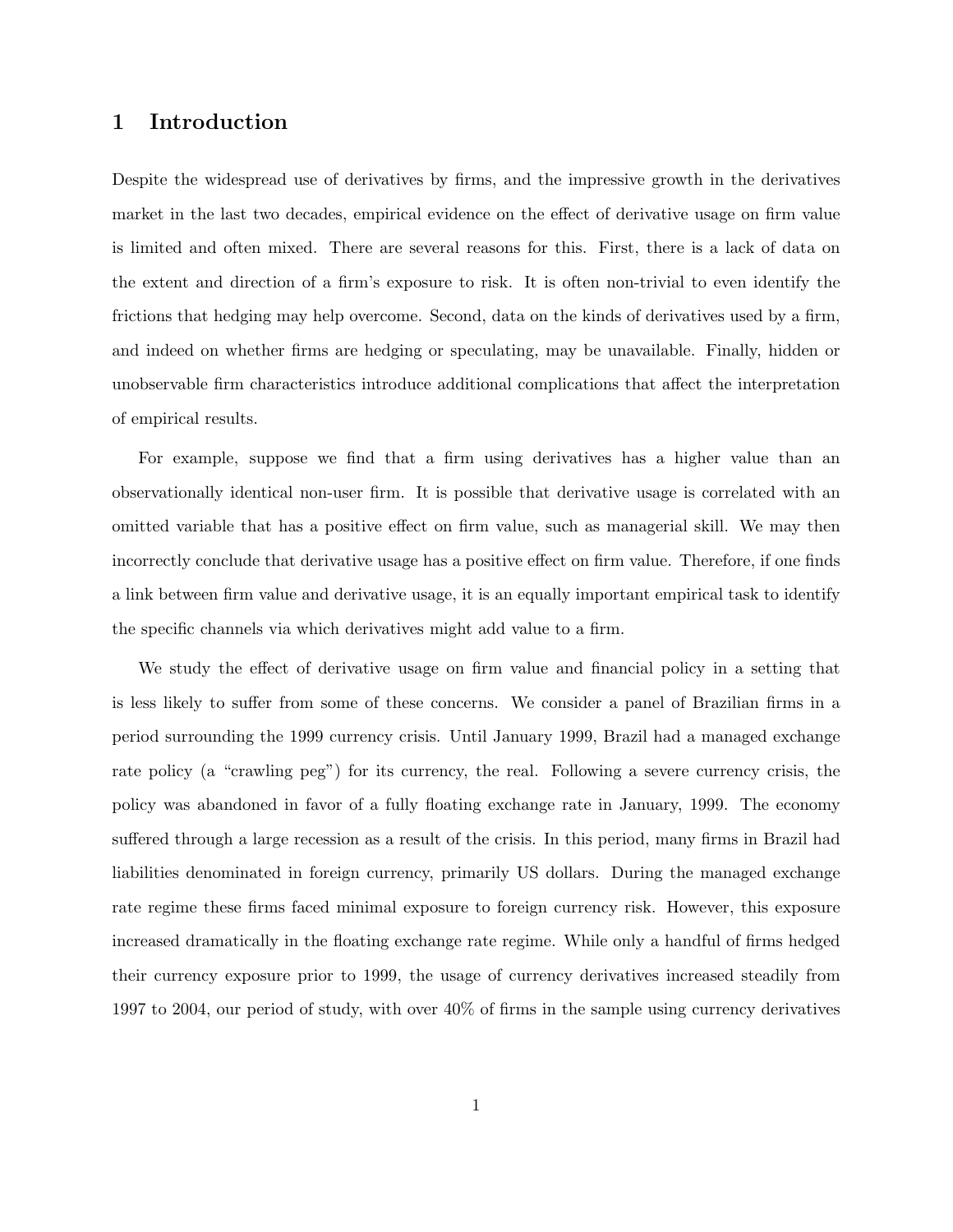by the end of the period.<sup>1</sup>

Our setting has three noticeable advantages. First, following the radical change in exchange rate policy and the upheaval in the economy, Brazilian firms were in a state of disequilibrium. It would require some time for firms to determine what their optimal policies should be in the new environment. If all firms are behaving optimally, the effect of hedging on value may be hard to detect in equilibrium.<sup>2</sup> That is, if hedging does appear to be of value, firms that do not hedge must either be behaving sub-optimally, or perhaps have some hidden cost to hedging relative to hedged firms that is unobserved by the econometrician.

Second, the nature of the risk faced by firms in our study is clear. A large number of firms in our sample had some liabilities denominated in foreign currency over the period of study. In the managed exchange rate period, such positions were implicitly hedged via government policy. Once the exchange rate was floated, firms were required to hedge on their own to protect against a further fall in the Brazilian real. Thus, both the source of risk and the direction of the hedge are immediate to deduce.

Finally, the crisis itself was exogenous to the actions of any particular firm, though of course it came about as a result of a weakness in the overall economy. A typical problem in any regression model of firm value is the issue of endogeneity between firm value and the decision variable of interest, such as the hedging decision in our case. A natural experiment that randomly assigns firms to be hedgers or non-hedgers would be an ideal research design to get around this problem. Since the decision to hedge is endogenous, our setting does not represent a pure natural experiment. Nevertheless, it is a setting in which the exogenous change in the exchange rate regime led to a corresponding exogenous change in the marginal value of currency hedging, which was close to zero in the managed exchange rate period. If hedging has any value, its value should be demonstrable when such a large shock occurs. By comparing hedgers and non-hedgers as well as by comparing a firm's own value before and after it started hedging, our experiment design is less likely to be affected by endogeneity issues.

<sup>1</sup>We use the terms "hedging" and "using derivatives" synonymously in this paper.

 ${}^{2}$ For example, in the model of Adam, Dasgupta, and Titman (2007), in equilibrium some firms hedge and others do not, but each firm is indifferent between hedging and not and has the same value in either case.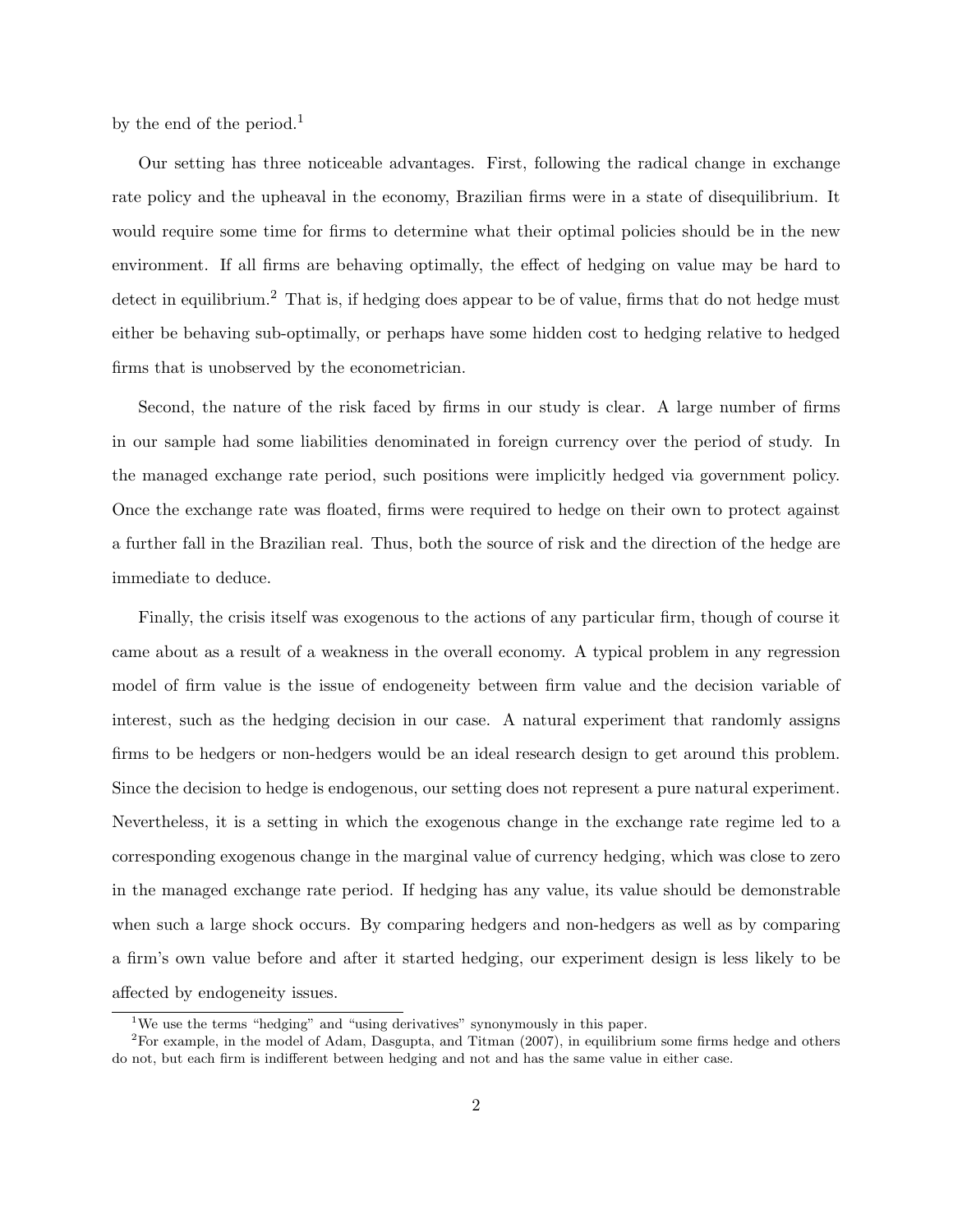We find in pooled regressions that hedgers have significantly higher market valuations (as measured by the market-to-book ratio or Tobin's  $q$ ) than their non-hedger counterparts, after controlling for key drivers of firm value such as firm size, profitability and growth potential. To reduce the likelihood that the result is due to unobservable factors correlated with derivative usage, we estimate a firm fixed effects model, which by design controls for any omitted variables as long as they remain constant over time. We continue to find a large valuation premium (of 6.7–7.8%) for currency derivative usage. This suggests that a substantial portion of the valuation effect that we document in the pooled regressions is causal in nature.

We then explore the reasons behind the valuation premium we obtain. The theoretical literature posits that hedging allows firms to overcome frictions due to bankruptcy costs (Smith and Stulz (1985)). Stulz (1996) suggests that the primary reason to hedge is to reduce the likelihood of costly "left-tail" events such as financial distress or an inability to carry out an investment policy. In a dynamic setting, Leland (1998) shows that the reduction in the probability of financial distress leads to increased debt capacity and thus to a higher firm value via increased interest tax shields. A different approach is offered by Froot, Scharfstein and Stein (1993), who show that, when external financing is costly, hedging can remove inefficiencies from a firm's investment decisions by providing capital in low cash flow states. At the empirical level, the extant literature has provided significant insights into the debt capacity channel of hedging using data from the US (see Graham and Rogers (2002)), but the investment channel has largely remained unexplored.

Our study contributes to the literature by showing that hedging helps firms smooth their investment policies. We find that hedgers invest considerably more than non-hedgers, controlling for the investment opportunity set at the industry level. Just as importantly, we find that a hedged firm's investment is not sensitive to its operating cash flow. A non-hedger, on the other hand, is significantly dependent on its internal funds for investment. This provides direct evidence in support of the Froot, Scharfstein, and Stein (1993) model. A basic friction faced by Brazilian firms in our period of study is a shortage of capital, which results in underinvestment by non-hedged firms.<sup>3</sup> Hedging enables firms to maintain capital expenditure at a time of overall economic stress,

<sup>&</sup>lt;sup>3</sup>Over a different period of study, Bonomo, Martins, and Pinto (2003) find a significant drop in corporate investment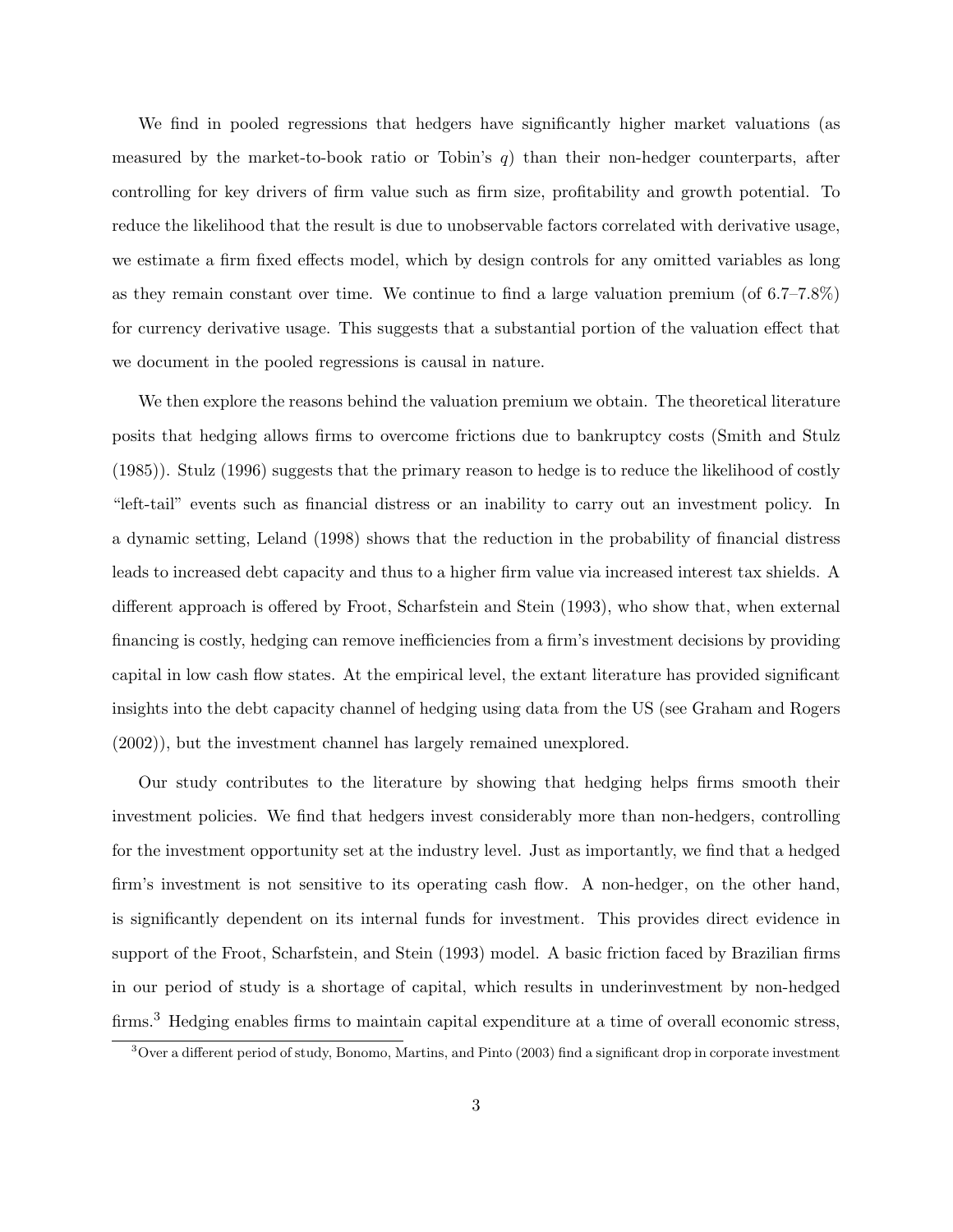and thus mitigates the underinvestment friction.

To examine why the level of investment is higher for hedgers in our sample, we consider the effects of derivative usage on leverage. In our setting, the debt channel has an additional effect on firm value as compared to the Leland model. As we show in Section 2.2, the intermediation capability of the domestic banking sector was severely hampered during the period of our study, with low bank credit availability and a high spread between lending and deposit rates. In such an environment, foreign currency debt can be a cheaper source of capital than domestic debt. Thus, in addition to the extra tax-shields generated by additional debt, currency derivatives may add value through their effect on the cost of capital to the firm. While we do not have direct data on the cost of domestic and foreign debt, we can infer their relative costs from the financial expenses and net incomes reported by firms. We show that a real of foreign currency debt is cheaper for a hedger firm than a real of domestic debt. We further demonstrate, both in univariate analysis and via regressions, that hedged firms have significantly greater foreign leverage, and a greater proportion of foreign currency debt.<sup>4</sup> The level of domestic debt is the same across hedged and unhedged firms. Thus, overall, hedged firms do have higher leverage, as in the Leland (1998) model.

Finally, we account for the likely endogeneity between the decision to hedge and the extent of foreign currency debt taken on by a firm. We first model the hedging decision of a firm via a hazard rate process. We then use the key determinants of hedging in an instrumental variable estimation of derivative usage and foreign currency debt. Even after accounting for the endogeneity of these decisions, we find that hedged firms have significantly higher foreign currency debt than non-hedgers. Overall, therefore, our results show that in a segmented capital market, derivative usage can add value by increasing the firm's access to a cheaper source of capital.

There has been much empirical work on the effect of derivative usage on firm value in recent years. Using a sample of US firms over the period 1990-95, Allayanis and Weston (2002) estimate that users of foreign currency derivatives command an average premium of 4.87% in firm value. However, Guay and Kothari (2003) suggest that the extent of derivative usage by US firms is too

after a 1991 devaluation in Brazil.

<sup>&</sup>lt;sup>4</sup>Berrospide (2007) extends the Holmstrom and Tirole (1997) model of external financing to an open economy, and demonstrates theoretically that hedging can increase foreign debt capacity.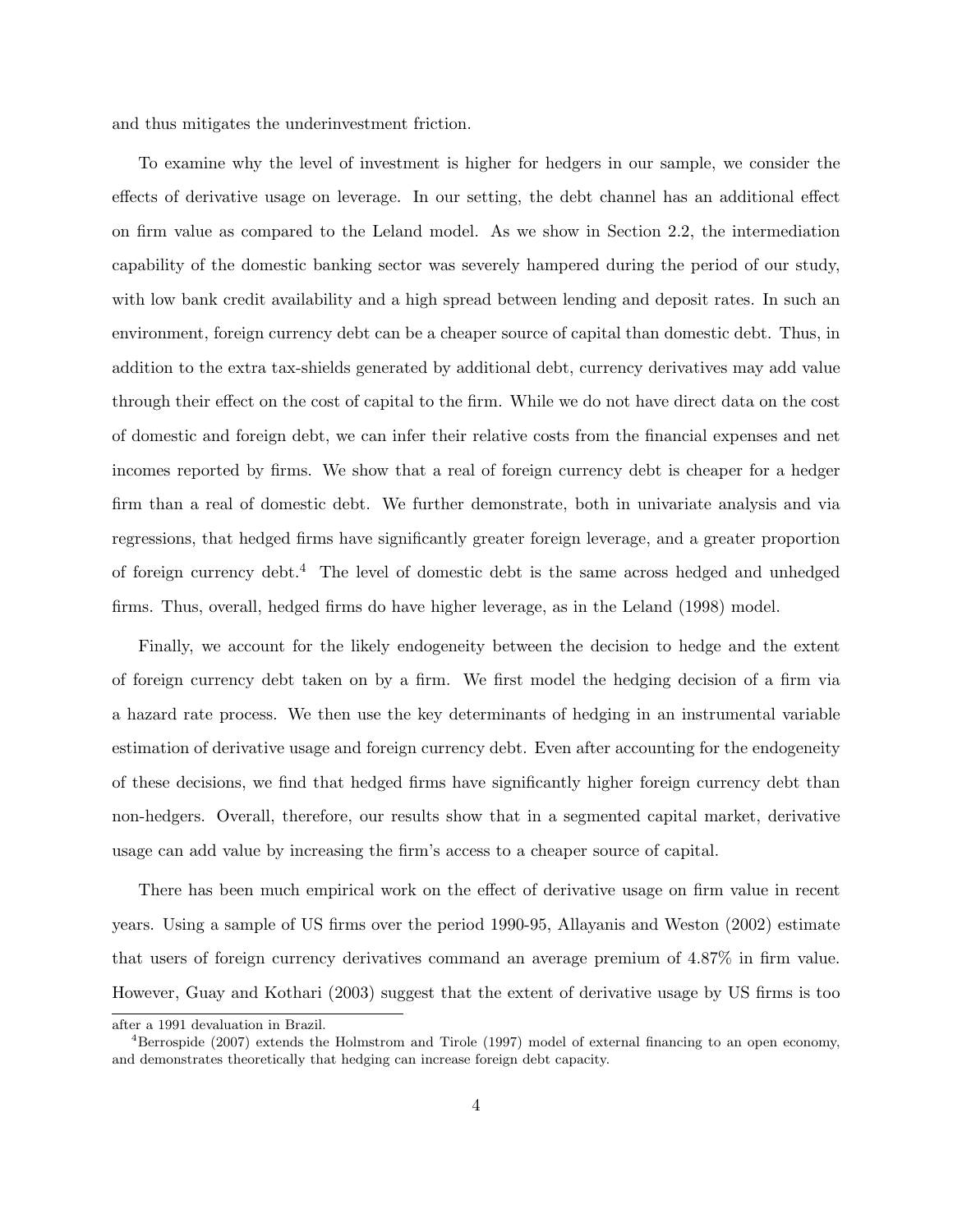small to justify such a large value premium. They show via simulation that a simultaneous three standard deviation adverse change in exchange rates, interest rates, and commodity prices will generate enough cash flow via derivatives holdings to add only 1.3% to the the equity value of the median US firm. Of course, we have not observed such large negative shocks to the US economy over the last few decades. In Brazil, on the other hand, the economy suffered extreme economic conditions during our study period, allowing us to directly estimate the effect of hedging on firm value in an adverse economic scenario. Graham and Rogers (2002) examine a sample of US firms in the period 1994-95, and find that firms indeed hedge to increase debt capacity; the resultant tax benefits add about 1.1% to firm value. Our findings support their key conclusions that derivatives result in higher debt capacity and therefore higher value.

Since we analyze the economy in a setting of disequilibrium, and exploit the panel nature of our data to control for unobservable firm-specific factors, our results are one step closer to establishing causal effects of hedging. We document two channels that have not been explored in the empirical literature through which derivatives add to firm-value; specifically, derivatives (i) alleviate the underinvestment problem, which increases the expected growth rate of cash flows, and (ii) increase a firm's access to a cheaper source of capital. As a result, our estimates that hedging via derivatives adds 6.7–7.8% to firm value are larger than those of Graham and Rogers (2002).

Since using derivatives is an endogenous decision, it is possible that non-users have devised other methods of hedging. Indeed, Tufano (1996) points out that gold firms employ many different methods of operational and financial hedging. Petersen and Thiagarajan (2000) demonstrate the case of two gold firms with similar eventual risk exposures, though one uses derivatives and the other a mix of methods. Mackay and Moeller (2007) consider hedging by real (as opposed to financial) means, and show that hedging concave revenues while letting concave costs remain unhedged adds 2–3% to the value of oil refiners. To the extent that firms which do not use derivatives hedge via other means, we are less likely to find a valuation effect of derivative usage. Further, our firm fixed effect regressions are less susceptible to this bias as long as firms do not frequently change their non-derivatives hedging policy.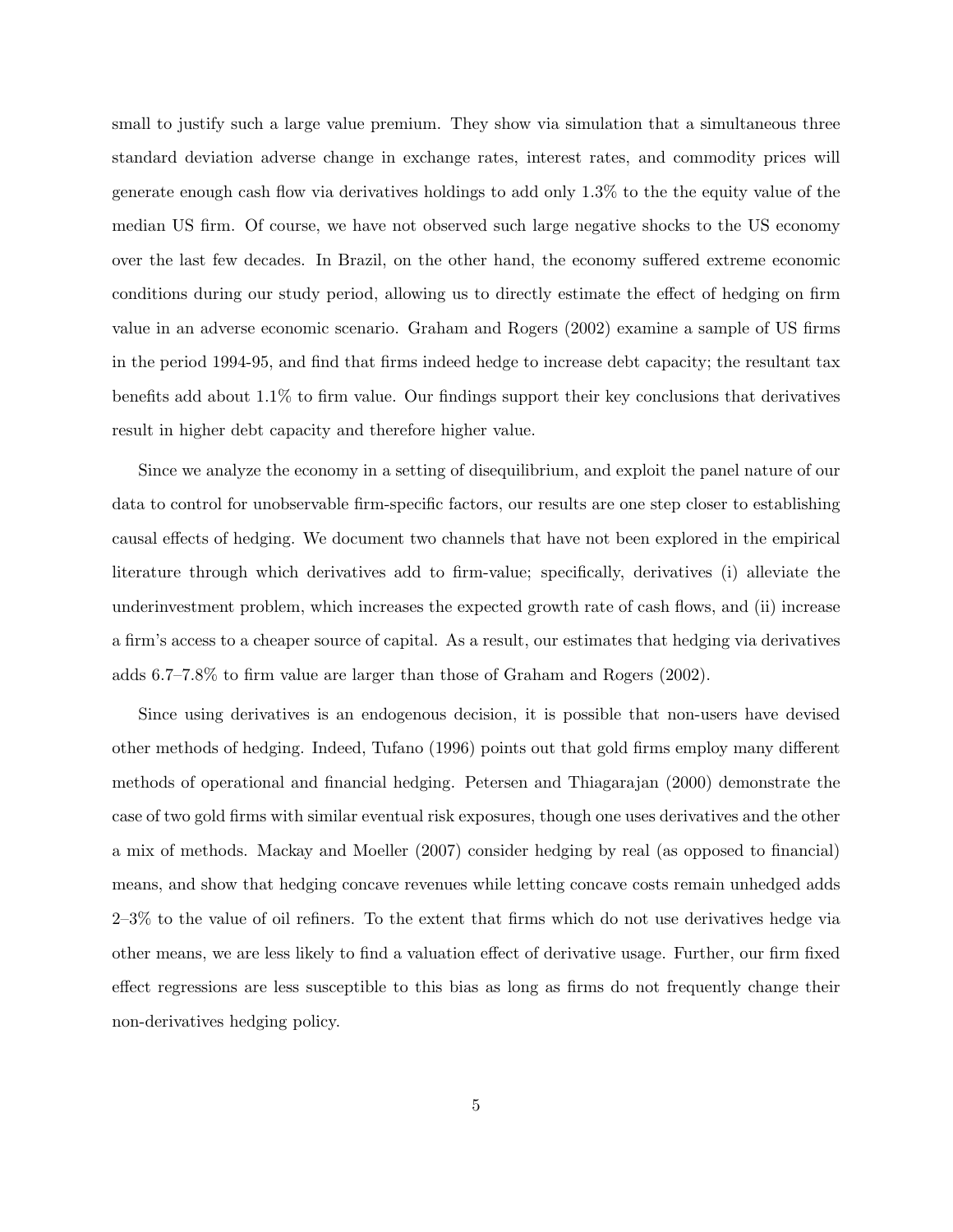Our results on the financial performance of hedged versus unhedged firms contrast somewhat with those of Allayannis, Brown, and Klapper (2002), who find that, following the East Asian currency crisis, hedged foreign currency debt is associated with worse financial performance of East Asian firms, whereas unhedged debt is not. In their work, the worse performance of firms with hedged debt is attributed in part to illiquidity of derivative markets following the currency crisis. The difference in our results is perhaps attributable to the longer period of our study as well as the sample from a different market. In related work, Rossi (2007) examines the decision of Brazilian firms to hedge, and their choice of instruments, over the period 1996 to 2004, using a data set that is substantially similar to ours. Our results on the driving factors behind the hedging decision are similar: this decision depends on the size of the firm and the extent of foreign currency debt. While our focus is on the effect of hedging on firm value and financial performance, in the last section of the paper, we account for the endogeneity in the decision to hedge.

Our paper also provides insights on the ambiguous results in the literature on balance sheet effects and currency crisis. A series of empirical studies using firm-level data for some Latin American countries find ambiguous results on the impact of a currency depreciation on the investment and output of firms with dollar-denominated debt (see, for example, Cowan, Hansen, and Herrera, 2005, and the references therein). Some studies find evidence of strong balance sheet effects, while others find the opposite, i.e., following a devaluation, firms heavily indebted in dollars do not invest less than their counterparts with local currency debt. Cowan, Hansen, and Herrera (2005) argue that the currency composition of debt is endogenous, and recover balance sheet effects in Chilean firms after controlling for the endogeneity. In our paper, we account for the possibility that both the currency composition of debt and hedging are endogenous and simultaneously determined.

The rest of the paper is organized as follows. We review the literature in Section 1. We provide some background information on the Brazilian economy and the currency crisis in Section 2. Section 3 briefly describes our data and sources, while Section 4 contains the empirical results. We conclude with Section 5.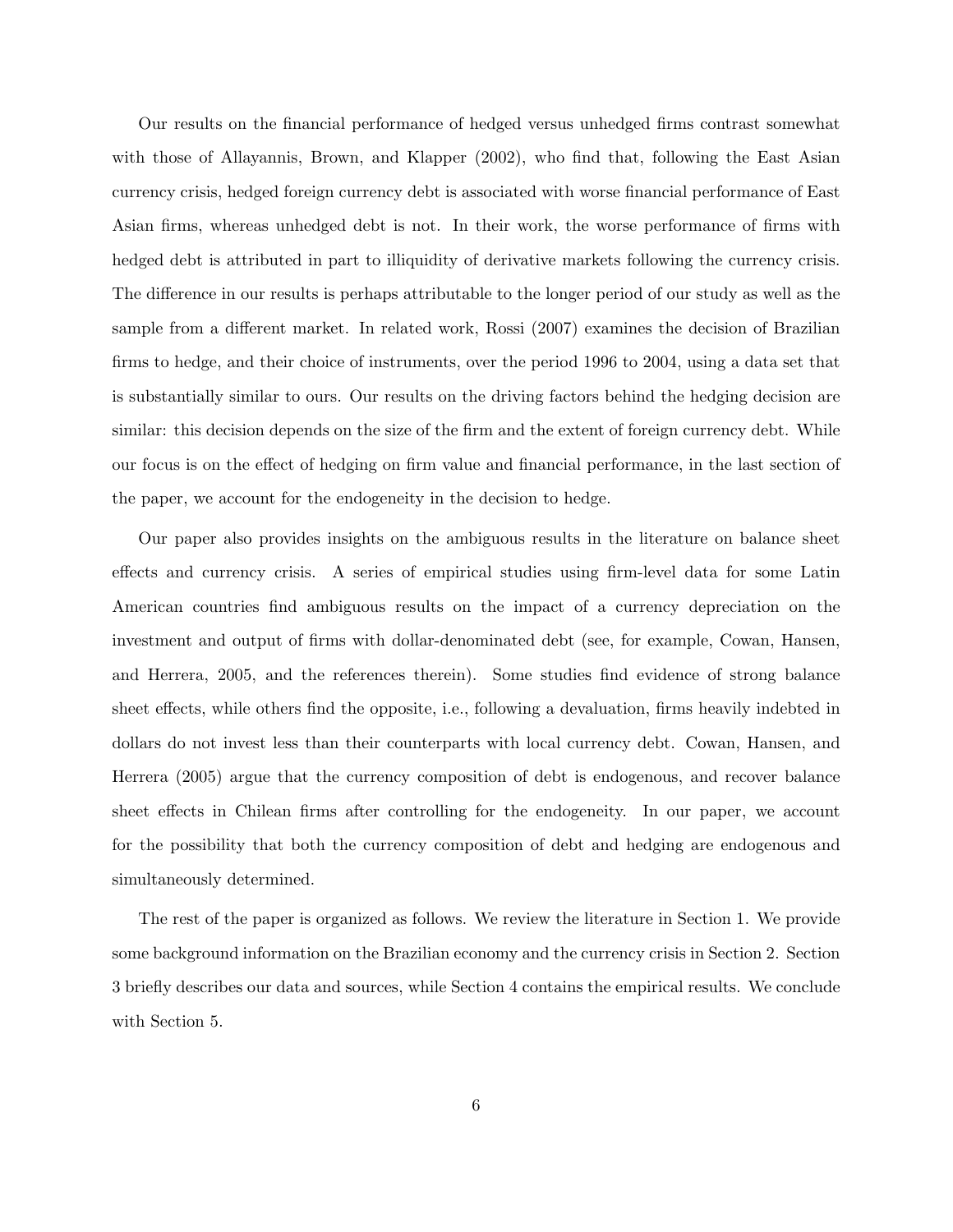# 2 Brazil: Macroeconomic environment

In late 1998 and early 1999, Brazil suffered from a financial crisis that led to its currency, the real, being fully floated on January 15, 1999. The real (denoted as R\$; plural reais) was introduced in July 1994, as part of a stabilization package known as the Real Plan (see Averbug, 2002). The package included elements of privatisation and dollarisation, and was primarily intended to control inflation (which had averaged 1,403% per year from 1990 to 1993) and foster economic growth. The plan successfully reduced inflation to 20% by 1995.

As part of the plan, important regulatory changes were introduced in the financial markets to reduce controls on capital flows and improve the access of corporations to foreign currency debt from international capital markets. A crawling peg exchange rate regime was adopted for the real, with preannounced narrow bands within which the exchange rate was maintained. In this paper, we refer to the period before January 1999 as the "fixed exchange rate regime."

The years leading up to 1999 saw financial crises affect Mexico (1994), East Asia (1997), and Russia (1998). The Brazilian economy was severely affected by the Russian crisis of August, 1998, and suffered substantial capital outflows. External aid from the IMF and the G-7 provided a breather, but capital outflows increased again in January, 1999, leading to the fixed exchange rate regime being abandoned in favor of a floating regime. There were continued shocks to the economy in the floating exchange rate period, with the Argentinian crisis of 2001-02 having a ripple effect throughout Latin America, and a presidential election in 2002 contributing to political uncertainty.

### 2.1 Exchange rate, GDP growth, and inflation

Figure 1 displays the exchange rate (in reais/US dollar) of Brazil over the period 1996 through 2005. As seen from the figure, the exchange rate surged immediately after the real was floated in January, 1999, with the value of the real falling by about 65% within two weeks. The real/US dollar rate increased sharply again in 2001 and 2002. Further, compared to the orderly change in the value of the real in the fixed exchange rate regime, in the floating era the real was significantly more volatile. Figure 2 displays Brazil's annual real GDP growth and the inflation rate, as measured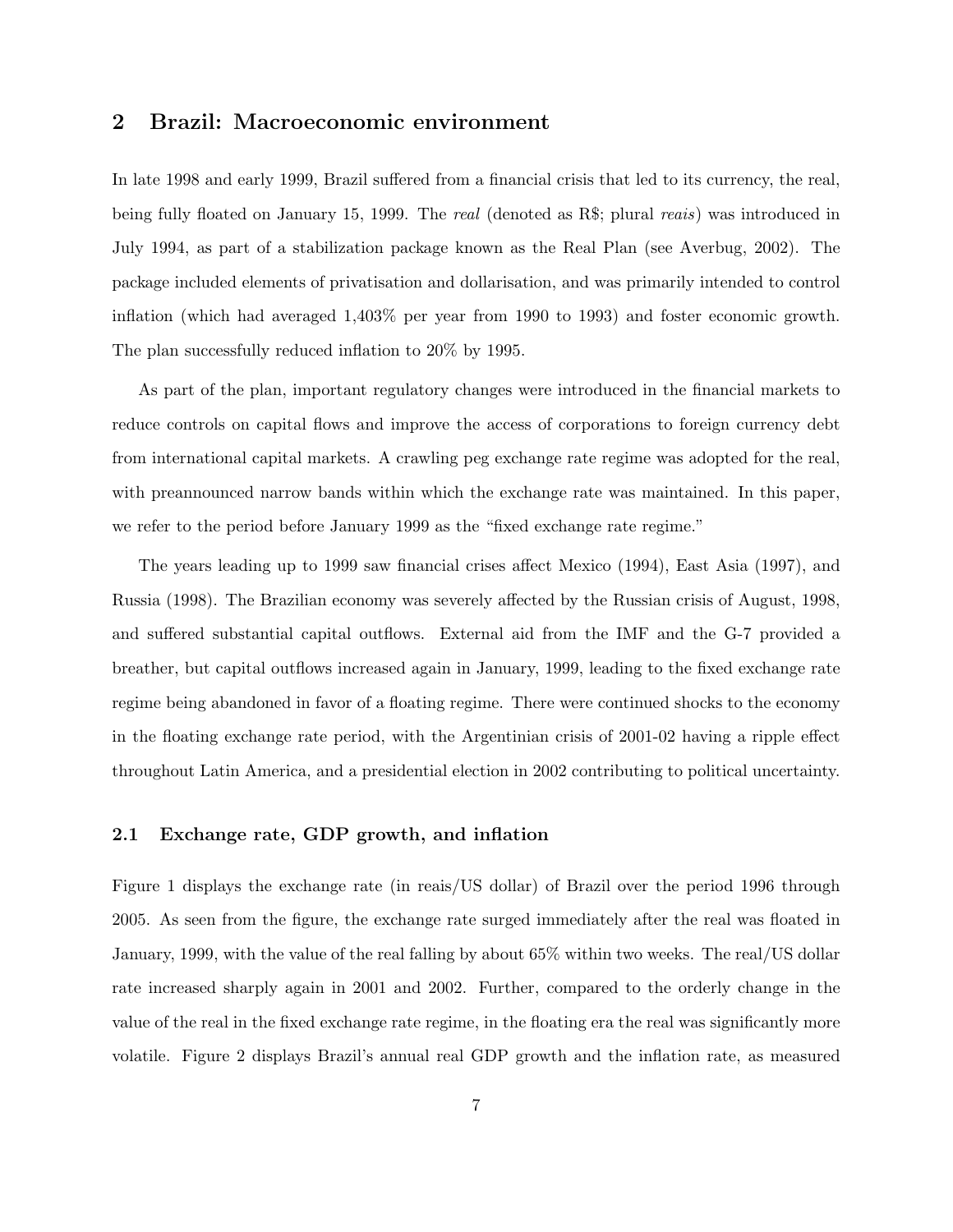by the CPI, from 1996 to 2004. As seen from the figure, GDP growth was very low immediately before and after the decision to float the real (1998 and 1999, respectively) as well as in the period 2001-03, but was stronger in 2000 and 2004. Conversely, inflation was high throughout the period, averaging over 8% per year in the floating exchange rate years.





Figure 1: Exchange rate (reais per US dollar)

Figure 2: GDP growth and inflation

### 2.2 Domestic banking sector

The intermediation efficiency of the domestic banking sector in Brazil has typically been poor, compared both to developed markets as well as other comparable developing economies. The spread between the lending and deposit rates, a measure of efficiency and competition in the banking market, has averaged about 30% in Brazil. This is about ten times higher than the average spread in developed countries and about three times higher than the average spread in Latin American countries (Sobrinho (2007)). As a consequence, the nominal interest rate charged to commercial borrowers has remained high as compared to other countries. Inflation-adjusted short-term interest rates in Brazil have also been high. For example, based on IMF data, Rogoff (2005) shows that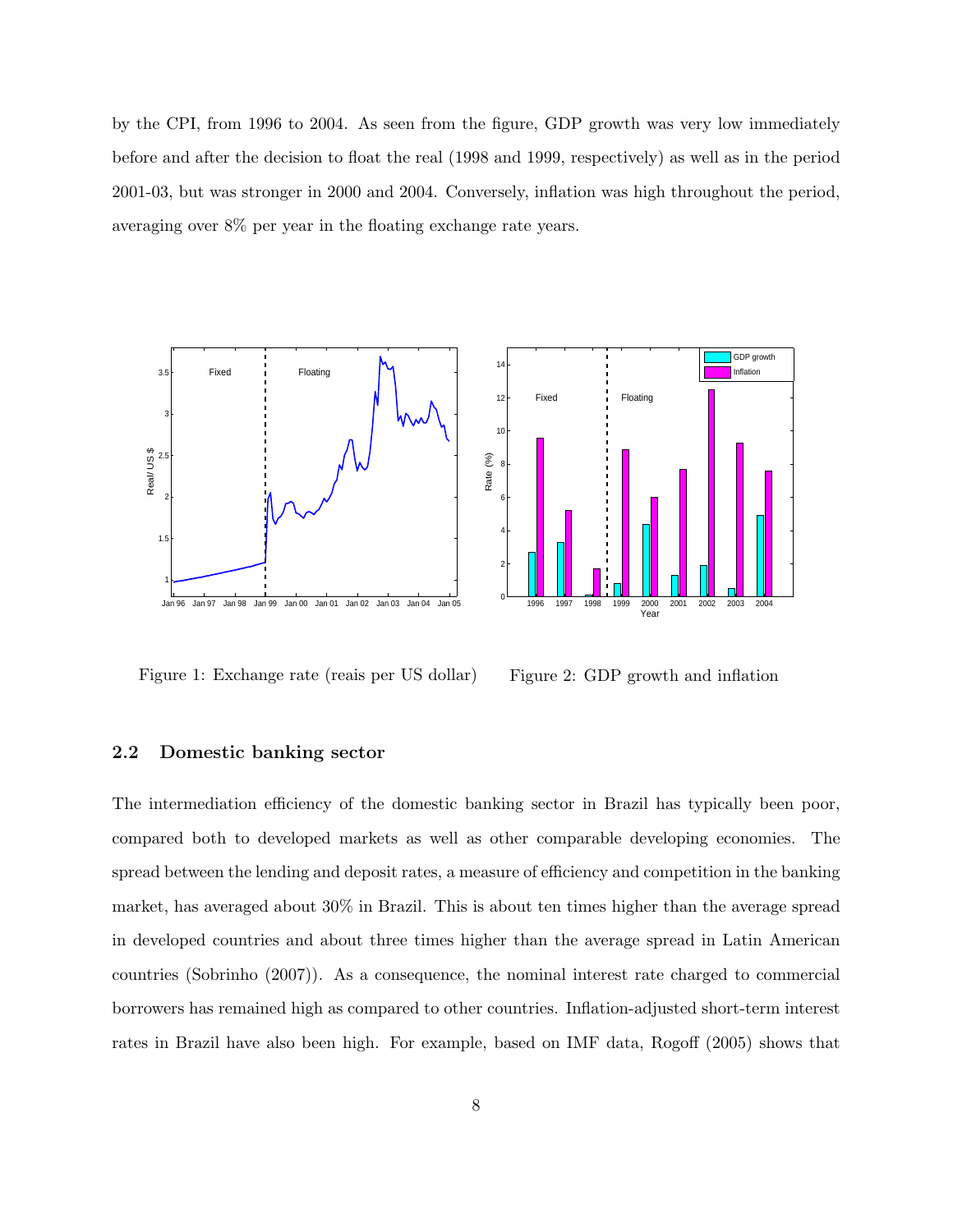the inflation-adjusted short-term interest rate in Brazil was 9.6% in 2004, significantly higher than many other developed and developing countries.

Several reasons have been proposed for the inefficiency of banking sector in Brazil. Nakane, Afanasieff and Lhacer (2002) and Gelos (2006) point to a government subsidy to poorly performing sectors of the economy, high default rates on corporate loans, high operating costs of banks, and onerous reserve requirements in addition to overall macroeconomic instability. Sobrinho (2007) shows that a government policy requiring banks to make unprofitable loans to selected riskier borrowers leads to disproportionately higher rates on the other loans. Belaisch (2003) finds some evidence of oligopolistic behavior in the Brazilian banking sector. Arida, Bacha, and Lara-Resende (2005) suggest that high credit spreads for Brazilian firms are a result of a crowding-out effect due to rising government debt in the aftermath of the currency crisis.

Inefficiencies in the banking sector have resulted in limited access to bank credit as well as a high cost of bank loans. Gelos (2006) shows that on average the bank credit-to-GDP ratio was less than 30% in Brazil in 2003, compared to about 60% for Chile and the U.S. Figure 3 displays the evolution of the "Selic," the Brazilian Central Bank's overnight lending rate, from the period 1996 through 2005. For much of this period, the Selic hovered around 20-25%, with a few spikes corresponding to the East Asian (1997) and Russian (1998) currency crises.

Overall, during the period of our study, the Brazilian economy was passing through an extremely turbulent phase. The change in exchange rate regime especially provides us with a well-structured setting to study the effect of currency risk hedging on firm value.

# 3 Data

We collect data from two sources. First, we obtain financial statement and market value information for all Brazilian firms listed in the Economatica database as of August, 2006. This comprises a list of more than 350 firms. The database over-represents large firms and potentially suffer from a survivorship bias: we have no data on firms that may have gone bankrupt or been acquired. If nonhedgers are more likely to fail, the bias works against our finding any value to hedging. We exclude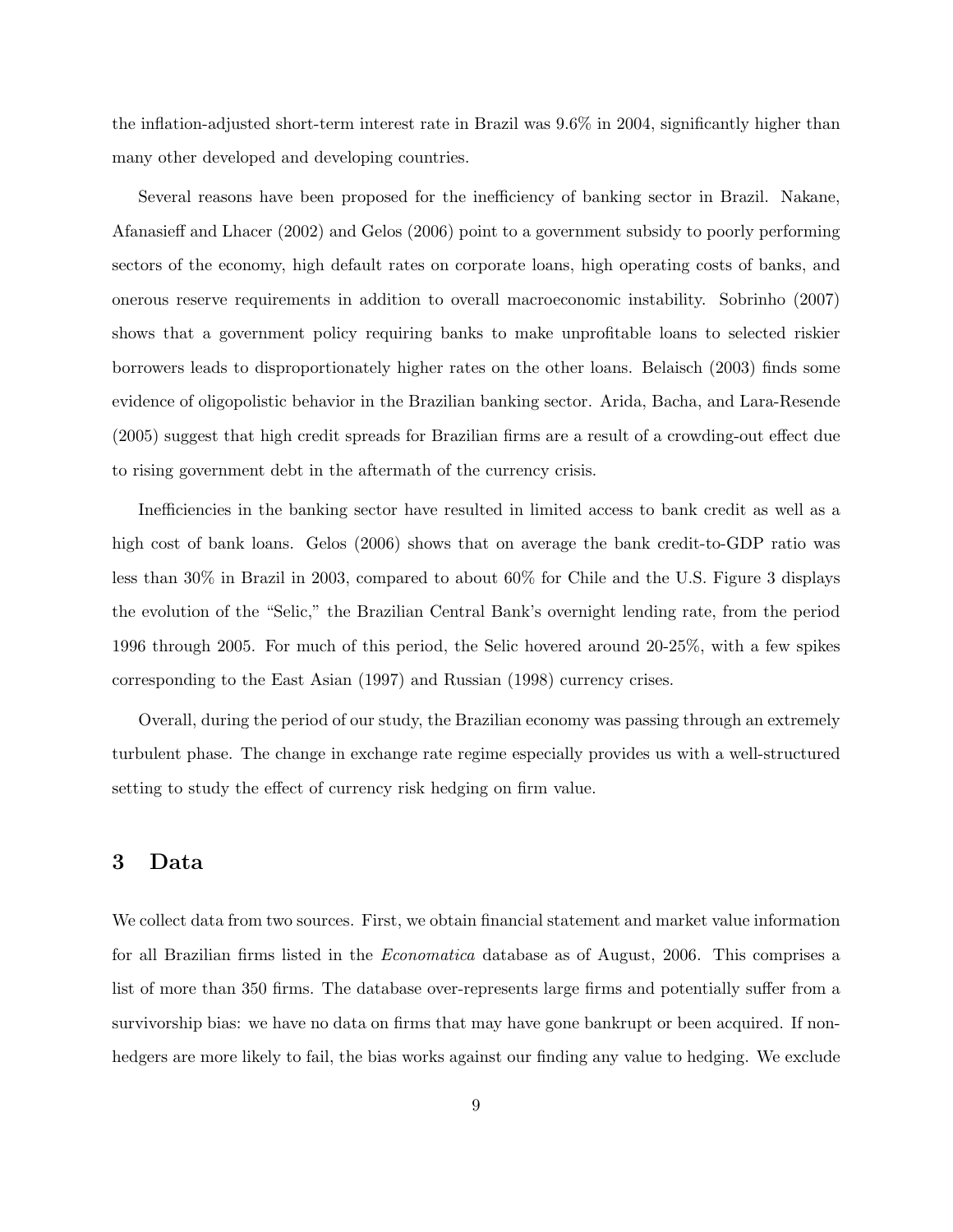

Figure 3: Domestic interest rate (Selic)

financial firms, which may use currency derivatives to hedge operational rather than financial risk. We also exclude state-owned and foreign-owned firms, both of which may have deep pockets. For each of the firms contained in the database in 2006, we obtain annual financial statements and equity market values for the period 1997 through 2004 from Economatica.

While *Economatica* computes equity market values for many firms, there are several missing values. As a second way of determining equity values, we also determine for each firm, and each class of share it has issued, the average daily closing price for the last five trading days of each year. We then determine the value of each class of share for each firm by multiplying the average price times the number of shares outstanding, and add across the classes to determine the overall market value of equity for the firm. As a cross-check, we find a high correlation between the market values from the two methods, when both are available.

Our second source of data is BOVESPA, the São Paolo stock exchange. The BOVESPA web site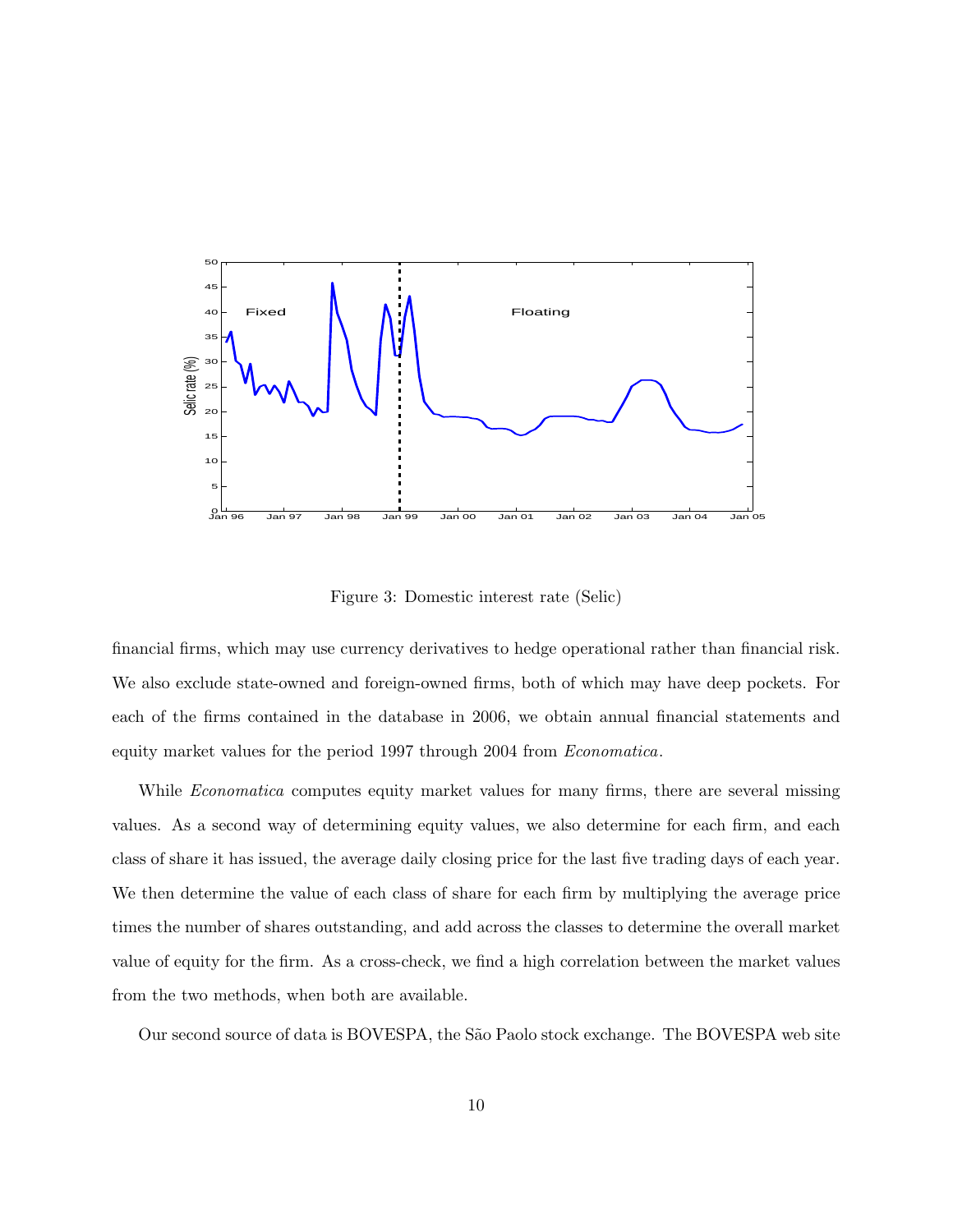provides the footnotes to the annual financial statements over our period of study. Since the sets of firms listed in Economatica and BOVESPA are different, our overall dataset is the intersection of these two sources of information. We obtain the following items of information for each firm-year from the footnotes to the balance sheet: whether a firm uses foreign exchange derivatives, whether it is an exporter, whether it has dollar assets, and the amount of foreign debt outstanding.

Following regulation CVM No. 235, introduced on March 23, 1995, in the footnotes to the balance sheet a publicly traded company is required to disclose whether it uses derivative contracts, and also the nature and face value of the contracts.<sup>5</sup> Thus, for many firms, we can identify whether they use currency derivatives. Many non-users explicitly mention that they do not use derivatives, whereas many firms do not mention derivatives at all. The latter are treated as missing values. Since we only know the kinds of derivative contracts used (e.g., exchange rate or currency derivatives, and swaps, options, or forward contracts) and their notional value, but not the terms of the contracts themselves, we create a dummy variable *dderiv* set to 1 if firms use foreign exchange derivatives, and zero otherwise. The most common hedge contracts among firms in our sample are currency swaps and forward contracts.

Similarly, we create a dummy variable *export* set to 1 if a firm is an exporter, and zero otherwise. On exports, some firms disclose data on exports as part of the annual report. In other cases, firms mention they are exporters but do not disclose information about foreign sales. The export dummy is set to 1 in each case. We also create a dummy variable dol set to 1 if a firm holds assets denominated in or indexed to US dollars. Such assets include cash and deposits in foreign currency and government bonds (treasury notes and central bank bonds indexed to the dollar). Finally, in many cases, firms report the currency composition of their debt, from which we determine the foreign to total debt ratio for each firm.

Our basic measure of value is Tobin's  $q$ , or the ratio of a firm's market value to its book value, where market value is determined as the sum of book value of debt and market value of equity, and book value is the sum of book value of debt and book value of equity. We remove observations with missing values for market value of equity, book equity, cash holdings, and derivative usage.

<sup>5</sup>The CVM is the Brazilian analog of the SEC in the US.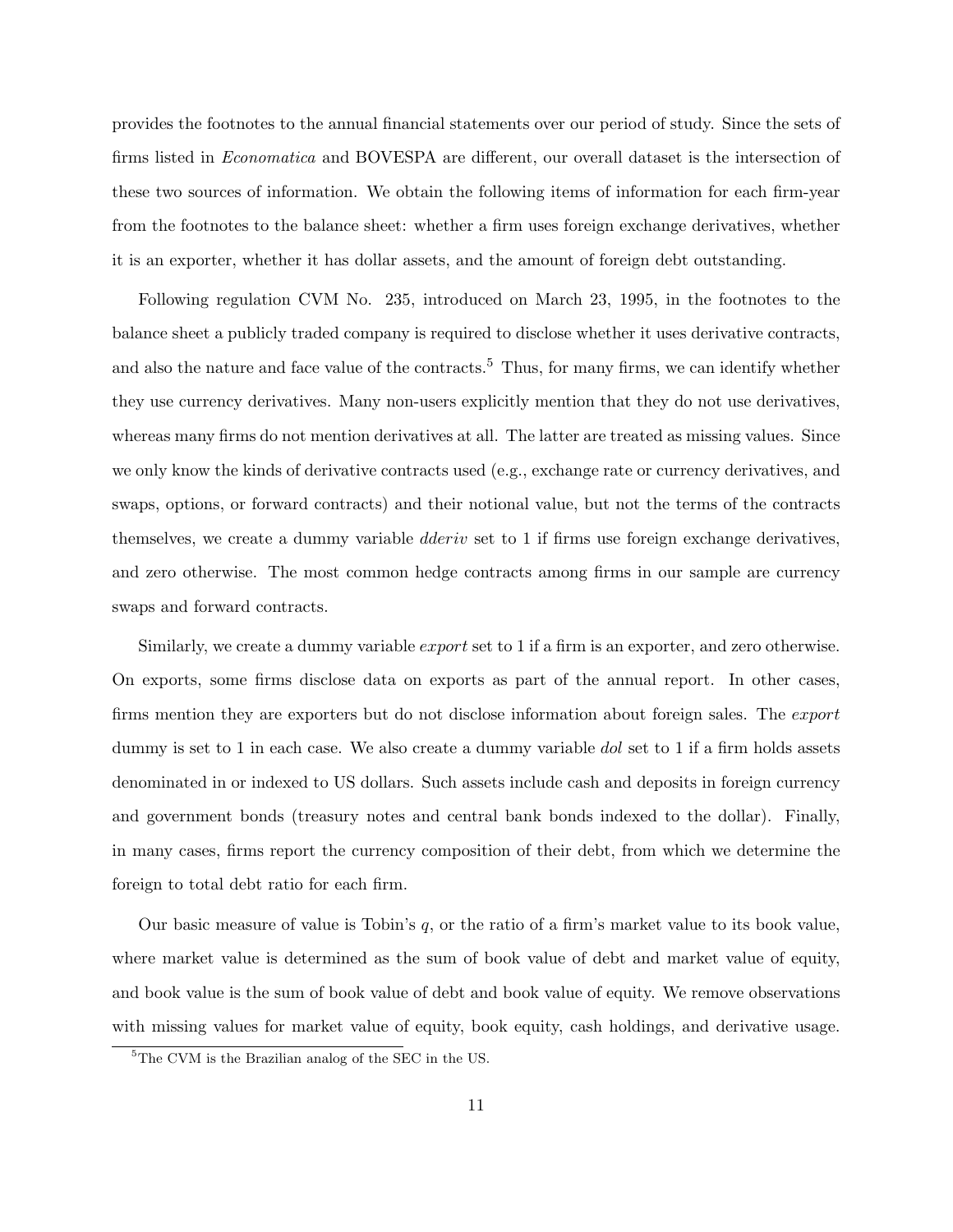Our final data set is an unbalanced panel containing 167 firms and 1,023 observations (firm-year pairs). We winsorize all variables in both tails at the 1% level to control for outliers.

Figure 4 shows the number of firms in each year of our sample. The number of derivative users grows for the first four years and levels out between 53 and 58 over the last four years. The total number of firms grows for the first three years, and is between 133 and 141 over the last five years.



Figure 4: Number of firms in sample

# 4 Results

We start with a description of the key statistics of our sample firms and a univariate comparison of derivative users and non-users. Table 1 presents some descriptive statistics. Panels A and B provide the mean, median and standard deviation of key firm characteristics of hedgers and non-hedgers respectively, and Panel C provides the corresponding statistics for all firms. Apart from the usual caveats that apply to univariate tests, in our exercise we also need to keep in mind the effect of pooling observations across different years. There was considerable inflation in Brazil during the period of analysis. In our formal empirical analysis, we explicitly control for this effect.

The univariate analysis shows some obvious differences in firm characteristics across the two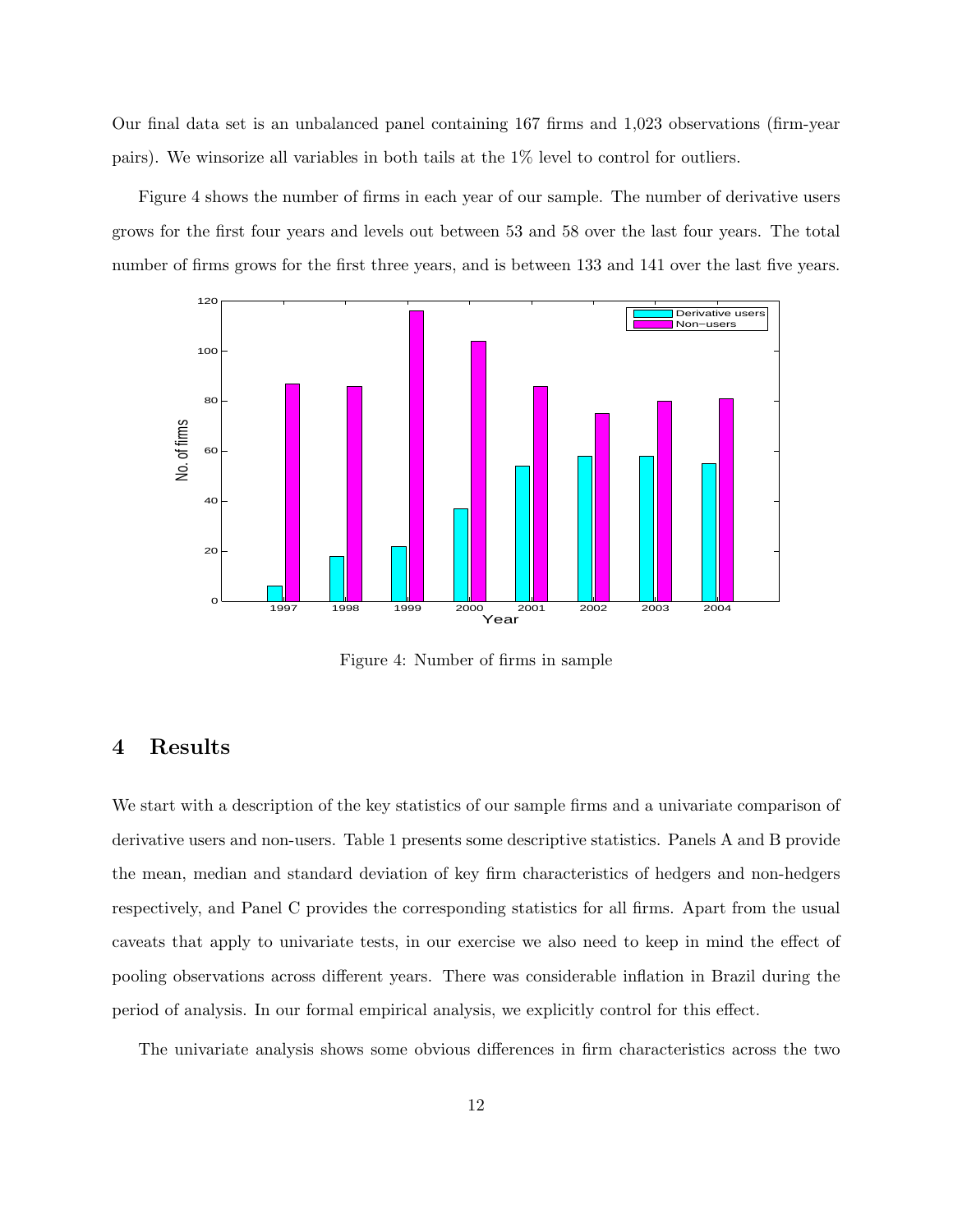groups. Hedgers are much larger firms, both in terms of their revenue and market capitalization. The median hedger firm's revenue (R\$ 1,214 million) is more than five times that of the median non-hedger firm (R\$ 228 million). The median hedger firm's book leverage (33.69%) is about 10% higher than that of the median non-hedger firm  $(22.39\%)$ . Noticeably, while the domestic leverage (i.e., the ratio of local currency debt to book value of assets) is similar at about 10% for the median firm across the two groups, hedgers have a substantially higher foreign currency leverage (defined as the ratio of foreign currency debt to book value of assets). The median hedger firm has a foreign currency leverage of 20.96% as against 4.93% for the median non-hedger firm. The differences in firm size, book leverage and foreign leverage across the two groups are all significant at 1% level. Further, we find that hedgers keep significantly higher cash-balances as compared to non-hedgers.

We also investigate the operating profitability and capital expenditures of the two groups. While the earnings before interest and taxes (scaled by total assets), called *margin* in the table, is similar (about 20%) across the two groups, we find that hedgers have a net income to assets ratio approximately double that of non-hedgers, and a capital expenditures to assets ratio almost 50% higher than non-hedgers. Finally, we find that the median market-to-book ratio for hedgers is 1.01 as against 0.71 for the median non-hedger firm. This difference is significant at 1% level.

Overall, our univariate results show that hedgers are large firms with high leverage, especially high foreign currency debt. They seem to have similar operating profitability as non-hedgers, but are able to invest more via capital expenditures. In addition, their market value is significantly higher compared to their non-hedger counterparts. In the rest of this Section, we try to tease out the effect of derivatives on firm value more precisely.

### 4.1 Valuation effects

To isolate the effects of derivatives on firm value, we need to control for other known drivers of value. Consider a simple dividend or earnings growth model of firm valuation. Any variables that potentially affect either the firm's current or future cash-flows or its cost of capital may in turn affect value. In particular, we include the following controls: (i) the firm's operating profit margin,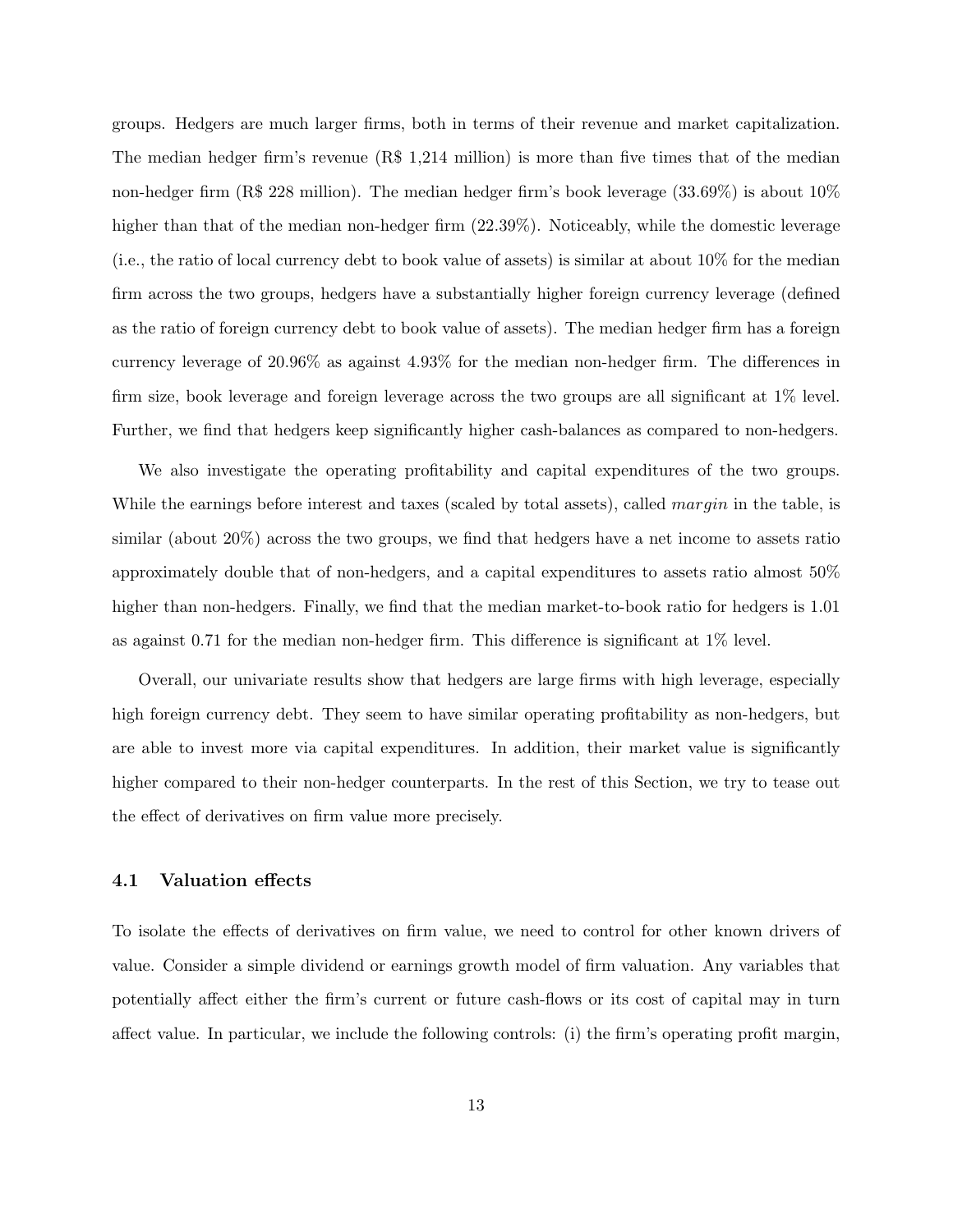which is a measure of its current earnings (ii) the log of sales revenue, which we use as a proxy for firm size throughout the paper (iii) the growth in sales revenue, which proxies for the current growth rate of the firm, (iv) capital expenditure, which proxies for the expected future growth rate, (v) the cash balance of the firm, which accounts for an important alternative means of hedging (vi) financial income to total assets, which captures the mechanical effects of increased cash flow in bad states due to the hedge (vii) financial expenses (which include interest expenses) to total assets, which proxies for the extent of debt, and (viii) industry and year fixed effects. We now describe the role of each of these.

The operating profit margin of a firm measures its profitability prior to financial income or expenses, and corresponds to the numerator in an earnings growth model of firm value. Since derivatives directly affect financial income, we use operational earnings as our profitability control. The particular measure we use is a firm's earnings before interest and taxes scaled by total assets.

Next, we control for firm size. Large firms are likely to have lower risk, and thus a lower cost of capital. Especially during an economic downturn, large firms are expected to better withstand adverse shocks. This could happen, for example, due to their ability to access external capital markets relatively easily or due to their more competitive positions in product markets, as compared to small firms. We include the log of the firm's sales revenue as a control for market size. We find similar results for an alternative definition of firm size based on the log of total assets of the firm.

In the spirit of the dividend growth model, we need a proxy for the expected growth rate in the firm's earnings. In the absence of direct growth forecasts, we use two proxies to capture growth rates. First, we consider the firm's sales growth, which is computed by measuring the year-by-year percentage growth in a firm's sales revenue. This measure is a proxy for the current growth rate of a firm and to the extent current growth rate is correlated with future growth rate, it controls for expected growth in firm's earnings. Our second measure of growth is the capital expenditure of the firm scaled by its total assets. Higher levels of capital expenditure are typically associated with better investment opportunities and a higher anticipated earnings growth rate for a firm.

Cash represents the ultimate hedge, suggesting that hedging via derivatives will be less valuable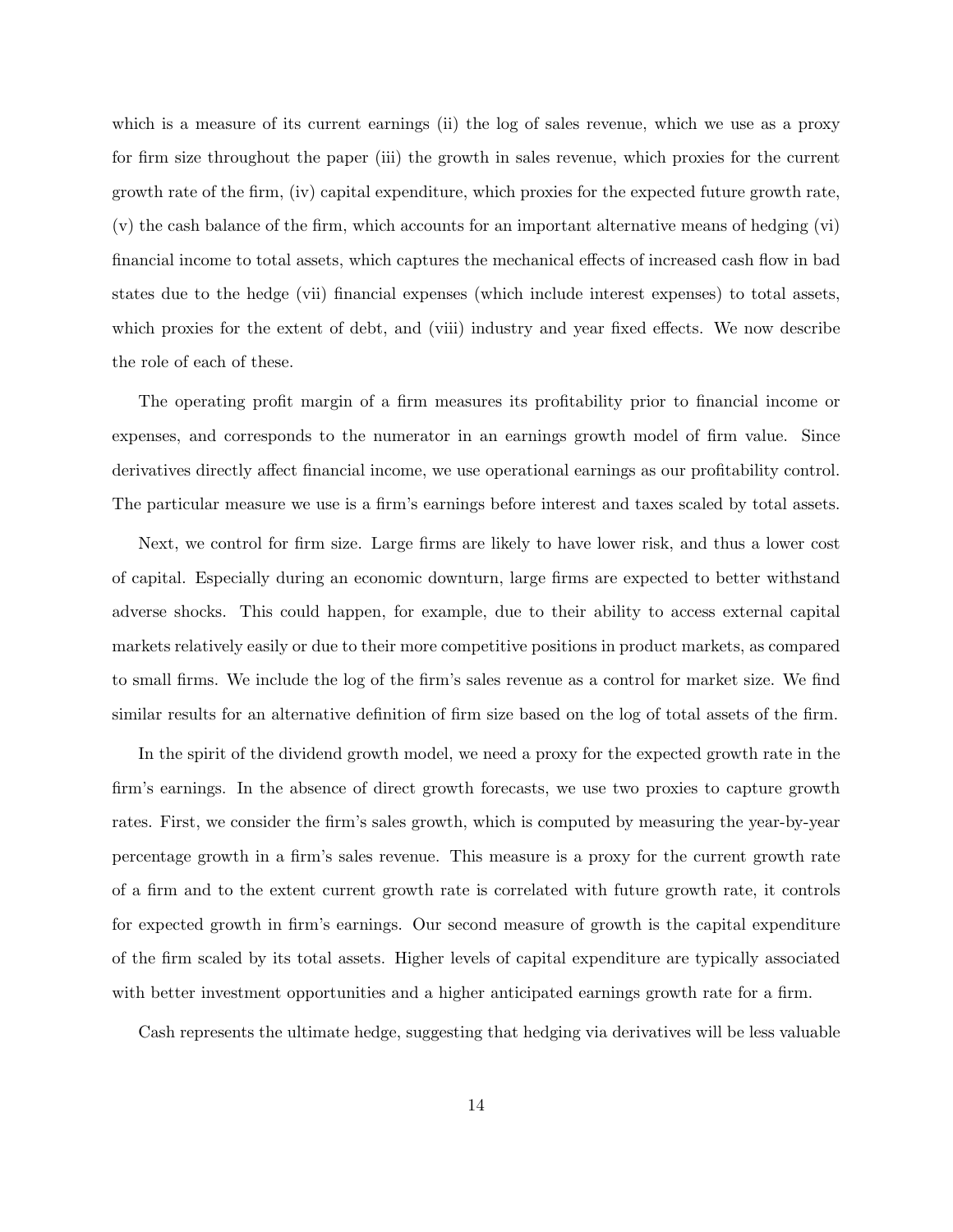to firms with high cash balances. To control for this, we include the ratio of cash to total assets as a right-hand side variable in the regression.

Through the bulk of our sample period, the value of the real was falling relative to the US dollar (see Figure 1). Thus, firms that hedged against such a fall will have increased cash flow as a result of the hedge, and hence a higher value. Gains from financial derivative transactions are reported in financial income (losses are reported in financial expense). We include the ratio of financial income to total assets as a variable, to account for the extra cash flow generated by the hedge as the real depreciates.

The capital structure of a firm can affect its value through several channels. An immediate effect of debt is its impact on firm-value through higher tax-shields. In addition, leverage can have indirect valuation implications through its effect on agency costs. To control for these effects, we include the firm's financial expense to total assets on the right-hand side. Since our dependent variable includes the book value of debt in both numerator and denominator, we prefer this variable over a direct leverage ratio in our regression specification, to avoid any mechanical correlation between the dependent and explanatory variable. Financial expense includes interest expense, losses from derivatives, and bank fees.

Finally, we control for industry and year fixed effects. Based on their primary industry classification, we group firms into 16 industry groups and include these dummies in the model. It is very likely that industry affiliation captures a large component of a firm's growth opportunities as well as its risk, and therefore its cost of capital. Year dummies are included to control for significant changes in macro-economic conditions from year-to-year, most notably inflation.

Table 2 provides the basic regression results for the effect of currency derivative usage on value. In Models 1 and 2, we provide results from pooled OLS regression estimation with firm-level clustered standard errors. For both of these models, we find that firm value is higher for large firms and firms with better operating profitability. High sales growth firms and firms with high capital expenditure also have higher value, but these results are statistically weak. In Model 2 that includes the effects of cash balance, financial income, and leverage, we find that firms with higher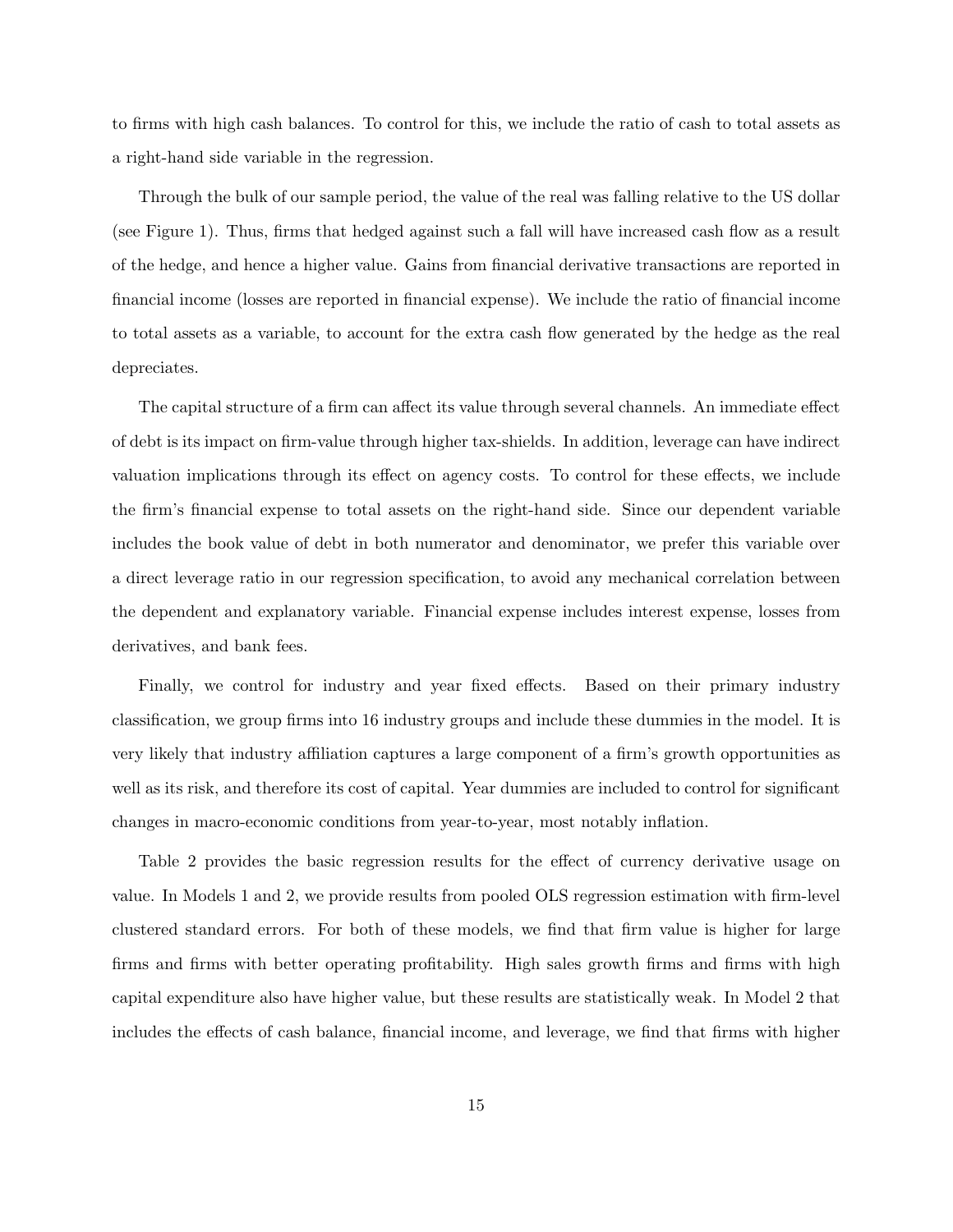cash balances have larger value.

In both models, we find a positive and significant coefficient on *dderiv*, the dummy variable representing the hedger firms. The coefficient estimates from the OLS model are large, in the range of 14.3–16.5%, and statistically significant (at the 5% level for Model 1 and the 10% level for Model 2). Since these effects are economically large, we next turn to identifying their source. An immediate possibility is an omitted variable problem; that is, we find these effects because we have not controlled for some firm-specific factor that creates higher value and that is also positively correlated with derivative usage. For example, better managerial ability, which is unobservable, could be one potential candidate for an alternative interpretation of our results.

To deal with this concern, we exploit the panel nature of our data and estimate a firm fixed effects model. In such a model, any firm-specific omitted factor that is constant from year-to-year, including unobservable managerial skill, is automatically controlled for. Models 3 and 4 of Table 2 provide regression estimates from the fixed effects model. Since we have firm fixed effects, we drop industry dummies from these models. To account for correlated errors across firms in the same industry, we adjust standard errors for clustering of residuals at the industry level.

We find a positive coefficient of 7.82% on the *dderiv* dummy in Model 3, and 6.71% in Model 4. Both coefficients are statistically significant at the 10% level. The fixed effects model suggests that derivative users seem to gain value when they begin using derivatives. Since firm fixed effects implicitly control for various unobserved characteristics of the firm, we are closer to a causal link from hedging to firm value. Compared to the OLS models, we find that the point estimate of dderiv has dropped by approximately a half in this specification, consistent with the idea that the firm-specific unobservable factors do contribute significantly to the OLS point estimates.

The fixed effects regressions also show that firm value increases significantly with operating profitability, capital expenditure, and cash balance. Unlike the pooled OLS model, the effect of size has become insignificant in the fixed-effect model. This suggests that some unobservable firmspecific characteristic is correlated both with value and size.

Overall, then, we establish a significant association between firm value and derivative usage.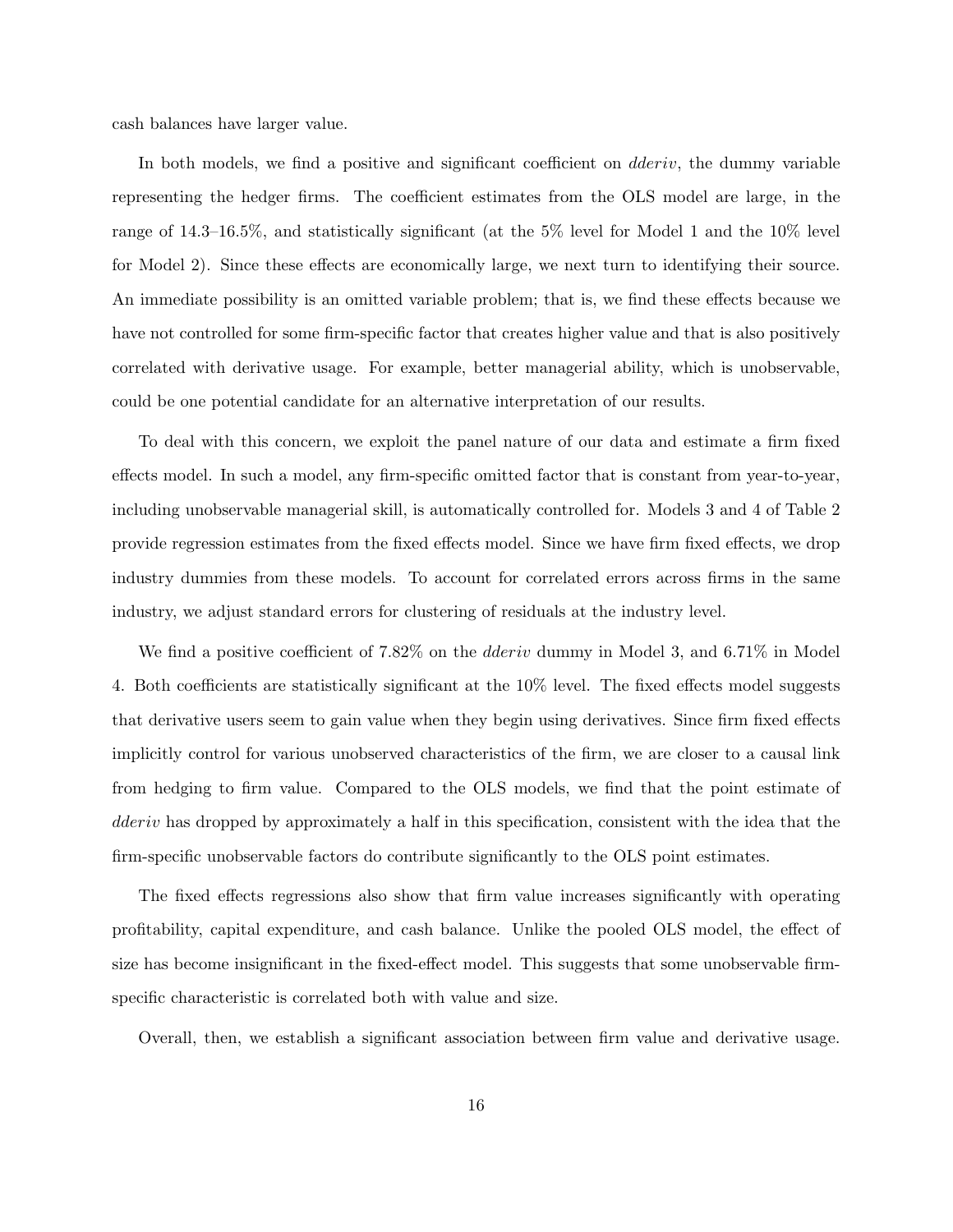Why should hedging add value? Motivated by previous studies, we now explore two channels via which this value creation may be taking place: (a) the effect of derivatives on a firm's capital expenditure plans (Froot, Scharfstein, and Stein (1993)), and (b) its effect on a firm's debt capacity (Leland (1998)).

### 4.2 Effect of derivatives on capital expenditures

Froot, Scharfstein, and Stein (1993) suggest that hedging minimizes the frictions associated with volatile cash flows and thereby allows a firm to maintain a smooth investment policy. In particular, the sensitivity of investment to a firm's internal profit before hedging should be lower for hedgers as compared to non-hedgers. The key assumption of costly external financing underpinning the theoretical model of Froot, Scharfstein and Stein is likely to be especially true in our sample, when the entire economy was passing through a major transition. During such a period, scarcity of internal funds and poor health of the domestic banking sector have the potential to severely hamper a firm's investment policy.

We estimate the effect of currency derivative usage on a firm's capital expenditure scaled by beginning-of-the-year total assets. In these OLS regressions, we control for the firm's operating profit (EBIT), size (the log of sales revenue), and leverage. We include year and industry dummies to capture the effects of the macroeconomic environment and industry-specific investment opportunities. The results are presented in Table 3.

The coefficient on *dderiv* in Model 1 suggests that hedgers invest about 1.3% (as a proportion of total assets) more than non-hedgers. The univariate results in Table 1 show that the mean level of capital expenditure for non-hedger firms in our sample is about 5.6%. Therefore, after controlling for other factors that affect capital expenditure, the mean hedger firm invests about 23% more than the mean non-hedger firm. The other coefficients in Model 1 indicate that firms invest more when they have higher internal profits and higher size, though the latter results is statistically insignificant.

In Model 2, we drop the operating margin from the regression, and instead include two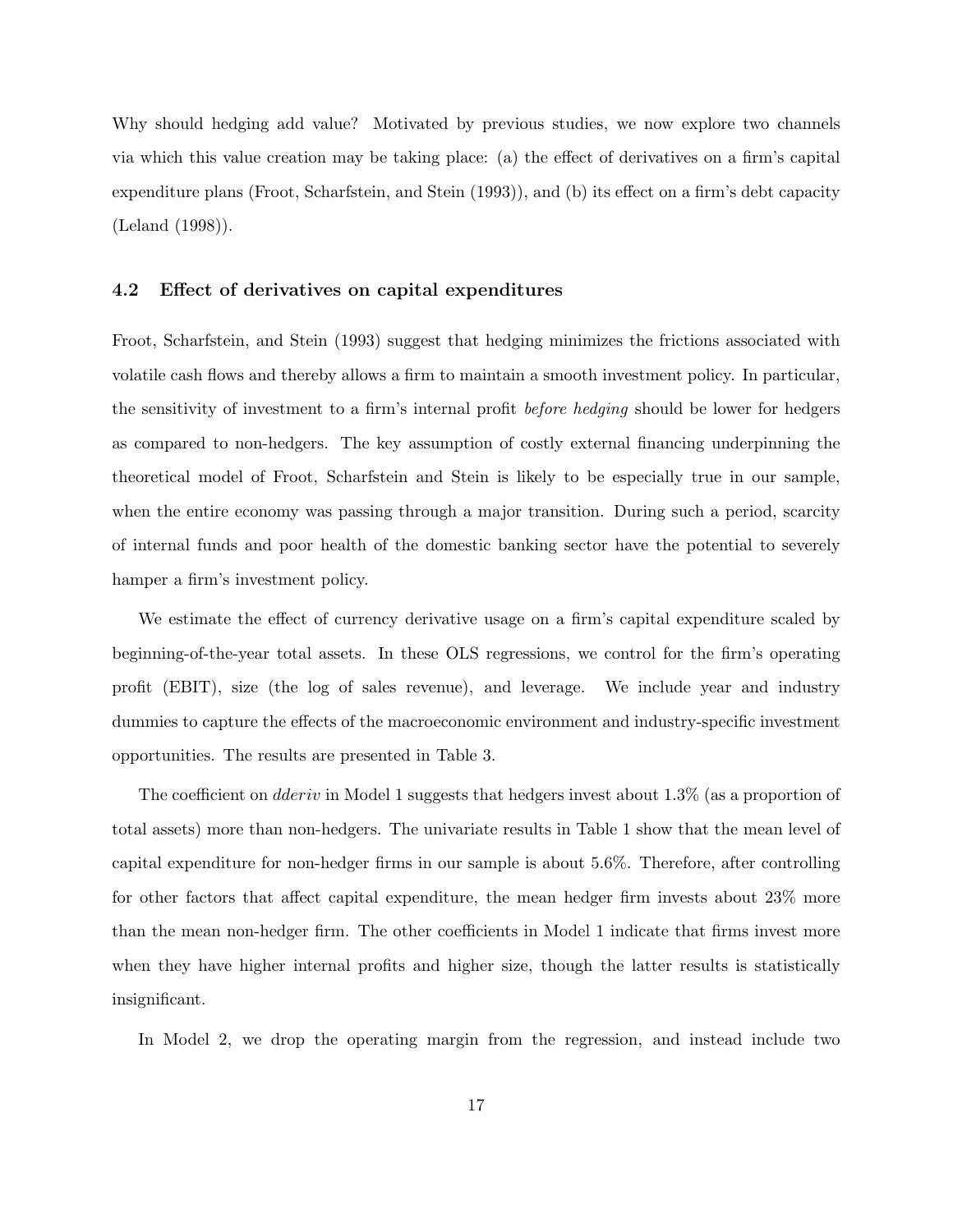interaction variables in the model: (a) operating margin interacted with dderiv and (b) operating margin interacted with  $1 - dderiv$ . The first interaction term captures the sensitivity of capital expenditures to internal profits for derivative users, whereas the second term does that for nonusers.<sup>6</sup> This allows us to estimate the sensitivity of investments to internal pre-hedging profits across the two groups and provides a cleaner test of the theory of Froot, Scharfstein, and Stein (1993).

With this model specification, the coefficient on *dderiv* is larger and significant at the 1% level. More importantly, we find a positive and significant (at the 1% level) coefficient of 6.26% on the interaction of *margin* with the non-hedger dummy, and statistically zero coefficient on the interaction with the hedger dummy. That is, the investment-cash-flow sensitivity of derivative users is zero, whereas it is positive for the non-users. Consistent with Froot, Scharfstein, and Stein (1993), we find that derivative users' capital expenditure policy is insulated from the availability of internal funds, whereas the same is not true for non-users.

A large literature has investigated the sensitivity of investments to cash flows. Alternative interpretations have been offered to the empirical finding of a positive coefficient on internal cash flows in an investment regression, including (i) firms face financial constraints, and therefore depend on internal funds to undertake capital expenditures, and (ii) when cash-flows are high, firms have better investment opportunities, which in turn produces a positive correlation between investments and cash flow. In our regressions, we control for industry-specific effects, so it is hard to argue that high cash flow proxies for a better investment opportunity set only for non-hedgers.

Summarizing the results from capital expenditure regressions, we find that (a) derivative users invest more than non-users, and (b) their investment plans are less sensitive to their own operating funds before the effect of hedging. In the next sections, we explore a channel via which derivative usage may allow a firm to smooth its investment policy. We show first that foreign currency debt is a cheaper source of capital than domestic debt for firms in our sample. Then, we show that derivative users have better access to foreign currency debt. Access to the local currency debt

<sup>6</sup>We obtain similar results when we interact derivative usage with EBITDA rather than EBIT. Both these measures capture the pre-hedging cash-flows of the firm since the effect of currency hedging is reported under financial expenses and income item, which comes after EBIT on the profit and loss statement.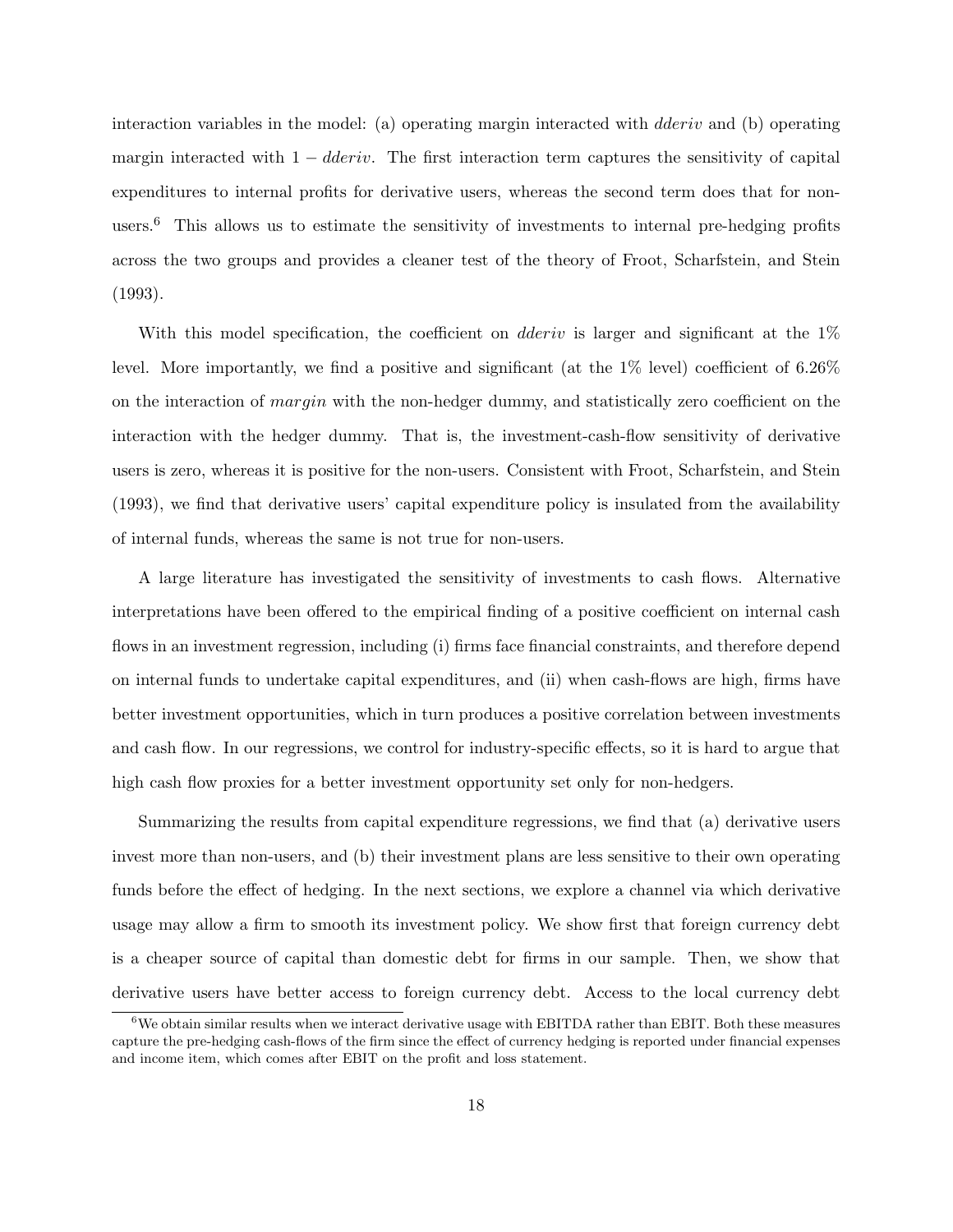market may be limited for all firms in the period of the economic crisis, so that access to foreign currency debt mitigates the effects of credit rationing. This, in turn, allows them to invest more and make their investment less sensitive to internal cash-flows. Since foreign debt is cheaper, derivative users can further avail of a larger proportion of operating profit. We explore this channel of value creation in detail in the rest of the paper.

### 4.3 Foreign currency debt: price and quantity

As discussed earlier, at the macroeconomic level there is evidence that (a) domestic credit was scarce in Brazil during the period of study, and (b) domestic interest rates were very high during this period. Thus, access to foreign debt can allow firms to benefit both via the greater quantity and reduced cost of debt financing. In the remainder of the paper, we explore these two channels in more detail at the micro-economic level using our sample. We proceed in two steps. First, we show that foreign currency debt is indeed a cheaper source of capital as compared to domestic debt. Next, we show that hedging not only leads to a greater proportion of foreign debt for firms (as a proportion of total debt), but also allows firms to increase their foreign leverage (i.e., the ratio of foreign currency debt to total assets).

We do not have direct data on the interest rates or loan spreads charged to firms for foreign versus domestic loans, or, indeed, on the cost of the foreign currency hedge. We therefore adopt a different approach: we analyze the income statements of firms and relate their interest expenses and net profitability to their domestic and foreign leverage.

### 4.3.1 Cost of domestic and foreign debt

Our first test is designed to directly assess the costs of domestic and foreign debt. Brazilian firms report their interest expenses under the item "financial expenses." This item may also include other items such as bank fees and losses on account of derivative transactions. Lacking a finer break-up of interest expenses, we take financial expenses as a proxy in our empirical exercise. We regress the R\$ amount of financial expenses in a year on the firm's domestic and foreign debt, both measured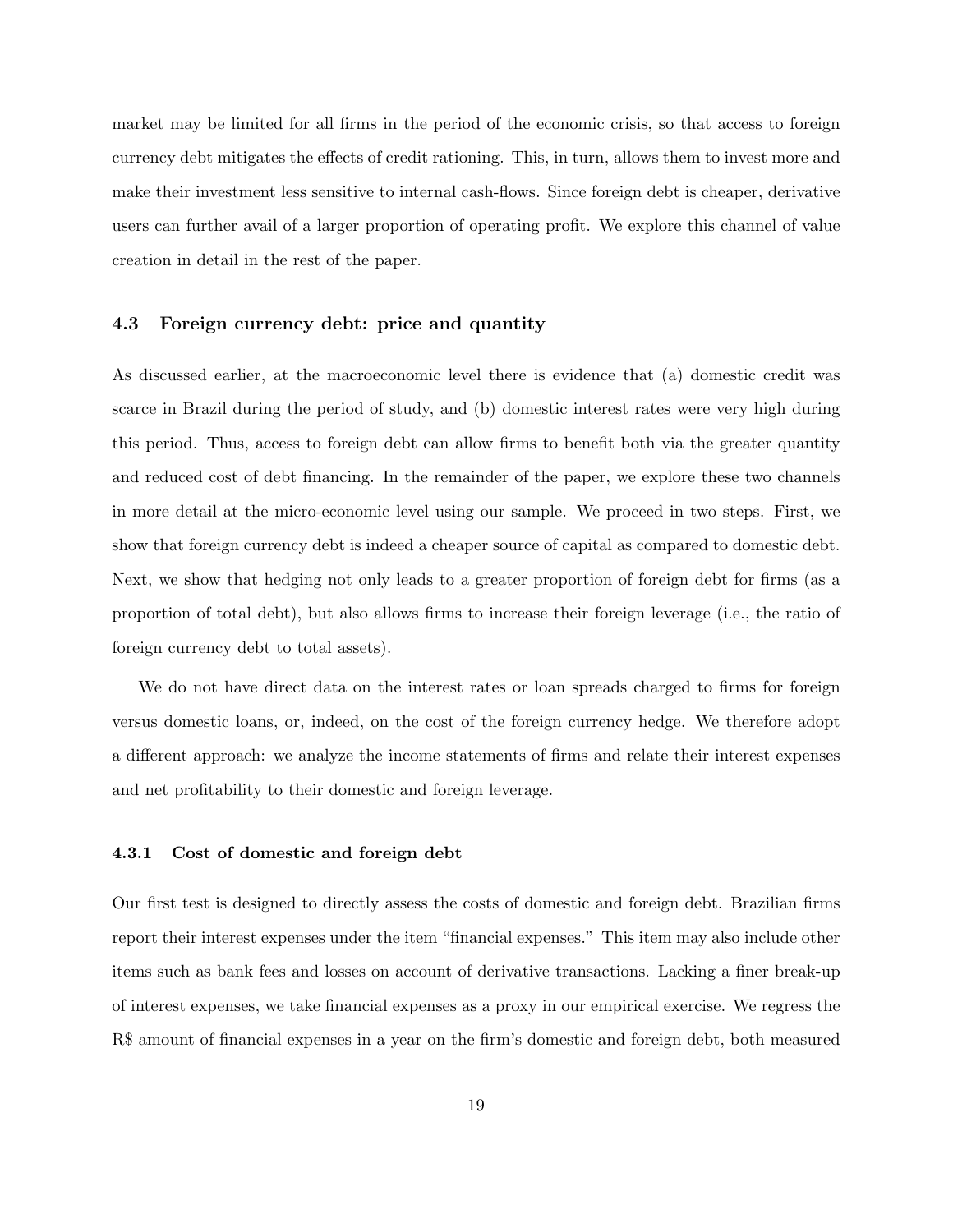in R\$. We take the average values of the beginning and the end of the year debt levels since we are regressing a flow variable (interest expense) on level variables. The estimated coefficient in this model can be interpreted as the average firm's interest cost for every real of debt. Thus the estimated coefficients are closer in interpretation to interest rate on the debt of an average firm.

We provide estimation results in Table 4. In all three models, we include year dummies to remove time-specific variation in the cost of debt, and industry dummies to partly control for variation in operational risk. Across the three models, the average cost of domestic debt varies from 25.35% to 28.65% per year. In Model 1, the cost of foreign debt is estimated at a much lower value of 11.50% per year. The difference between these estimates is highly significant (unreported in the table). In Model 2, we break foreign currency debt into two groups by interacting the level of foreign currency debt with the currency hedging dummy. We include two variables in the regression: (i) fordebt ∗ dderiv, which takes the value of foreign currency debt for hedgers, and zero otherwise, and (ii)  $for debt * (1 - dderiv)$ , which takes the value of foreign currency debt for non-hedgers, and zero otherwise. In Model 3, we include measures of tangibility (PPE) and earnings (EBIT) to proxy for credit risk and profitability. While the estimated cost of foreign debt for hedgers is higher in Model 3, in both Models 2 and 3, at the 5% level we reject the hypothesis that domestic debt has the same cost as foreign debt for hedgers, but cannot reject it for non-hedgers.

Overall these results show that during our estimation period, the domestic debt cost about 25– 28% per annum. Though approximate, our estimates of interest rates are in line with the overall interest rate environment in the economy. As shown earlier in Figure 3, the benchmark Selic rate was around 20% in Brazil during most of the period of our study. Our estimate is in line with this number. The cost of foreign debt for hedged firms is significantly lower.

As a further test, we analyze the effect of foreign currency debt on net profit, given a level of operating profit. We regress a firm's net income to total asset ratio on domestic leverage, foreign leverage of hedgers and non-hedgers, and several control variables. We compute domestic leverage (domlevavg) as the ratio of local currency debt to the book value of total assets. Foreign leverage, forlevavg, is constructed as the ratio of foreign currency debt to total assets. Again, we take the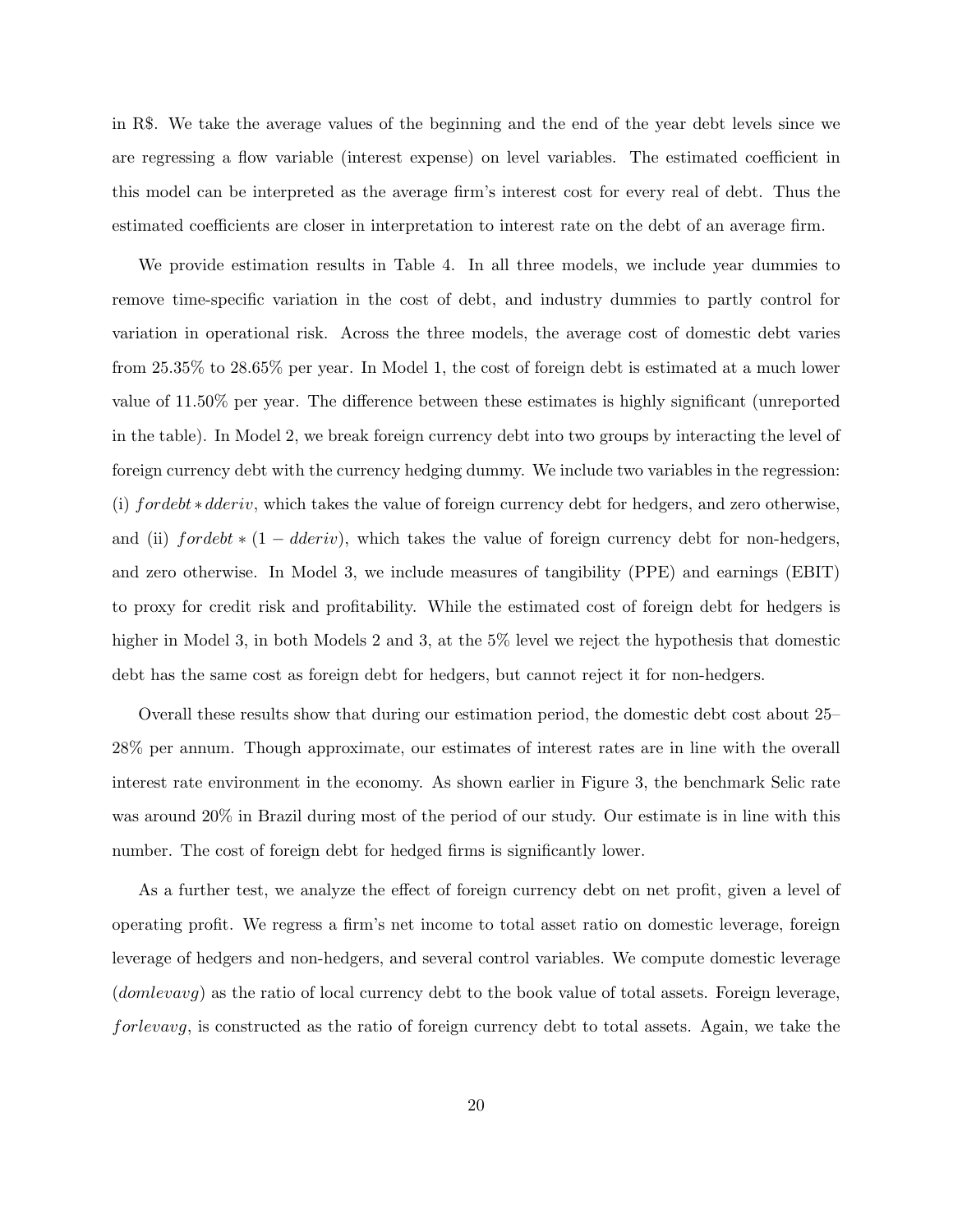beginning and the end of the year average values of these leverage ratios for our regression model, and we interact forlevavg with dderiv and its complement.

In these regressions, we control for other components of net income, including EBITDA, depreciation and amortization, and investment income from subsidiaries, all scaled by total assets. We include firm size on the right-hand size to account for the effect of economies of scale: Larger firms may have a lower per dollar cost of raising external funds, which in turn may lead to better profitability.

Table 5 provides the regression results. The associated t-statistics are reported after clustering standard errors at the firm level. As expected, we find that firms with higher operating profits, lower depreciation and amortization expenses and higher investment income have higher net income. In Model 1, the coefficient on *dderiv* implies that, controlling for these effects, derivative users have a net income to total assets ratio higher by 1.59%, compared to non-users. The mean ratio for non-users is 2%, as reported in Table 1. In Models 2 and 3, we explore the effect of the cost of domestic and foreign debt on profitability. The estimated coefficient on domlevavg, the average ratio of domestic debt to total assets, is about  $-14\%$ . That is, for every dollar of operating profit, domestic debt reduces net income by about 14% through its effect on the financial expenses. For non-hedgers, foreign currency debt reduces profitability by 11–12%, whereas for hedgers it reduces profitability by just 3–4%. At the 5% level, we reject the hypothesis that the coefficient on domestic leverage equals the coefficient on foreign debt for hedgers, but cannot reject the null hypothesis on a similar test using non-hedgers.

Overall, therefore, our results suggest that the foreign debt of hedger firms has a lower cost than either domestic debt or the foreign debt of non-hedgers. In the long run, the cost of the hedge should equalize the effective cost of foreign debt for hedgers and non-hedgers. However, we analyze a short period of time and especially a period during which the Brazilian currency underwent large depreciation, which may have led to high costs of foreign debt for non-hedgers. Of course, in a frictionless market, the cost of hedged foreign debt and domestic debt should also be equal. The high spread between lending and domestic rates, mentioned in Section 2.2, will allow the possibility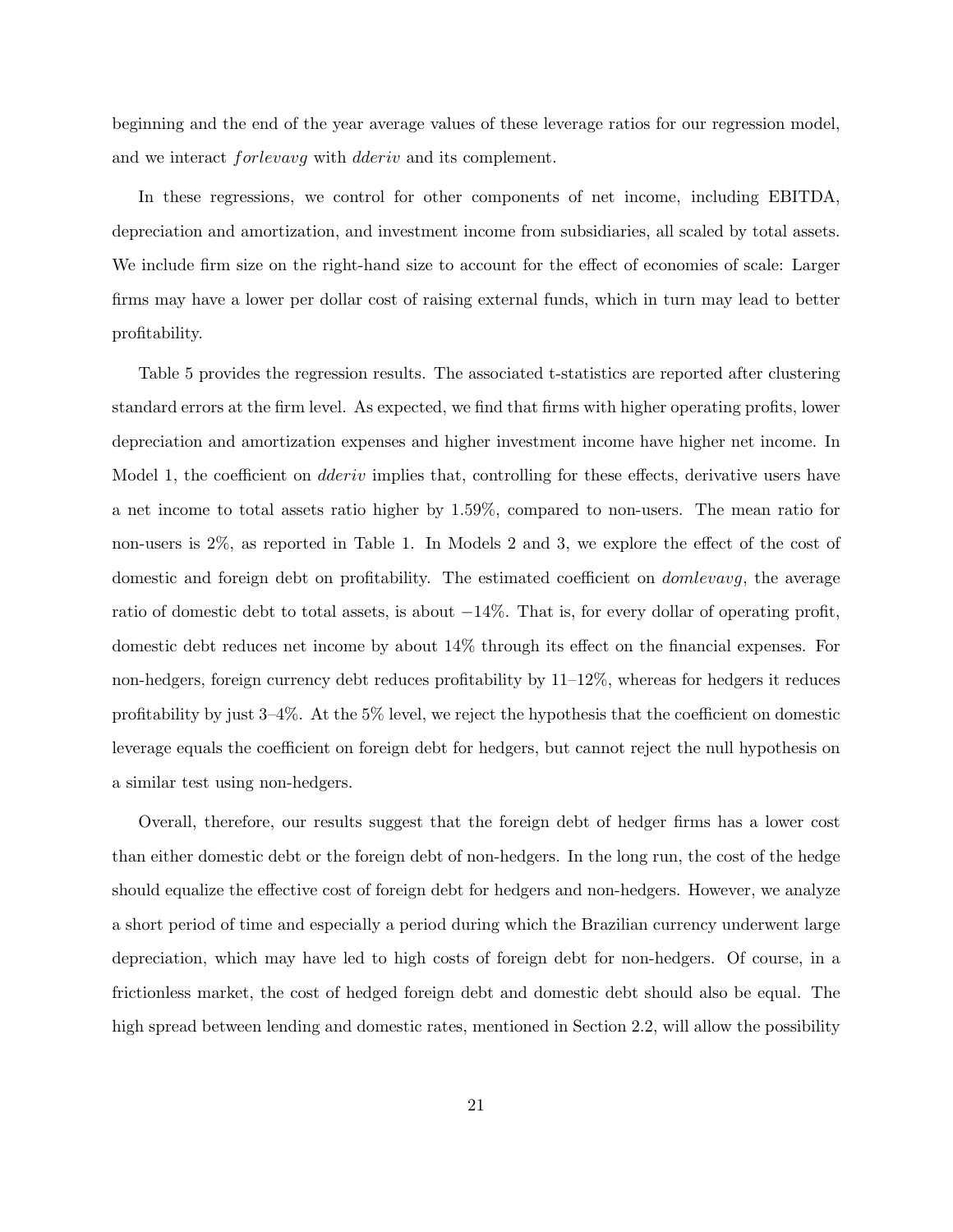that hedged foreign debt is indeed cheaper than domestic debt. Note that firms were selling reais and buying US dollars. It is likely that a foreign bank taking the other side of the transaction also had branches in Brazil, and thus benefitted from acquiring reais at low deposit rates.

### 4.4 Derivatives and foreign debt capacity

Next, we analyze the effect of hedging on the debt-mix (i.e., the ratio of foreign debt to total debt) and the foreign debt capacity (i.e., the ratio of foreign debt to total assets) of a firm. We note that firms are likely to use dollar derivatives and foreign currency debt in conjunction, and therefore these two decisions are determined jointly. Later in the paper, in Section 4.5, we carefully account for this possibility. We defer a serious discussion of endogeneity to the later section.

We model the ratio of foreign debt to total debt for each firm in each year as a function of currency derivative usage and several control variables. Our control variables are motivated by two broad economic arguments. First, a firm may have natural hedges in the form of foreign currency cash flows that reduce the dollar risk arising from its debt portfolio. We include a dummy variable export that equals one if a firm reports export income in its footnotes, zero otherwise. Several Brazilian firms also hold financial assets linked to the US dollar. These include foreign currency accounts as well as domestic bonds indexed to the US dollar. We include a dummy variable dol that equals one for firms with dollar assets, zero otherwise.

Our second set of controls are motivated by the studies on the determinants of leverage in general (see Titman and Wessels (1988) and Graham, Lemmon and Schallheim (1998) for example), and are included in the regression to ensure that our results are not simply driven by incentives to raise more debt. These control variables capture the effects of firm size, growth options, profitability, asset tangibility and non-debt tax shields enjoyed by the firm. As a proxy for growth options, we include sales growth, measured as the year-by-year percentage growth in sales revenue. Asset tangibility is captured by the ratio of property, plant and equipment (PPE) to total assets. We include depreciation and amortization scaled by total assets as a control for non-debt tax shields.

Table 6 provides the regression estimates. In Models 1-3, we provide OLS estimates with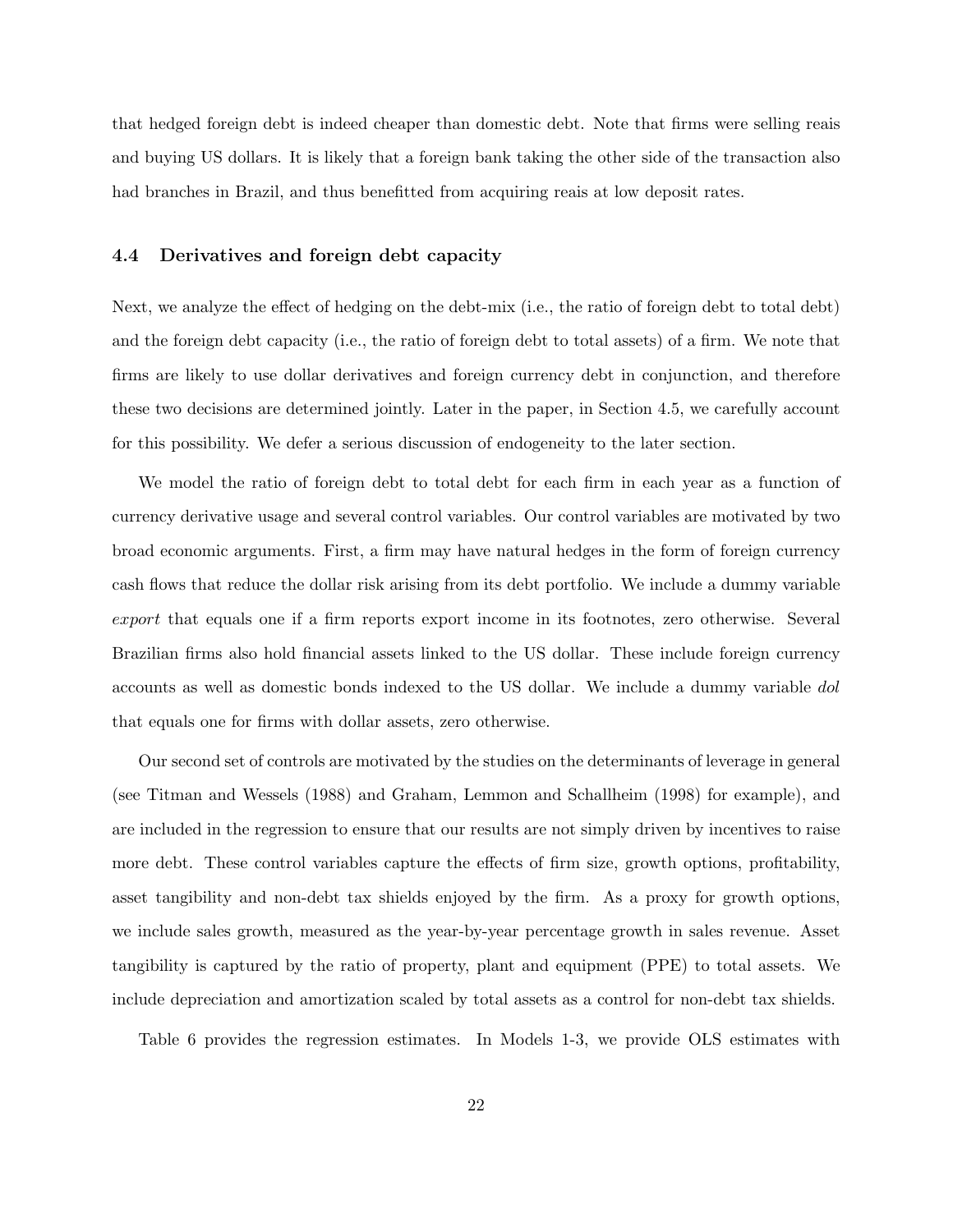standard errors adjusted for clustering at the firm level. Industry and year fixed effects are included as well. We find a positive and significant coefficient on dderiv suggesting that derivative users have higher foreign debt in their liability. The point estimates suggest that derivative users have about a 17-18% higher foreign currency debt ratio than their non-user counterparts. In Model 4, we estimate a firm fixed effects model and obtain a coefficient of 6.77% on dderiv, which is significant at the 1% level. The firm fixed effects model suggests that our results are not driven by a firm-specific omitted variable.

Having established that foreign currency debt for hedger firms is cheaper than domestic debt and that hedgers use more foreign debt in their debt-mix, we now turn to the level of debt for hedged firms. Our univariate results in Table 1 indicate clearly that hedgers have greater foreign leverage and approximately similar domestic leverage as compared to non-hedgers. For a more formal analysis, we regress foreign currency leverage (foreign currency debt scaled by total assets) on dderiv and other control variables.

The regression results are provided in Table 7. In the regression, we control for the well-known determinants of leverage described earlier for the debt-mix regression. In Models 1 and 2 we regress the ratio of foreign currency debt to total assets on *dderiv* and control variables. We include year and industry dummies in the estimation and report standard errors clustered at firm-level. The coefficient on *dderiv*, significant at the  $1\%$  level in both models, indicates the difference in foreign leverage between hedgers and non-hedgers. We find that hedgers have approximately 7% larger foreign leverage than non-hedgers.

In the univariate tests of Table 1, we find that the total leverage of the average hedger firm is 34.46%, significantly higher than the leverage of 23.79% for the average non-hedger firm. Thus, it is unlikely that the foreign leverage is substituting domestic debt. To rule out this possibility, we regress domestic leverage on *dderiv* and control variables and report the results in Table 7, under Models 3 and 4. We do not find any meaningful association between the hedging dummy and domestic leverage.

These results, taken together with the debt-mix results, suggest that hedger firms have a higher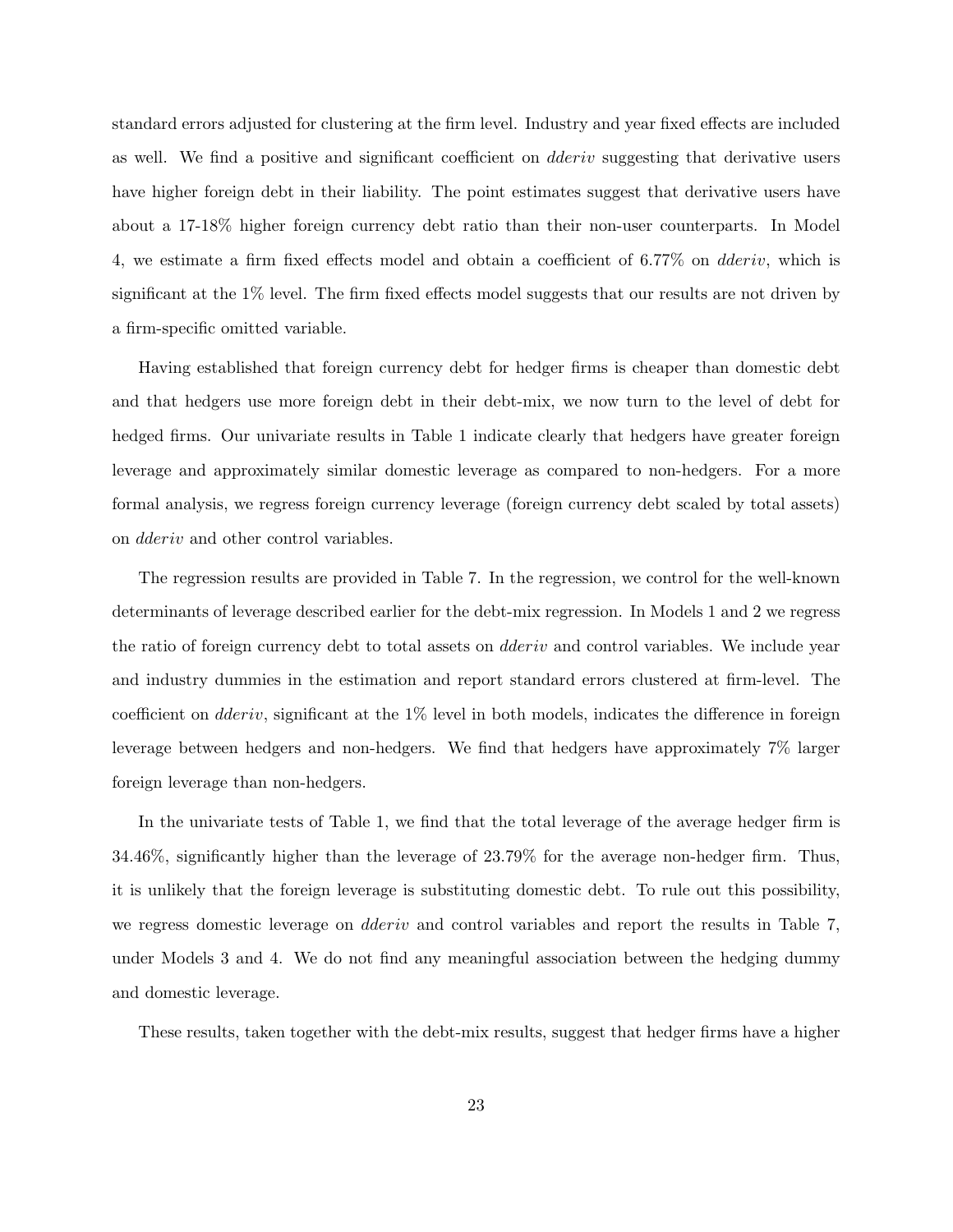leverage than non-hedgers. Further, fixing the level of leverage they have a larger quantity of foreign currency debt in their liabilities. Thus hedging seems to benefit the firm both through the well-known higher debt capacity channel as well as through a lower cost of debt.

### 4.5 Derivatives and foreign debt: Controlling for endogeneity

It is plausible that our results relating debt-mix and debt-capacity to hedging suffer from a simultaneous equations bias: Firms with large foreign debt are more likely to hedge. We next use an instrumental variable model to address this issue and to estimate the effect of derivatives on foreign currency debt net of a reverse causation effect. We model the foreign currency debt ratio and currency derivative usage both as endogenous variables. The first-stage regression (the dderiv equation) requires a reasonable model of the derivative usage decision. As a precursor to our instrumental variable regression, therefore, we next estimate a hazard rate model of the determinants of derivative usage.

### 4.5.1 Hazard rate model of derivative usage

Much of our empirical understanding about why firms use derivatives is driven by studies based on US firms (such as Geczy et al. (1997) and Purnanandam (2007)). Bartram, Brown, and Fehle (2007) provide evidence from international data by investigating derivative usage across number of countries. Many empirical studies in this area are based on cross-sectional data or data points with a limited time-series. Since we have panel data, as a by-product we estimate a richer model of a firm's hedging decision. There are likely to be high fixed costs to establishing a hedging program, which include hiring sophisticated managers and learning about various hedging options. Once these costs are incurred, it is likely that a firm will continue to hedge in the future.

We therefore model a firm's decision to hedge in a Cox-proportional hazard rate framework (see Cox (1972)). This framework, often used in the bankruptcy prediction literature (see Shumway (1997)), estimates the probability of hedging by a firm conditional on the fact that it has not hedged as yet. The hazard rate for firm j at time t (i.e., firm j's probability of using derivatives at time t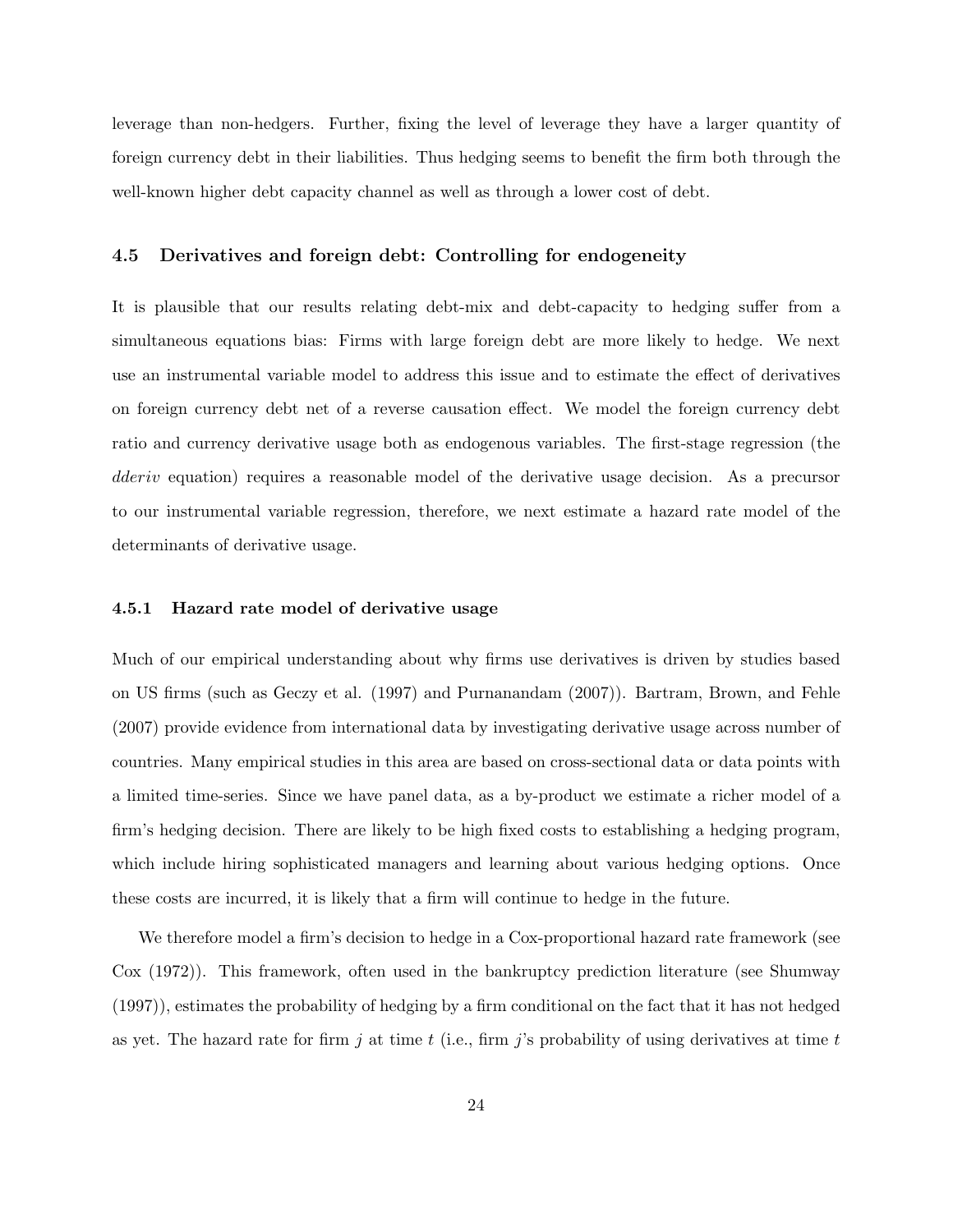conditional on it being a non-user so far) is modeled as:

$$
h(t|x_j) = h_0(t) \exp(x_{j,t-1}\beta_j)
$$

Here,  $x_{j,t-1}$  refers to the firm characteristics at the end of year  $t-1$  that are likely to be associated with a firm's decision to hedge using derivatives in year t.  $h_0$ , called the baseline hazard function, represents the hazard ratio for a hypothetical firm that assumes a value of zero uniformly for all  $x_i$ . The model is estimated via maximum likelihood to obtain the  $\beta$  coefficients. The coefficient estimates tell us the effect of various firm characteristics on a firm's decision to begin hedging in the next year, given that it has not hedged in the past.

For this estimation, all level variables (such as firm size and leverage) are measured as of the beginning of the year. Thus, the interpretation of our results is in a predictive sense. Among the explanatory variables, we include firm size as a proxy for economies of scale and access to derivatives markets, and leverage as a control for hedging due to financial distress concerns. We also include the squared value of leverage in our model, since the decision to hedge may be concave in leverage: firms with very high leverage may have no incentive to hedge even when faced with higher expected bankruptcy costs (see Purnanandam (2007)). Since holding cash is an alternative way to hedge, we control for a firm's cash balance. Annual sales growth captures the effects of growth opportunities in the spirit of Froot, et al. (1993). Finally, we include dol, the dollar asset dummy, and *export*, the export dummy, to account for natural hedges the firm may have.

Table 8 presents the estimation results. We find that larger firms and high growth firms are more likely to use derivatives, as reported by Geczy, et al. (1997) in their sample of large US firms. Further, firms with high cash balances are more likely to use derivatives, suggesting that these two hedging methods are complementary. Finally, we find a strong non-monotonic relation between leverage and derivative usage. At low leverage levels, the likelihood of using derivatives is increasing in leverage, but the pattern reverses for highly-levered firms. This finding is consistent with the theoretical and empirical findings of Purnanandam (2007), who reports a similar nonmonotonic relation between leverage and hedging for US firms.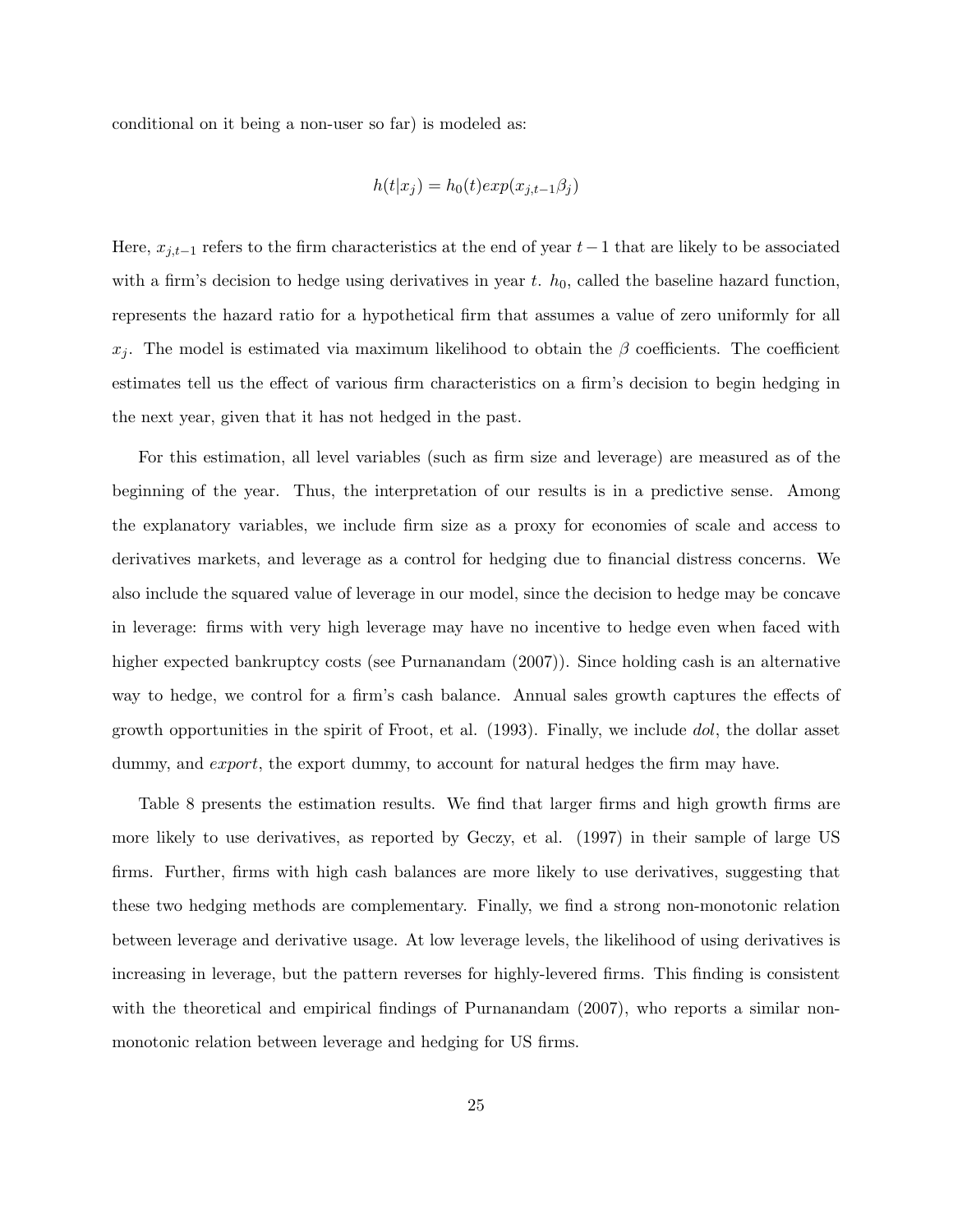Therefore, the key drivers of a firm's hedging decision in Brazil seem to be in line with what other authors have found among US firms. Our results provides an econometric improvement over earlier studies as they exploit the panel nature of our data, and can be taken as an out-of-sample evidence for some of the earlier work on derivative usage.

### 4.5.2 Instrumental variable regression

Our hazard rate regressions demonstrate that variables such as leverage and leverage-squared are strong predictors of derivative usage in our sample. In unreported analysis, we find that leverage terms (especially the square) do not have strong explanatory power in explaining a firm's foreign currency debt to total debt ratio, after we control for the effect of derivatives and other variables that enter various models in Table 6. Thus, we exploit the non-monotonicity between leverage and hedging and use leverage and leverage-squared as instruments for derivative usage in the first stage regression. We also include the cash balance (as a ratio of total assets) as an instrument.

Since derivative usage is a binary variable, at the first stage, we estimate a Probit model for the choice of derivative usage. This ensures that the fitted values will lie between zero and one. As suggested by Maddala (1983, pages 244–245), we then take the linear projection of first stage estimates and substitute it into a second stage OLS regression with foreign debt to total debt ratio as the dependent variable. The second stage standard errors are corrected for the two-stage estimation bias. Table 9 presents the second-stage results for IV model. Our first stage estimates (not reported) are similar to the estimates from the Cox-model. In addition, we check for the validity and strength of our instruments. The partial R-squared measures the improvement obtained in the model's fit in the first-stage regression by including the instruments. As reported in the table, we are able to explain over 7% of variation in the first stage regression by the addition of our instruments. The  $\chi^2$  statistic confirms that the excluded instruments are jointly significant at 1%.

Models 1 and 2 of Table 9 show that, controlling for endogeneity, we obtain a point estimate of approximately 6-6.5% on the effect of derivative usage on the foreign currency debt ratio. As in the OLS model, the coefficient is significant at the 1% level. The magnitude of the coefficients is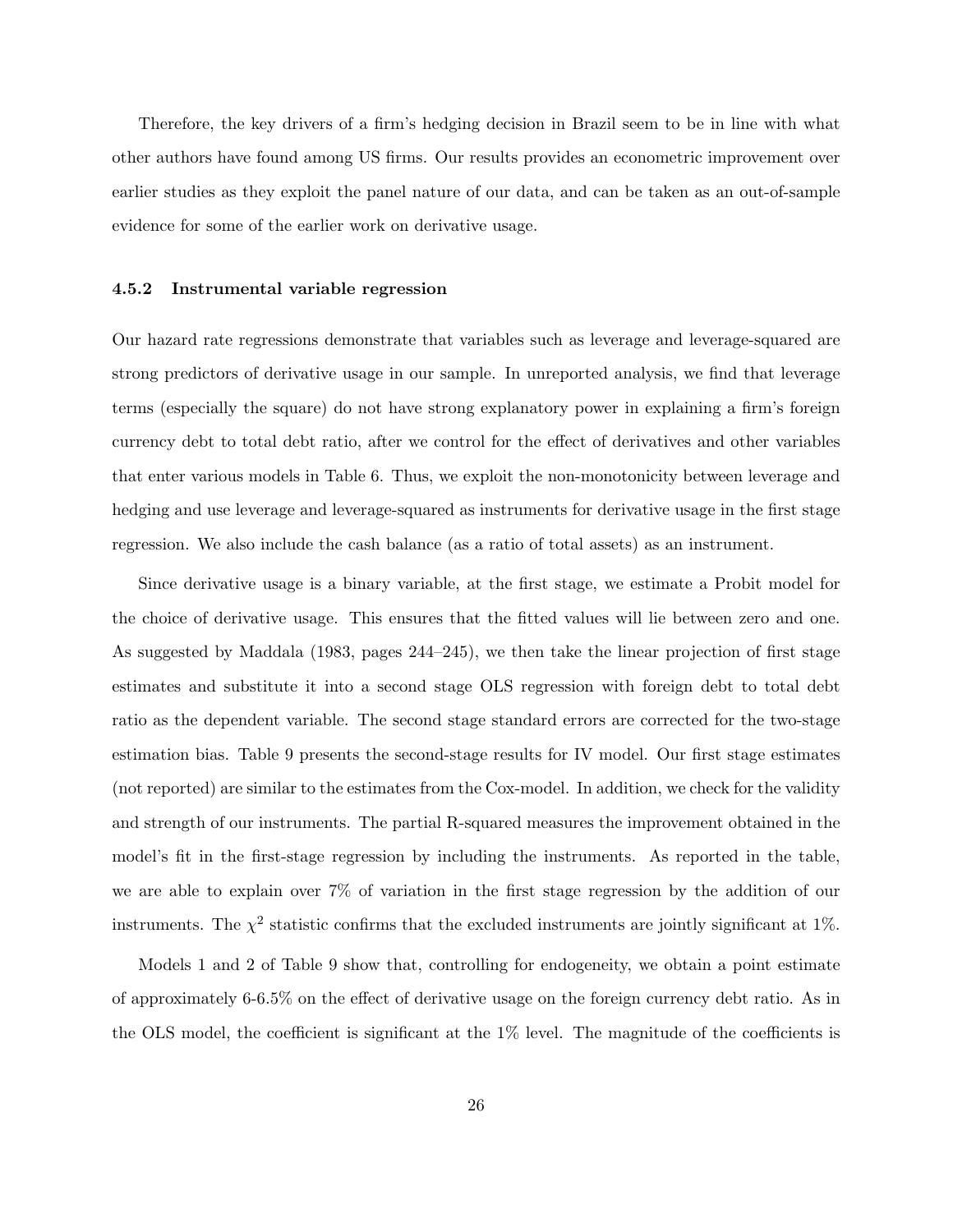in line with that reported in Table 6 in the firm fixed effects specification (Model 4).

In Model 3, we present the IV regression estimates from the second stage for the foreign currency leverage model, using the same instruments for the hedging decision and the same right-hand side variables as in Models 1 and 2. The point estimate on dderiv dummy is a significant 5.38%, which is slightly lower than the estimate of 6.96% that we obtained in the base model without endogeneity correction (see Model 2 of Table 7). Thus, both the foreign currency to total debt mix as well as foreign currency leverage ratio results are unlikely to be completely driven by reverse causation argument. We do not model domestic leverage in the IV regression framework since that will necessitate a specification with three endogenous variables, namely hedging, foreign debt and domestic debt, and in the absence of a rich theoretical model and more data, it is a challenging task to achieve identification in such a model. As shown earlier via both univariate tests and a regression model, hedger firms do not have significantly lower levels of domestic debt, which alleviates concern regarding substitution between the two sources of debt.

### 4.6 Economic significance of results

Our firm fixed effect regressions in Table 2 control for firm-specific unobservables, and suggest that the valuation effect of derivative usage is in the range of 6.7–7.8%. Are these economic magnitudes plausible? We show that derivative users have higher capital expenditures than non-users, and their investments are insensitive to operating profitability, or internally generated cash flow. Thus, derivative usage is directly associated with a higher expected growth rate for the firm. Further, we argue that, in our setting, derivatives also add value both via their effect on foreign debt capacity, and thus the cost of capital for a firm. The currency shocks faced by the Brazilian economy in the period following the switch to the floating exchange rate regime in early 1999 are substantial. With segmented capital markets, foreign capital, if available to a firm, is cheaper and thus of value.

In terms of quantitative magnitudes, we find that derivative users invest about 1.3% more than the non-user firms, an increase of more than 20% compared to the average non-user. On the financial side, derivative users have a ratio of net income to total assets that is higher by about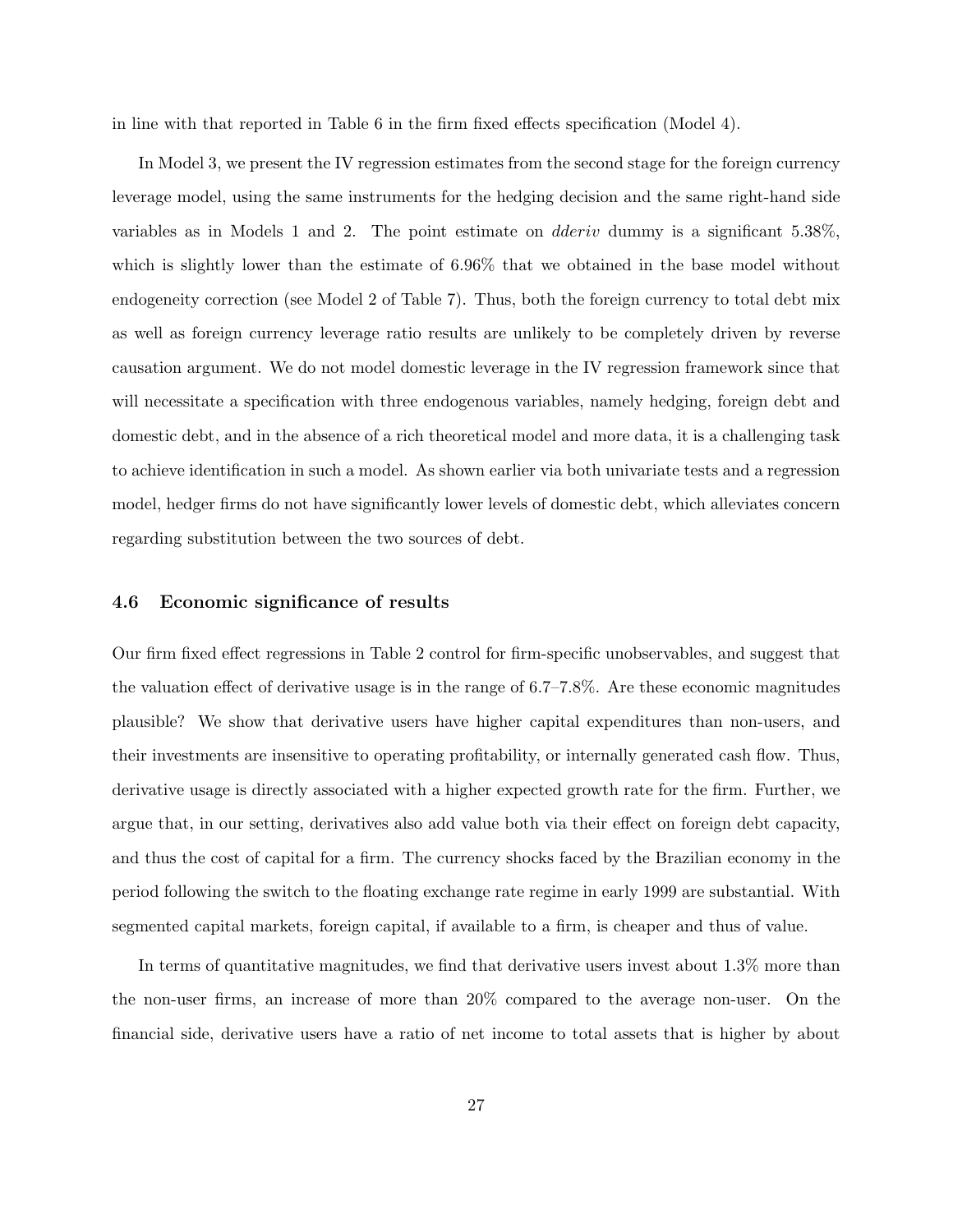1.6% compared to non-users, after controlling for operating profits, investment income and level of debt. The average non-user has a net income to total asset ratio of about 2% in our sample. Thus, the derivative users are able to generate about an 80% higher income than non-users, which is an economically large number. We find that at least a part of this can be explained by higher foreign debt, which is cheaper than domestic debt, in their debt mix. Derivative users have about a 6% higher ratio of foreign to total debt compared to non-users. The average ratio for non-users in the sample is about 42% (unreported), implying an increase in the ratio of about 15%.

Overall, therefore, we find derivative usage to be associated with an 80% higher net profit after controlling for operating profits, a 15% higher foreign to total debt ratio and a 20% higher capital expenditure as compared to the average non-user firm. These are all economically large numbers. While the net profit and capital expenditures directly capture the effects on current and future cash flow, the foreign to total debt ratio affects the cost of capital for firms as well. Given the magnitudes of these numbers, the 7–8% value difference that we report for derivative users is certainly plausible. In our context, when the economy passes through extreme adverse shocks, derivative usage becomes particularly important, and add considerable value to a firm by allowing it to have smooth financing and operating policies.

# 5 Conclusion

The Brazilian currency crisis of 1999 represents a natural setting to study the effects of corporate financial policy on firm performance and value. The switch to a floating exchange rate in January 1999 was followed by periods of high volatility and rapid depreciation of the real. We analyze the valuation effect of risk-management policies in a panel of 167 Brazilian firms from 1997 to 2004. Our empirical design allows us to identify the source of risk and the direction of the hedge that we study. Further, by focusing on an economy in disequilibrium, econometrically we are more likely to establish a causal effect of hedging on firm value. Further, we are able to address some concerns that often plague the interpretation of results of similar studies based on a sample of US firms.

We find that foreign currency hedging is positively correlated with the value of a firm, as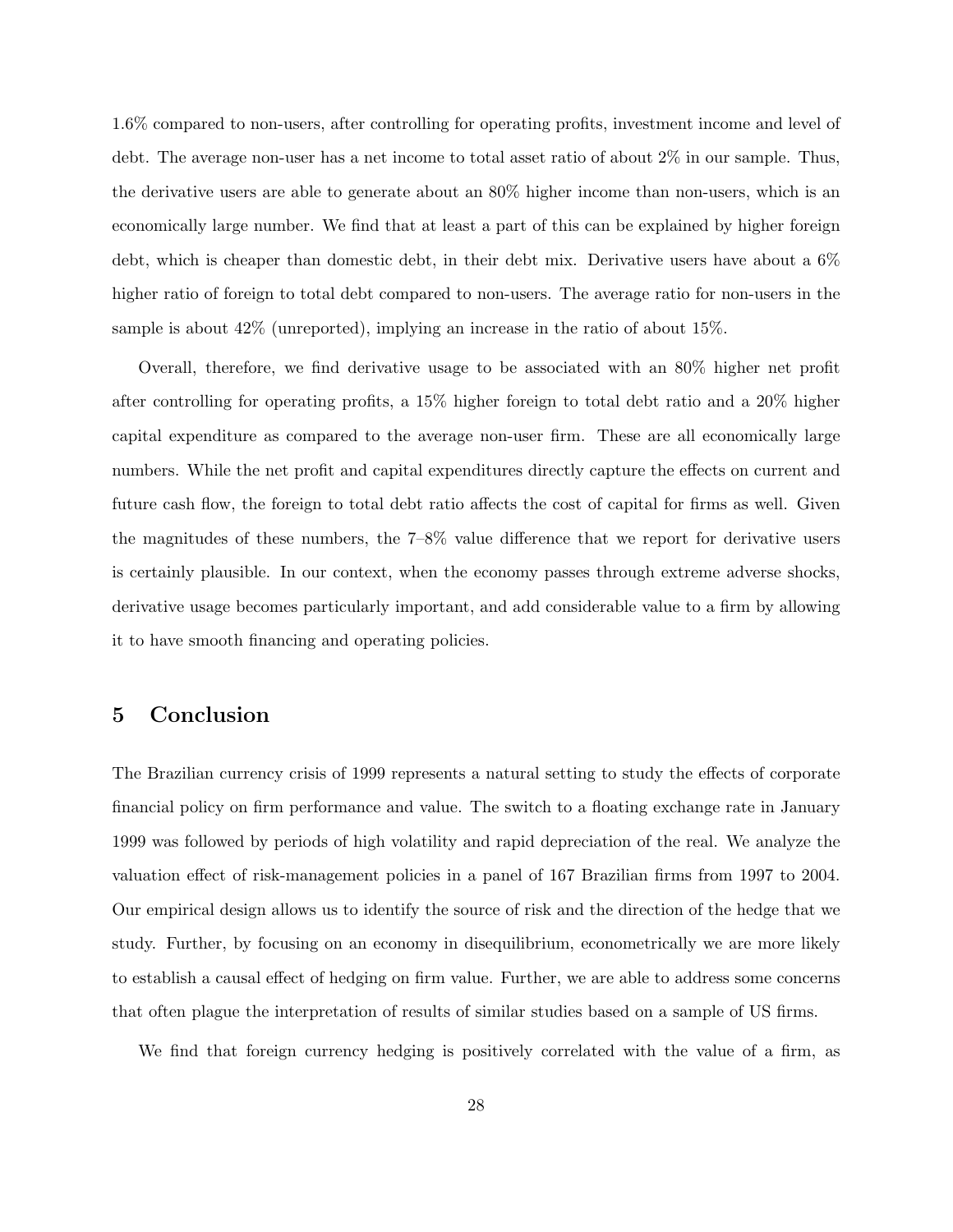measured by the ratio of market value to book value of its assets. Using a firm fixed effects specification, we estimate a valuation premium in the range of 6.7–7.8% for currency hedging. We identify a specific channel, hitherto unexplored in the literature, via which hedging is valuable: It allows a firm to continue making capital expenditures regardless of its current pre-hedging profitability as measured by EBIT. We further document that hedging increases the ability of a firm to take on foreign currency debt. It is likely that, in the aftermath of the economic crisis, domestic capital is scarce, and costlier than hedged foreign debt. Overall, therefore, we provide evidence that risk-management policies add significant value to firms during a period of economic turmoil.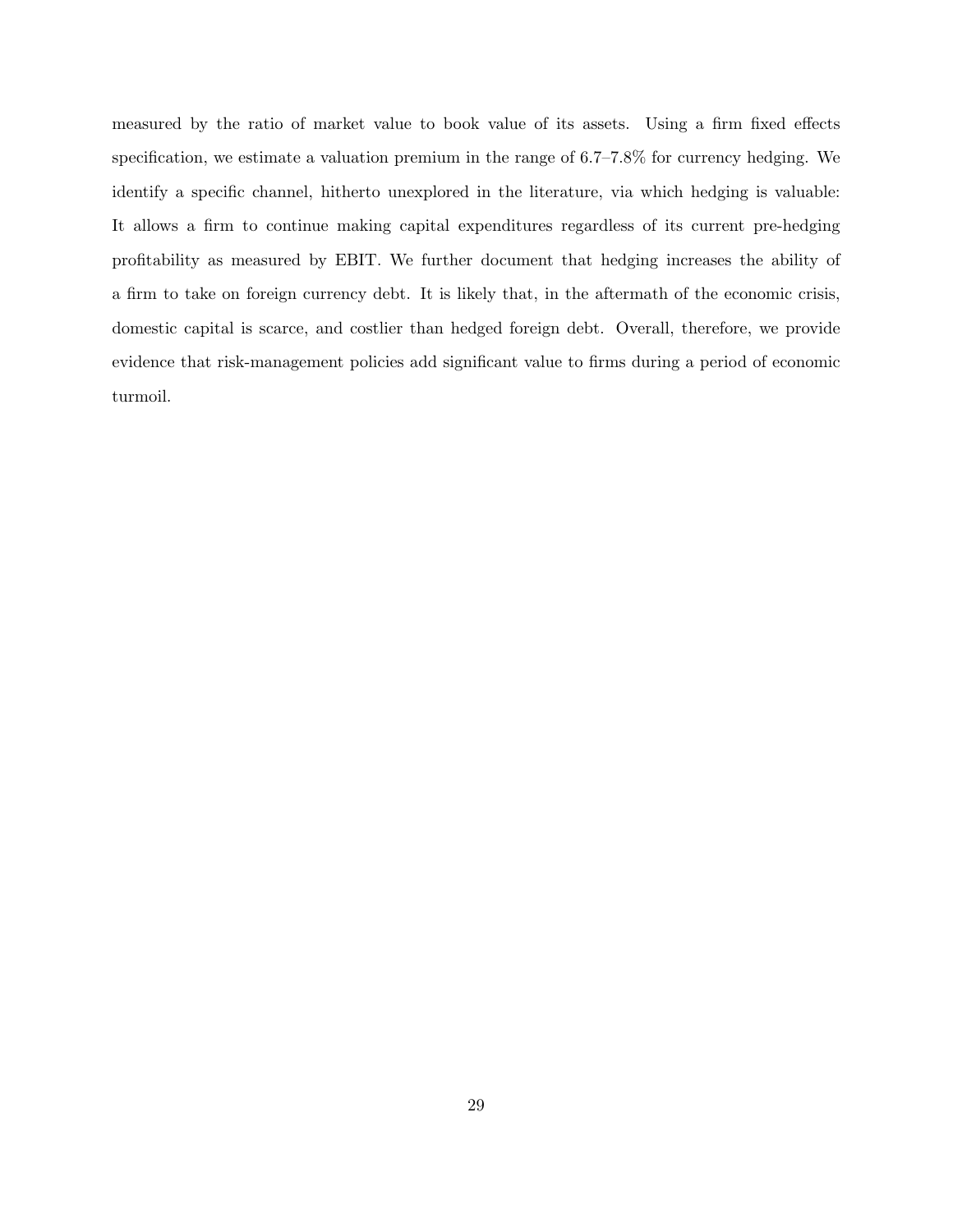# References

- [1] Adam, T., S. Dasgupta, and S. Titman, 2007, Financial Constraints, Competition and Hedging in Industry equilibrium, forthcoming, Journal of Finance.
- [2] Allayannis, G. and J. Weston, 2001, The Use of Foreign Currency Derivatives and Firm Market Value, Review of Financial Studies 14, 243–276.
- [3] Allayannis, G., G. Brown, and L. Klapper, 2002, Capital Structure and Financial Risk: Evidence from Foreign Debt Use in East Asia, Journal of Finance 58(6), 2667–2709.
- [4] Arida, P., E. L. Bacha, and A. Lara-Resende, 2005, Credit, Interest, and Jurisdictional Uncertainty: Conjectures on the Case of Brazil, in F. Giavazzi, I. Goldfajn, and S. Herrera (eds) Inflation Targeting, Debt, and the Brazilian Experience, 1999 to 2003 , MIT Press, Cambridge, MA.
- [5] Averbug, A., 2002, The Brazilian Economy in 1994: From the Real Plan to Inflation Targets, The World Economy 25 (7), 925–944.
- [6] Bartram, S., G. Brown, and F. Fehle, 2006, International Evidence on Financial Derivative Usage, Working paper.
- [7] Belaisch, A., 2003, Do Brazilian banks compete? IMF Working Paper 03/113.
- [8] Berrospide, J., 2007, Exchange Rates, Optimal Debt Composition and Hedging in Small Open Economies, Working paper, University of Michigan.
- [9] Bonomo M., B. Martins and R. Pinto, 2003, Debt composition and exchange rate balance sheet effect in Brazil, a firm level analysis, Emerging Markets Review 4(4), 368–396.
- [10] Cowan, K., E. Hansen and Luis O. Herrera, 2005, Currency Mismatches, Balance Sheet Effects and Hedging in Chilean Non-Financial Corporations, Central Bank of Chile Working Paper No. 346.
- [11] Cox, D. R, 1972, Regression models and life tables, Journal of the Royal Statistical Society, 34 (2), 187-220.
- [12] Froot, K., D. Scharfstein, and J. Stein, 1993, Risk Management: Coordinating Corporate Investment and Financing Policies, Journal of Finance, 48, 1629–1658.
- [13] Gelos, R. G., 2006, Banking Spreads in Latin America, The IMF Working Paper, 06/44.
- [14] Geczy, C., B. A. Minton and C. Schrand, 1997, Why Do Firms Use Currency Derivatives? Journal of Finance 52, 1323-1354.
- [15] Graham, John R., and Daniel A. Rogers, 2002, Do Firms Hedge in Response to Tax Incentives? Journal of Finance 57, 815–839.
- [16] Guay, W. and S. Kothari, 2003, How Much Do Firms Hedge with Derivatives? Journal of Financial Economics 70, 423–461.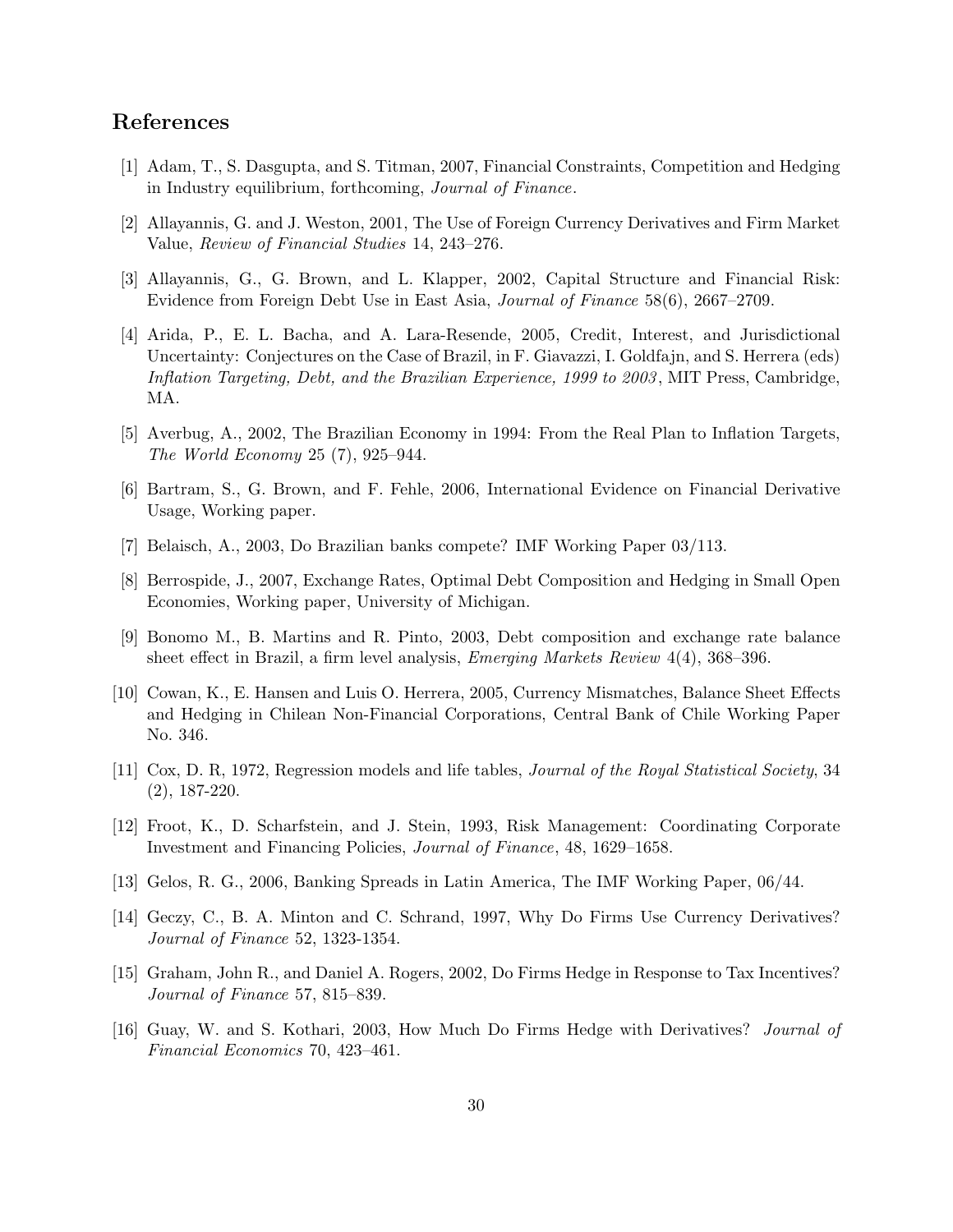- [17] Holmstrom, B. and J. Tirole, 1997, Financial Intermediation, Loanable Funds, and the Real Sector, *Quarterly Journal of Economics* 112(3), 663-691.
- [18] Leland, H. E., 1998, Agency Costs, Risk Management, and Capital Structure, Journal of Finance 53, 1213-1243.
- [19] Mackay, P. and S. Moeller, 2007, The Vale of Corporate Risk Management, Journal of Finance 62, 1379–1419.
- [20] Nakane, M., T. Afanasieff and P. V. Lhacer, 2002, The Determinants of Bank Interest Spread in Brazil, Central Bank of Brazil Working Paper Series, 46.
- [21] Petersen, M. and S. Thiagarajan, 2000, Risk Measurement and Hedging, With and Without Derivatives, Financial Management 29, 5–30.
- [22] Rossi, J. L., 2007, The Use of Currency Derivatives by Brazilian Companies: An Empirical Investigation, Working paper, IBMEC, São Paulo.
- [23] Purnanandam, A., 2007, Financial distress and corporate risk management: Theory & Evidence, Forthcoming, Journal of Financial Economics.
- [24] Rogoff, K., 2005, Strategies for Bringing Down Long-Term Real Interest Rates in Brazil, Central Bank of Brazil Presentation on August 30, 2005.
- [25] Smith, C.W., and R. Stulz, 1985, The determinants of firms' hedging policies, Journal of Financial and Quantitative Analysis 28, 391-405.
- [26] Sobrinho, N. F. S., 2007, The Macroeconomics of Bank Interest Spreads: Evidence from Brazil, Working Paper, University of California, Los Angeles, Department of Economics.
- [27] Stulz, R., 1984, Optimal hedging policies, Journal of Financial and Quantitative Analysis 19, 127-140.
- [28] Stulz, R., 1996, Rethinking Risk Management, Journal of Applied Corporate Finance 9(3), 8–24.
- [29] Tufano, P., 1996, Who Manages Risk? An Empirical Examination of Risk Management Practices in the Gold Mining Industry, Journal of Finance 51(4), 1097–1137.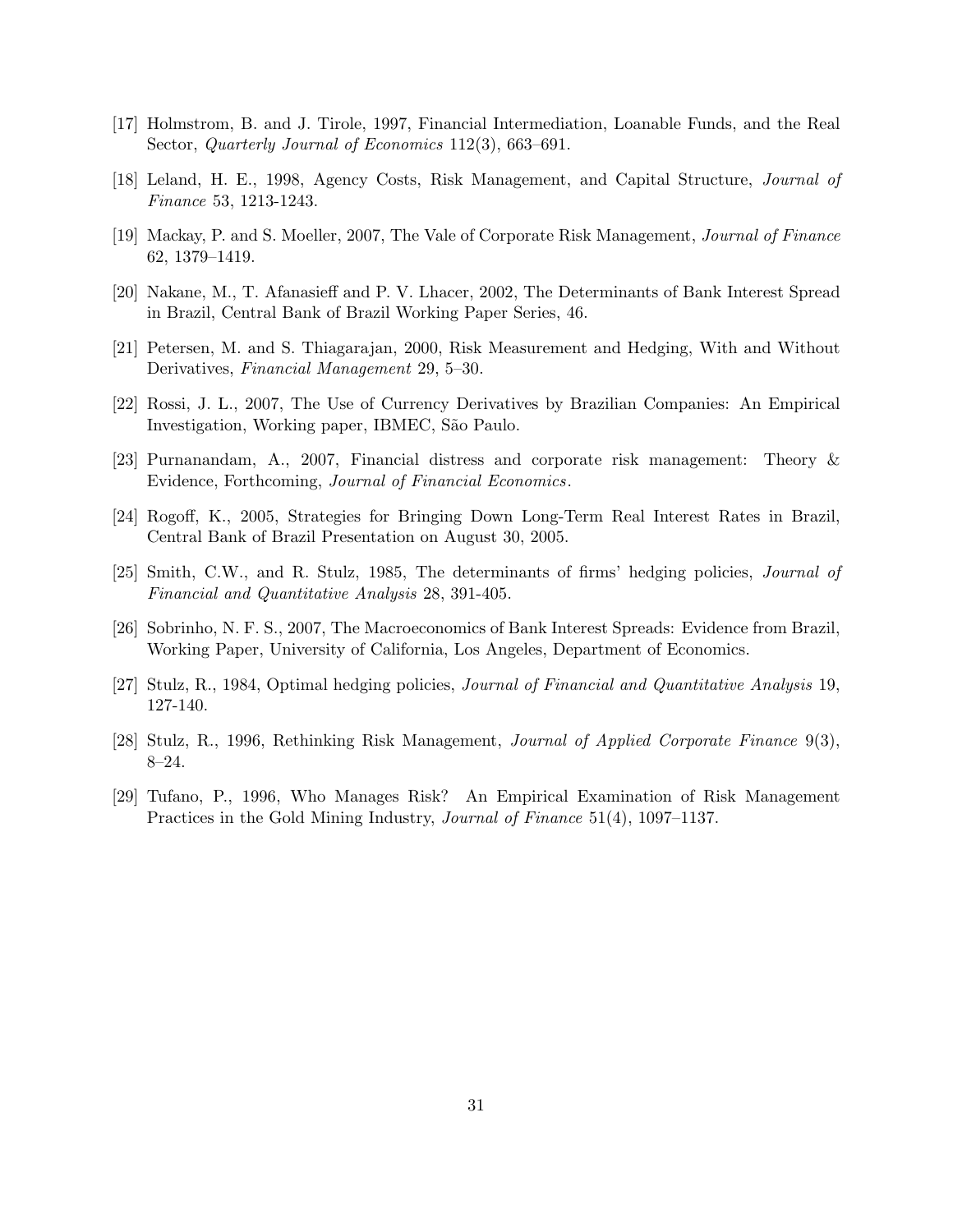# A Appendix

# A.1 Description of Variables

The following variables are defined for each firm and each year.

logsize: natural logarithm of sales revenues. salesgrowth: growth rate of revenues from year  $t - 1$  to year t. margin: ratio of EBIT to total assets. ebitda: ratio of EBITDA to total assets.  $dep/TA$ : ratio of depreciation and amortization to total assets.  $ppe/TA$ : ratio of permanent assets (the bulk of which are plant, property, and equipment) to total assets. leverage: ratio of total debt to total assets. forlev: ratio of foreign currency debt to total assets. domlev: ratio of domestic currency debt to total assets. cash: ratio of cash and short-term investments to total assets. invinc: income from equity investments in other firms. dderiv: dummy variable set to 1 if firm uses foreign currency derivatives, and zero otherwise.

export: dummy variable set to 1 if firm reports export sales, and zero otherwise.

dol: dummy variable set to 1 if firm reports foreign currency asset holdings, and zero otherwise.

# A.2 Example Firm

To illustrate the data collection process, we consider the firm Acesita S.A. in the year 2001. Financial information (i.e., the balance sheet and income statement) is obtained from Economatica, as is the market value of equity. Most of the variables we need (including, for example, book value of debt, revenues, net profit) are thus easily obtained.

Data on hedging and the extent of foreign currency debt are in the explanatory notes to the financial statements (the "Notas Explicativas") maintained on the Bovespa (the São Paolo stock exchange) web site at www.bovespa.br.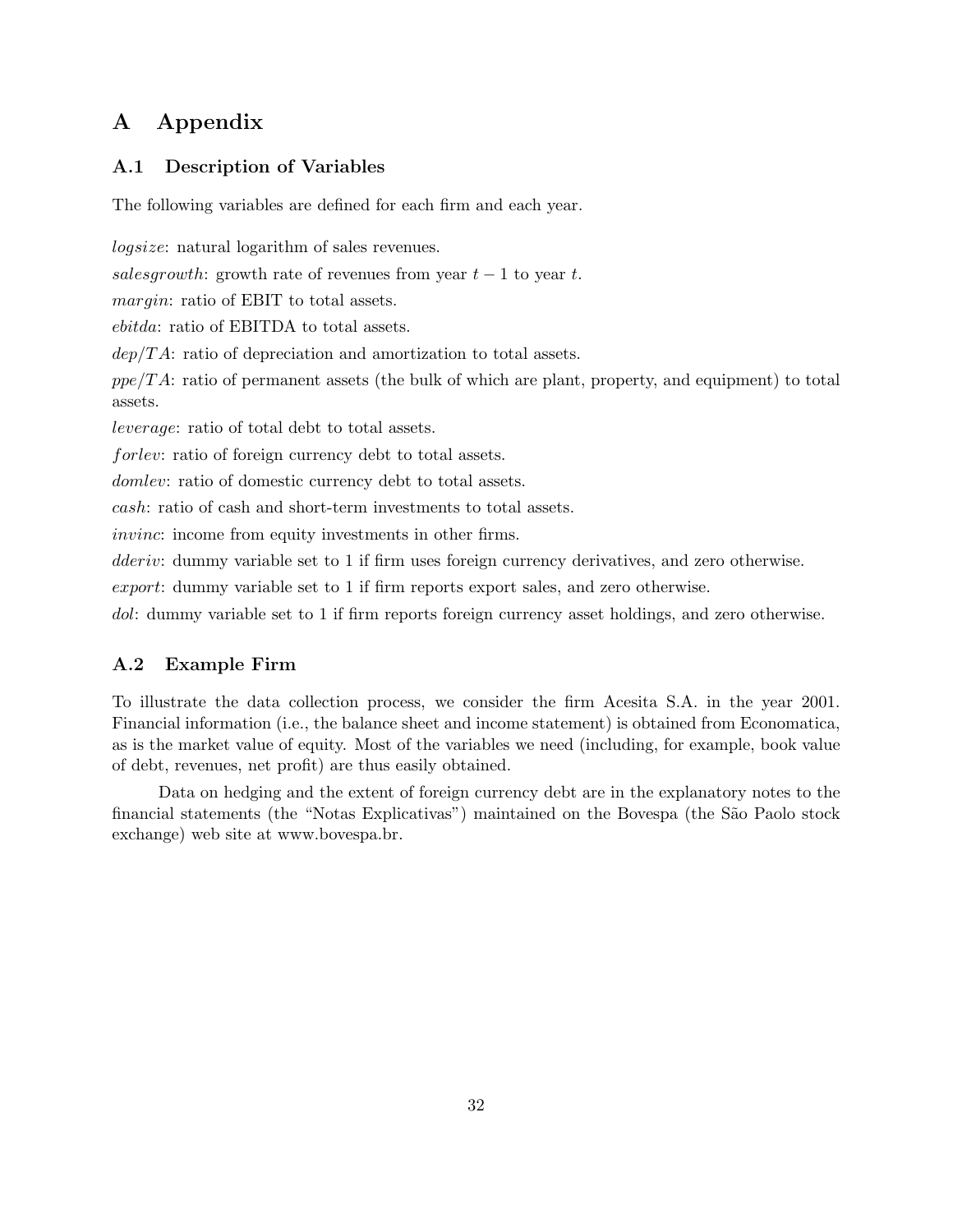| Item   | Page      | Item (in Portuguese)     | Translation           | Amount               |
|--------|-----------|--------------------------|-----------------------|----------------------|
| Number |           |                          | to English            | (thousands of $R\$ ) |
| 13.    | $17 - 18$ | Financiamentos           | Financing             |                      |
|        |           |                          |                       |                      |
|        |           | Moeda estrangeira        | Foreign currency      | 2,074,809            |
|        |           | Moeda nacional           | Domestic currency     | 330,411              |
|        |           |                          |                       |                      |
| 21.    | $24 - 26$ | Instrumentos Financeiros | Financial Instruments |                      |
|        |           |                          |                       |                      |
|        |           | Operacoes de Swap        | Swap operations       | 995,404              |

From the Notas Explicativas for Acesita S.A. in 2001, we extract the following information:

### Table A: Information obtained from financial statement notes for Acesita S.A. in 2001

The text on Item 21 (page 25), Instrumentos Financeiros, explains that the firm engages in currency swap operations to reduce the effects of exchange rate variation. Similarly, the text on page 5 (Item 4, Disponibilidades or Short-term assets) explains that a specified amount of the short-term assets are indexed to the US dollar.

Based on this information, we set  $dderiv = 1$  (since it has a foreign currency derivative position) and  $dol = 1$  (since it holds foreign currency assets) for Acesita in 2001.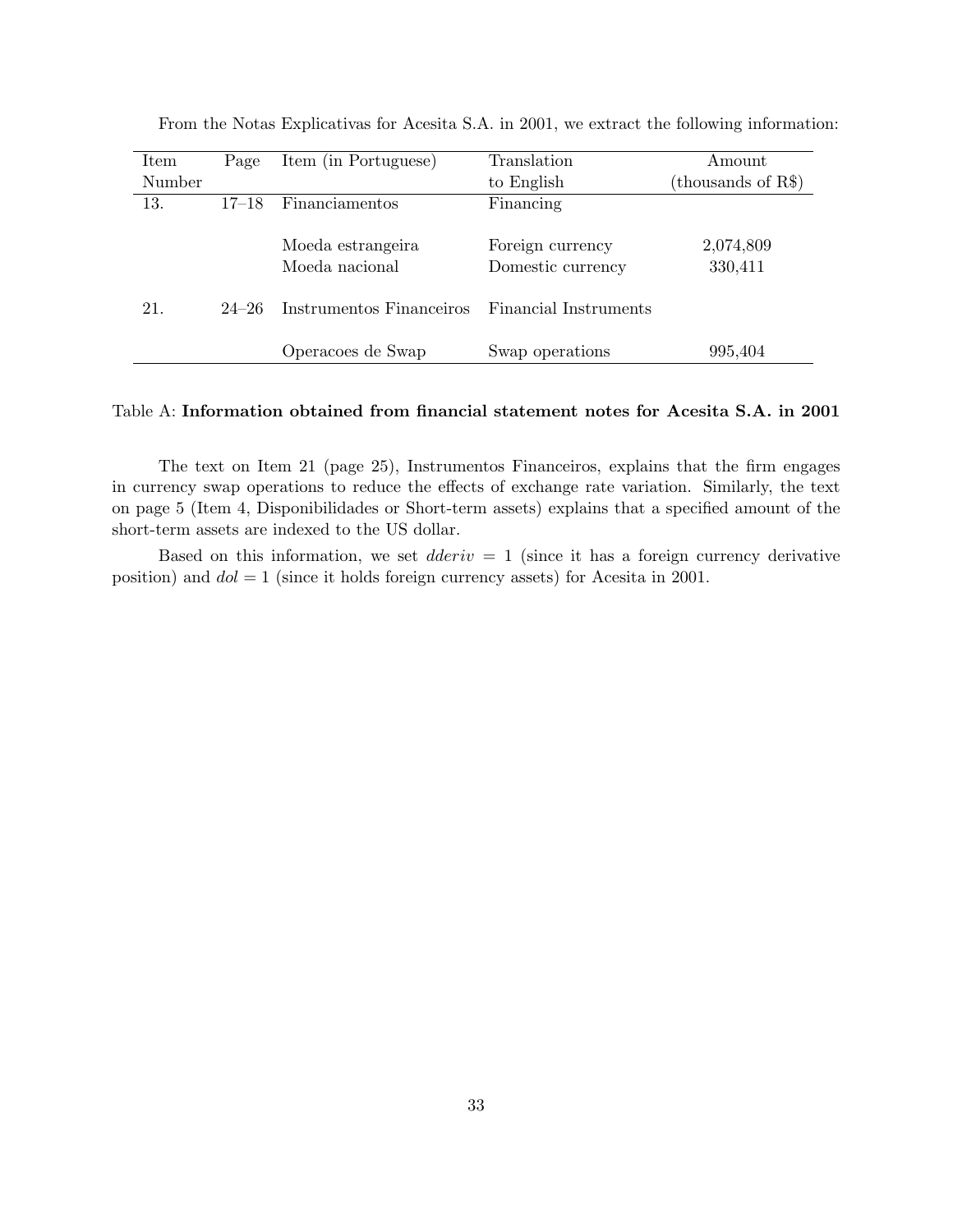### Table 1: Firm characteristics Across Derivative Users and Non-Users

This table provides the descriptive statistics for the sample firms. Panels A and B provide the descriptive statistics for the non-users and users of derivatives, respectively. Panel C provides the corresponding number for all firms pooled across the two groups. All the summary statistics are pooled across sample years starting in year 1998 and ending in 2004. Revenue is the sales of a firm represented in millions of R\$. MarketCap denotes the market capitalization of the firm's equity in millions of R\$ computed by multiplying the number of shares by year end share price. Leverage is the ratio of book value of debt to book value of assets. Domestic and Foreign leverage represent the ratio of local currency borrowings and foreign currency borrowings to the book value of total assets, respectively. Market/Book ratio of assets is computed as the ratio of (book value of debt + market value of equity) to (book value of debt  $+$  book value of equity). Margin denotes the ratio of earnings before interest and taxes to the book value of total assets. Net Income/TA denotes the ratio of net income to book value of total assets.  $Cash/TA$  measures the cash-holdings as a fraction of book value of total assets. Capex represents the ratio of capital expenditure to the one-year lagged value of total assets. The number of observations for *Capex* variable is lower than other variables as it is missing for some observations and it requires total assets from the previous year in denominator. Columns labeled as N, Median and Mean represent the number of observations, median and mean, respectively. *Std.Dev.* represents the standard deviation.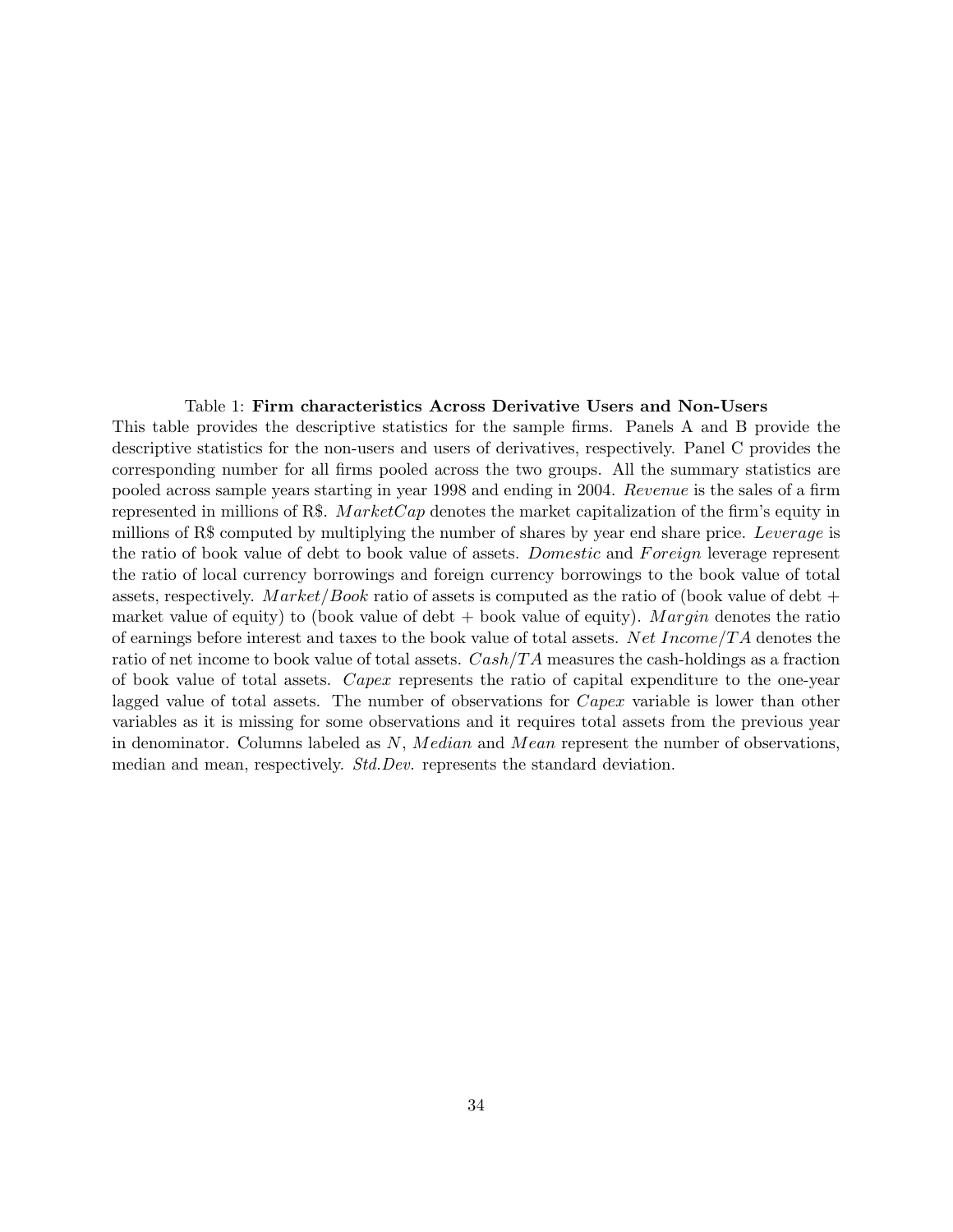| Variable                  | $\mathbf N$ | Median    | Mean      | Std.Dev.  |  |
|---------------------------|-------------|-----------|-----------|-----------|--|
| Panel A: Non-Users        |             |           |           |           |  |
| Revenue                   | 715         | 228.2370  | 523.6458  | 856.4104  |  |
| Market Cap                | 715         | 66.7580   | 322.2439  | 871.4893  |  |
| Leverage                  | $715\,$     | 0.2239    | 0.2378    | 0.1781    |  |
| Domestic Leverage         | 715         | 0.1085    | 0.1415    | 0.1407    |  |
| Foreign Leverage          | 715         | 0.0493    | 0.0964    | 0.1194    |  |
| Market/Book (Asset)       | 715         | 0.7131    | 0.8303    | 0.5687    |  |
| Margin                    | 715         | 0.1987    | 0.2216    | 0.1537    |  |
| Net Income/TA             | 715         | 0.0200    | 0.0187    | 0.0954    |  |
| Cash/TA                   | 715         | 0.0327    | 0.0711    | 0.0926    |  |
| Capex                     | 625         | 0.0401    | 0.0555    | 0.0625    |  |
| Panel B: Users            |             |           |           |           |  |
| Revenue                   | 308         | 1214.3945 | 2553.1309 | 3530.5675 |  |
| Market Cap                | 308         | 617.4578  | 2108.4502 | 3811.1485 |  |
| Leverage                  | 308         | 0.3369    | 0.3447    | 0.1296    |  |
| Domestic Leverage         | 308         | 0.1028    | 0.1213    | 0.0852    |  |
| Foreign Leverage          | 308         | 0.2096    | 0.2233    | 0.1243    |  |
| Market/Book (Asset)       | 308         | 1.0122    | 1.1957    | 0.6746    |  |
| Margin                    | 308         | 0.2165    | 0.2437    | 0.1364    |  |
| Net Income/TA             | 308         | 0.0410    | 0.0391    | 0.0710    |  |
| $\operatorname{Cash}$     | 308         | 0.0613    | 0.1074    | 0.1124    |  |
| Capex                     | 284         | 0.0602    | 0.0784    | 0.0678    |  |
| <b>Panel C: All Firms</b> |             |           |           |           |  |
| Revenue                   | 1023        | 411.2240  | 1134.6736 | 2263.6956 |  |
| Market Cap                | 1023        | 134.7062  | 860.0264  | 2359.1912 |  |
| Leverage                  | 1023        | 0.2744    | 0.2700    | 0.1721    |  |
| Domestic Leverage         | 1023        | 0.1055    | 0.1354    | 0.1269    |  |
| Foreign Leverage          | 1023        | 0.1052    | 0.1346    | 0.1341    |  |
| Market/Book (Asset)       | 1023        | 0.8025    | 0.9403    | 0.6251    |  |
| Margin                    | 1023        | 0.2043    | 0.2283    | 0.1490    |  |
| Net Income/TA             | 1023        | 0.0268    | 0.0248    | 0.0892    |  |
| $\operatorname{Cash}$     | 1023        | 0.0391    | 0.0820    | 0.1003    |  |
| Capex                     | 909         | 0.0459    | 0.0626    | 0.0650    |  |

Firm characteristics Across Derivative Users and Non-Users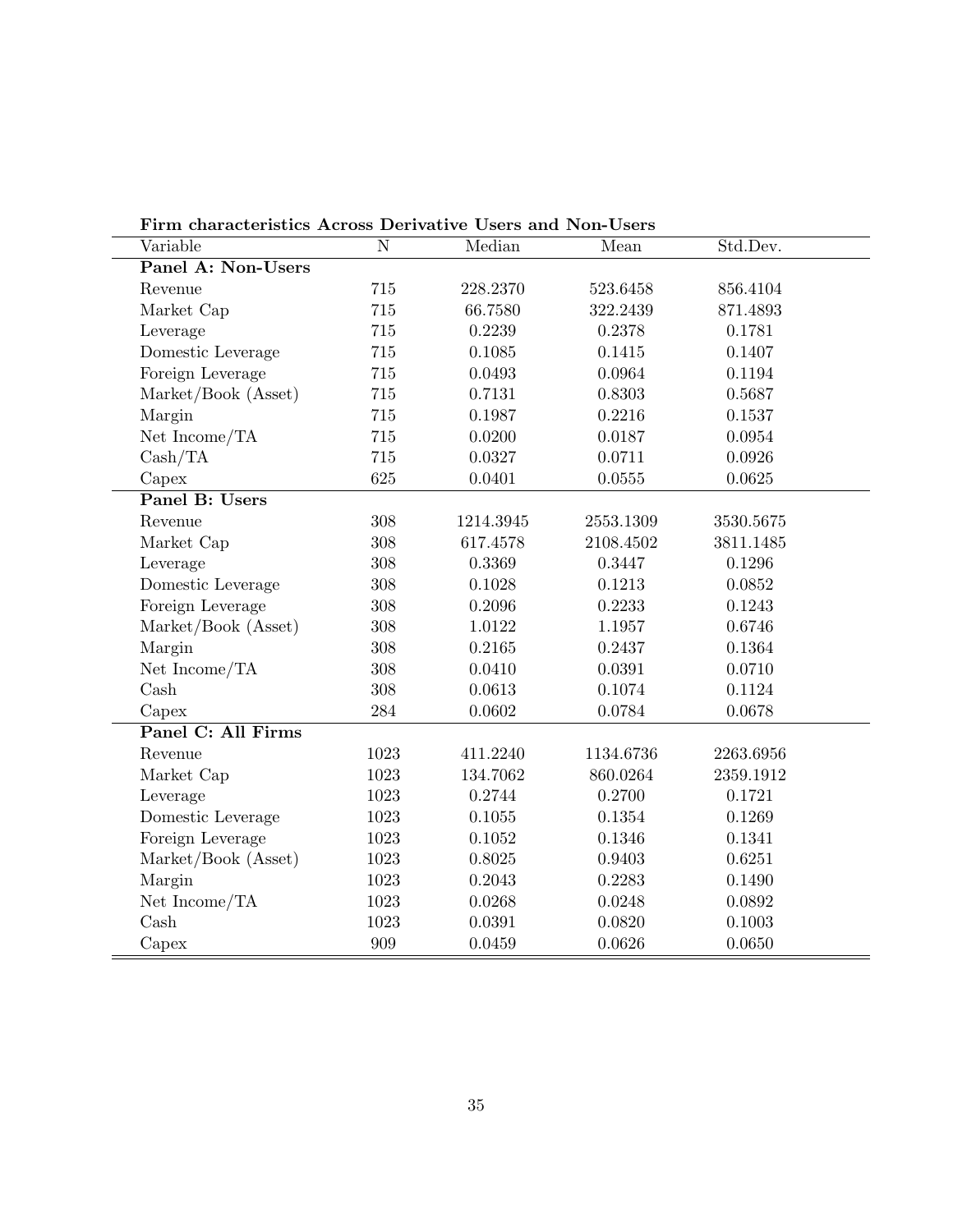| ς<br>ς<br>I<br>j         |  |
|--------------------------|--|
| I                        |  |
| nn<br>$\frac{1}{2}$<br>ļ |  |
| mu<br>i<br>j             |  |
| i<br>¢<br>$\frac{1}{6}$  |  |

variables. The dependent variable in the regression is the market-to-book value of the firm's asset defined as the ratio of the variables are defined as follows: *dderiv* is a binary variable that equals one for the users of currency derivatives. *logsize* is the natural logarithm of the firm's total revenue for the year. margin measures the operating profit of the firm and is measured as the ratio os Earnings before interest and Taxes to the book value of total assets. salesgrowth represents the percentage growth in income (which includes gains on derivative transactions) to total assets.  $finexp/TA$  is the ratio of firm's financial expenses (such dummies. Models 1 and 2 are estimated using OLS regression with pooled data, whereas Models 3 and 4 are estimated using a firm fixed effects model. Robust *t*-statistics adjusted for firm-level clustering for OLS models and industry-level clustering for fixed effects models are given in brackets in the column t-stat. Other estimation details are provided in the last six rows of the (book value of total debt plus market value of equity) to the (book value of debt plus book value of equity). The explanatory  $\cos h/TA$  is the ratio of the firm's cash balance to the book value of total assets.  $fining/TA$  is the ratio of the firm's financial as interest expense, bank fees, and losses on derivative transactions) to the book value of total assets. All regressions include year table.  $R^2$  reported for the fixed effects model is the within group  $R^2$ , i.e., based on the estimation model that uses deviations This table presents the regression estimates from a regression of market-to-book value on derivative usage and other control This table presents the regression estimates from a regression of market-to-book value on derivative usage and other control variables. The dependent variable in the regression is the market-to-book value of the firm's asset defined as the ratio of the (book value of total debt plus market value of equity) to the (book value of debt plus book value of equity). The explanatory variables are defined as follows: dderiv is a binary variable that equals one for the users of currency derivatives. logsize is the natural logarithm of the firm's total revenue for the year. margin measures the operating profit of the firm and is measured as the ratio os Earnings before interest and Taxes to the book value of total assets. *salesgrowth* represents the percentage growth in year-by-year revenue of the firm.  $capex/TA$  is measured as the ratio of firm's capital expenditure to the book value of total assets. cash/TA is the ratio of the firm's cash balance to the book value of total assets. *fininc*/TA is the ratio of the firm's financial income (which includes gains on derivative transactions) to total assets.  $f\mathit{inexp}/T A$  is the ratio of firm's financial expenses (such as interest expense, bank fees, and losses on derivative transactions) to the book value of total assets. All regressions include year dummies. Models 1 and 2 are estimated using OLS regression with pooled data, whereas Models 3 and 4 are estimated using a firm fixed effects model. Robust t-statistics adjusted for firm-level clustering for OLS models and industry-level clustering for fixed effects models are given in brackets in the column t-stat. Other estimation details are provided in the last six rows of the table.  $R^2$  reported for the fixed effects model is the within group  $R^2$ , i.e., based on the estimation model that uses deviations year-by-year revenue of the firm.  $capex/TA$  is measured as the ratio of firm's capital expenditure to the book value of total assets.<br>  $\therefore$ from the mean. \*\* denotes significance at the 5% level and \* at the 10% level. from the mean. \*\* denotes significance at the 5% level and \* at the 10% level.

|                    |                    |           | OLS Regression |                      |                    |             | Firm Fixed Effects Regression |           |
|--------------------|--------------------|-----------|----------------|----------------------|--------------------|-------------|-------------------------------|-----------|
|                    | Model              |           | Model 2        |                      | Model 3            |             | Model 4                       |           |
|                    | Estimate           | $t$ -stat | Estimate       | $t$ -stat            | Estimate           | $t$ -stat   | Estimate                      | $t$ -stat |
| dderiv             | $0.1655***$        | (2.18)    | $0.1426*$      | (1.89)               | $0.0782*$          | (2.00)      | $0.0671*$                     | (1.77)    |
| log size           | $0.0975**$         | (2.95)    | $0.0897**$     | (2.63)               | 0.0012             | (0.03)      | 0.0003                        | (0.01)    |
| margin             | 1.7864 **          | (2.27)    | $0.7719**$     |                      | $1.6084***$        | (4.41)      | $-.6038**$                    | (4.35)    |
| sales growth       | 0.0677             | (0.90)    | 0.0844         | $\binom{2.19}{1.11}$ | $-0.0308$          | $(89.0^{-}$ | $-0.0231$                     | $(-0.45)$ |
| capex/TA           | 1.7867             | 1.18      | 0.9792         | $\overline{1.44}$    | $.5414**$          | (3.25)      | $1.6534***$                   | (3.59)    |
| cash/TA            |                    |           | 0.4625         | (34.1)               |                    |             | $0.4005**$                    | (3.60)    |
| fimize/TA          |                    |           | $-0.5803$      | $(-0.93)$            |                    |             | 0.1362                        | (0.25)    |
| finexp/TA          |                    |           | $1.1490*$      | (1.82)               |                    |             | 0.2800                        | (0.81)    |
| intercept          | $-0.8123*$         | $(-1.84)$ | $0.8061*$      | (1.75)               | 0.3872             | (0.72)      | 0.3252                        | (1.61)    |
| $R^2$              | 0.269              |           | 0.278          |                      | 0.325              |             | 0.325                         |           |
|                    | 909                |           | 905            |                      | 909                |             | 905                           |           |
| Year dummies       | yes                |           | $y$ es         |                      | $y$ es             |             | $y$ es                        |           |
| Industry dummies   | yes                |           |                |                      | $\overline{\rm n}$ |             | $\overline{\mathbf{n}}$       |           |
| Clustering unit    | $\lim$             |           | yes<br>firm    |                      | industry           |             | ndustry                       |           |
| Firm Fixed Effects | $\overline{\rm n}$ |           | $\overline{a}$ |                      | $y$ es             |             | yes                           |           |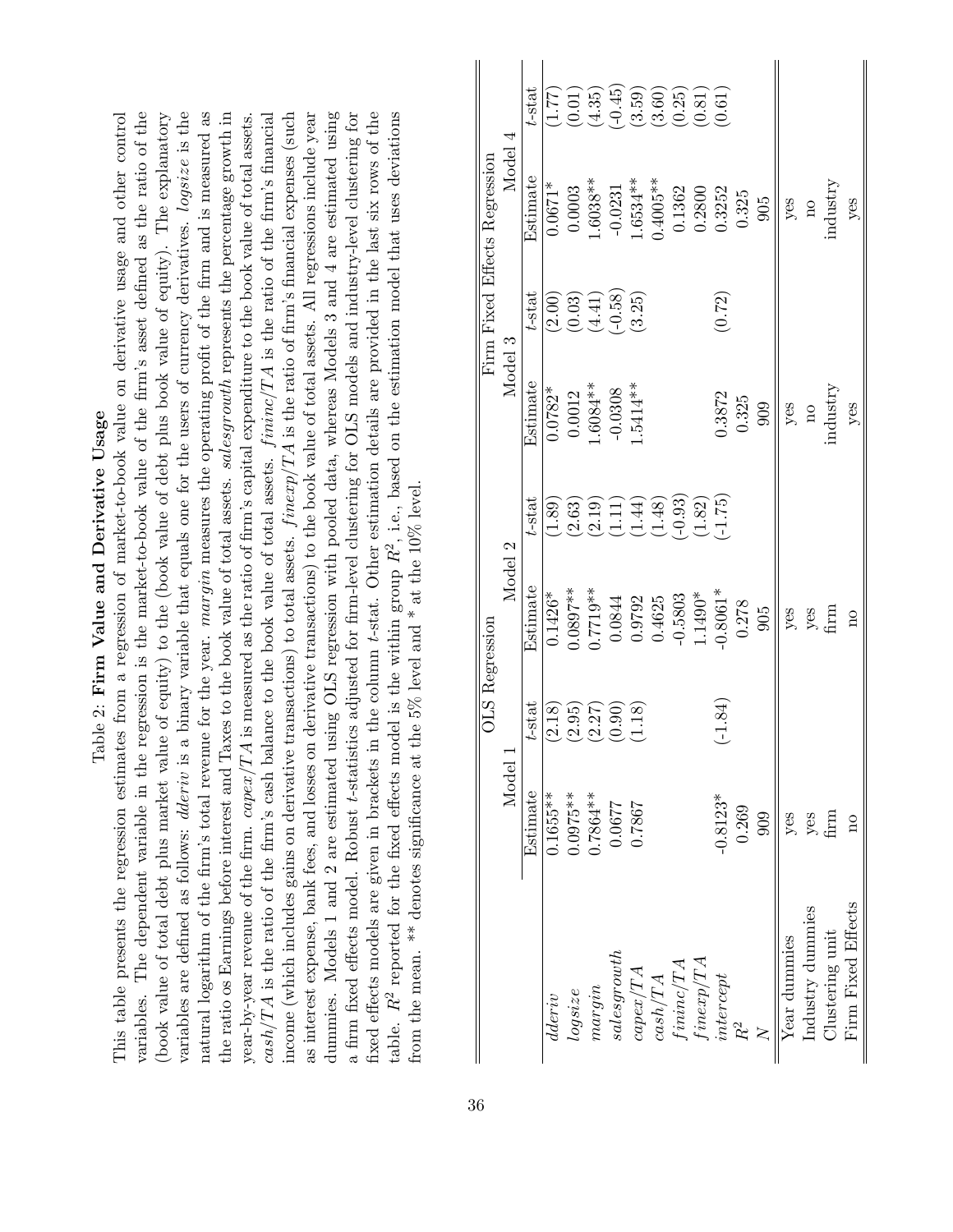| Table 3: Derivatives and Capital Expenditure                                                                                                       |
|----------------------------------------------------------------------------------------------------------------------------------------------------|
| This table presents regression estimates from a regression of firm's capital expenditure on derivative usage and control variables.                |
| The dependent variable in the regression is the ratio of capital expenditure to beginning of the year total assets of the firm. The                |
| as follows: <i>dderiv</i> is a binary variable that equals one for the users of currency derivatives.<br>explanatory variables are defined a       |
| $logsize$ is the natural logarithm of the firm's total revenue for the prior year. margin is computed as the ratio of Earnings before              |
| Interest and Taxes for the same fiscal year scaled by the year end total assets. <i>levavg</i> represents the average of the beginning             |
| and end of year book leverage. <i>margin</i> * <i>dderiv</i> is the interaction of <i>margin</i> and derivative dummy variables described earlier, |
| which means that it takes the value of <i>margin</i> for the users of derivative zero otherwise. <i>margin</i> $*(1 - dderiv)$ takes the value     |
| of margin for non-hedgers and zero otherwise. Both models 1 and 2 are estimated using the OLS method. Robust t-statistics                          |
| adjusted for firm level clustering are given in brackets in the column t-Statistic. We provide other estimation details in the last                |
| four rows. ** denotes significance at the 5% level and * at the $10\%$ level.                                                                      |

|                     | Model 1    |           | Model 2    |           |
|---------------------|------------|-----------|------------|-----------|
|                     | Estimate   | $t$ -stat | Estimate   | $t$ -stat |
| dderiv              | $0.0132*$  | (1.80)    | $0.0309**$ | (2.45)    |
| margin              | $0.0430**$ | (2.33)    |            |           |
| $margin * dderiv$   |            |           | $-0.0093$  | $(-0.27)$ |
| $margin*(1-dderiv)$ |            |           | $0.0626**$ | (2.94)    |
| $log size$          | 0.0025     | (1.37)    | 0.0021     | (1.14)    |
| levavg              | $-0.0154$  | $(-0.95)$ | $-0.0127$  | $(-0.79)$ |
| intercept           | 0.0372     | (1.46)    | 0.0359     | (1.45)    |
| $R^2$               | 0.179      |           | 0.182      |           |
|                     | 889        |           | 889        |           |
| Year dummies        | yes        |           | $y$ es     |           |
| Industry dummies    | yes        |           | yes        |           |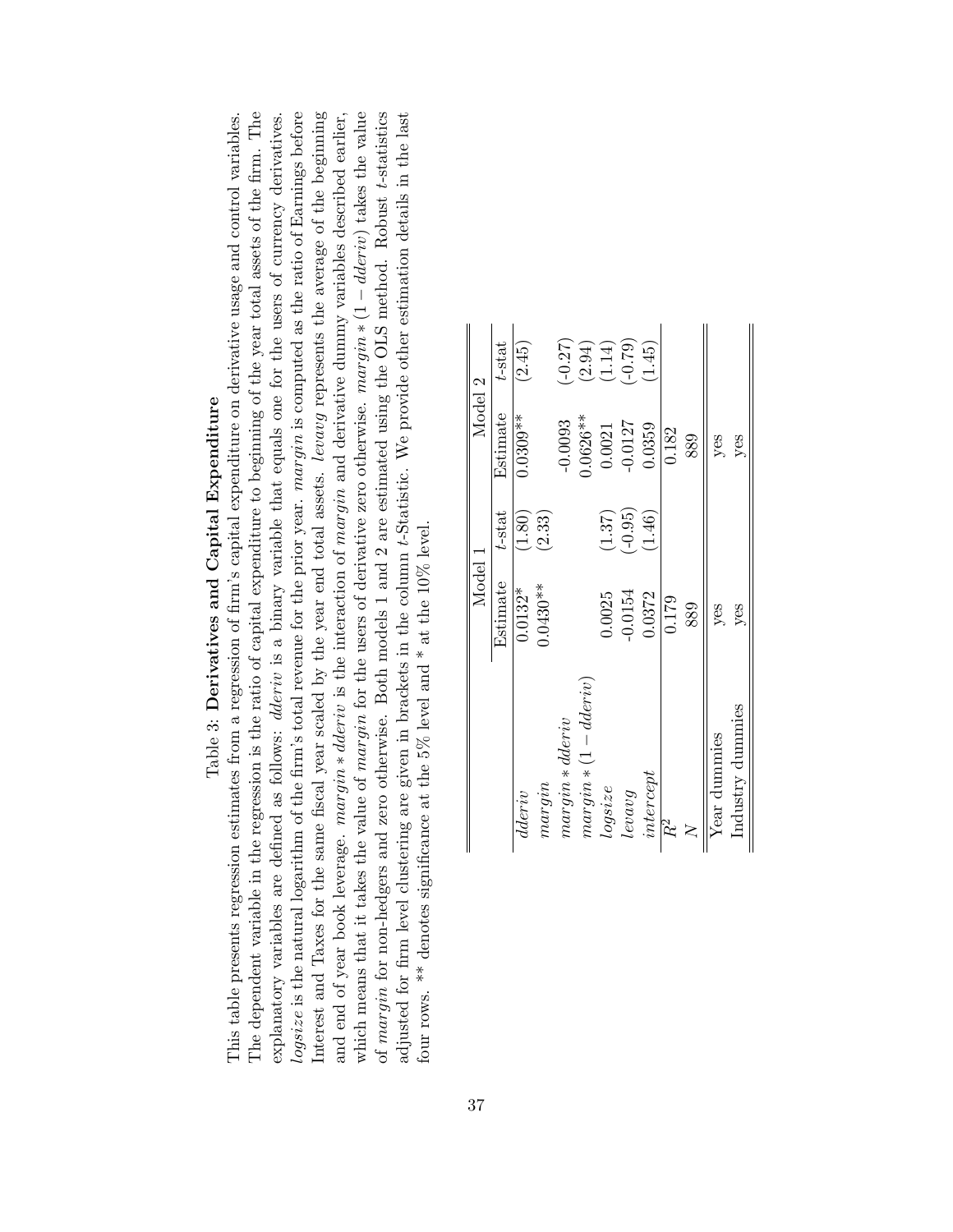# Table 4: Interest Expense and Foreign Currency Debt Table 4: Interest Expense and Foreign Currency Debt

currency debt. The dependent variable in the regression is the financial expense of the firm in R\$ obtained from the firm's income statement. domdebt is the average of the beginning and end of the year domestic debt in R\$. fordebt is the average of the This table presents OLS regression estimates from a regression of financial expenses of firm on the level of domestic and foreign beginning and end of the year foreign currency debt. *dderiv* is a dummy variable that takes a value of one for derivative users, zero otherwise. ppe is the property, plant and equipment at the end of the year in R\$. EBIT is the earnings before interest and This table presents OLS regression estimates from a regression of financial expenses of firm on the level of domestic and foreign currency debt. The dependent variable in the regression is the financial expense of the firm in R\$ obtained from the firm's income statement. *domdebt* is the average of the beginning and end of the year domestic debt in R\$. *fordebt* is the average of the beginning and end of the year foreign currency debt. dderiv is a dummy variable that takes a value of one for derivative users, zero otherwise. ppe is the property, plant and equipment at the end of the year in R\$. EBIT is the earnings before interest and taxes during the year in R\$. Robust t-statistics adjusted for firm level clustering are given in brackets under column t-Statistic. taxes during the year in R\$. Robust t-statistics adjusted for firm level clustering are given in brackets under column t-Statistic. All models include year dummies as well. \*\* denotes significance at the 5% level and \* at the 10% level. All models include year dummies as well. \*\* denotes significance at the 5% level and \* at the 10% level.

|                                | Model 1     |           | Model 2            |        | Model 3     |           |
|--------------------------------|-------------|-----------|--------------------|--------|-------------|-----------|
|                                | Estimate    | $t$ -stat | Estimate $t$ -stat |        | Estimate    | $t$ -stat |
| $_{dondelt}$                   | $0.2560**$  | (8.19)    | $0.2535***$        | (8.12) | $0.2865**$  | (11.11)   |
| for det                        | $0.1160**$  | (4.94)    |                    |        |             |           |
| $for debt *dderiv$             |             |           | 1.119**            | (5.12) | $0.2002**$  | (6.05)    |
| $\text{ford}ebt * (1 - deriv)$ |             |           | $0.1736**$         | (6.04) | $0.2375**$  | (5.91)    |
| ppe                            |             |           |                    |        | $-0.0148$   | $(-1.02)$ |
| $EBIT$                         |             |           |                    |        | $-0.1250*$  | $(-1.72)$ |
|                                | 0.628       |           | 0.633              |        | 0.658       |           |
|                                | 998         |           | 998                |        | 998         |           |
| Year dummies                   | $y$ es      |           | yes                |        | yes         |           |
| Industry dummies               | yes<br>firm |           | yes<br>firm        |        | yes<br>firm |           |
| Clustering unit                |             |           |                    |        |             |           |
|                                |             |           |                    |        |             |           |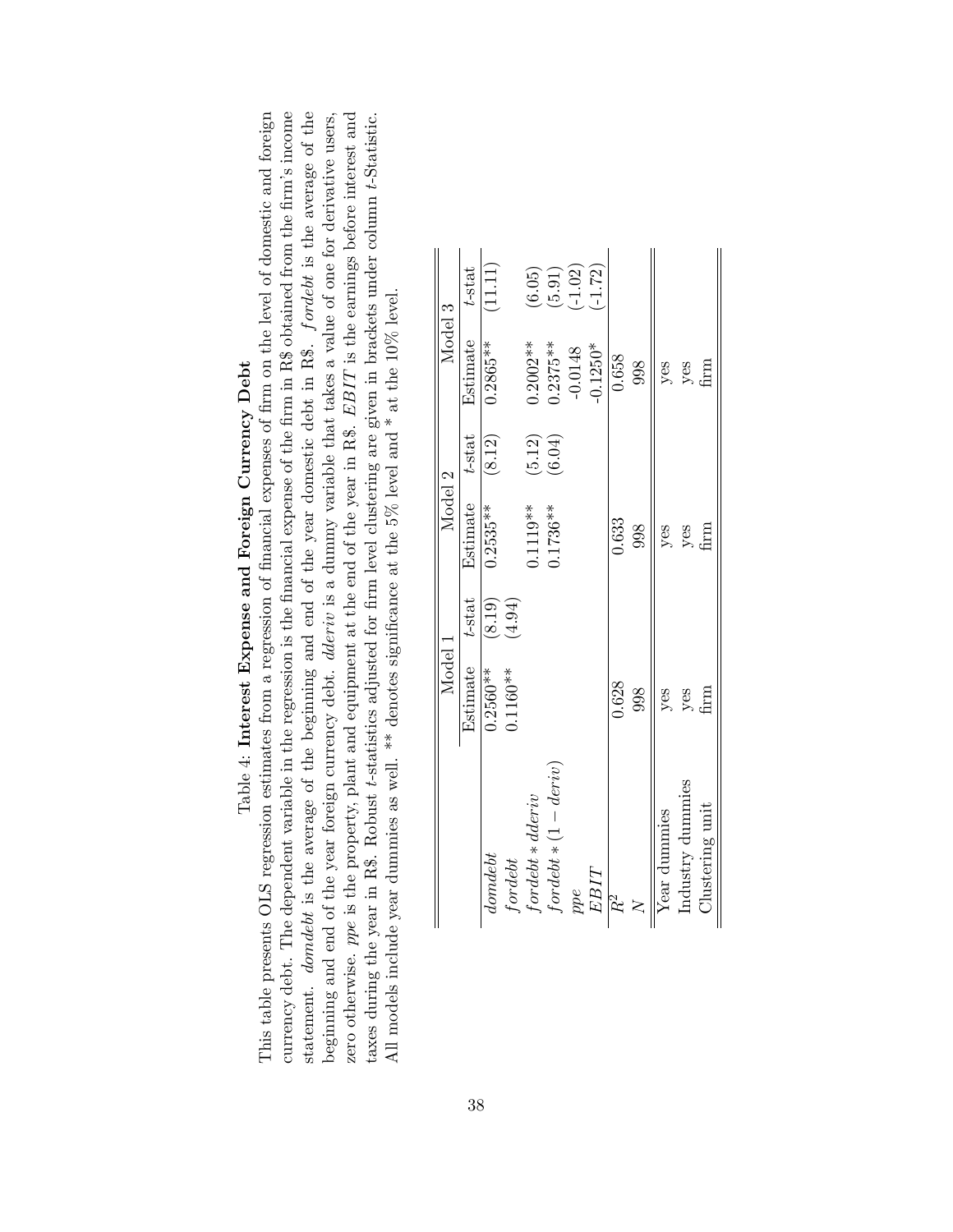| Table 5: Profitability and Foreign Currency Debt                                                                                              |
|-----------------------------------------------------------------------------------------------------------------------------------------------|
| This table presents regression estimates from a regression of firm's net profitability on derivative usage, foreign currency debt, and        |
| control variables. The dependent variable in the regression is the ratio of net income to total assets of the firm. The explanatory           |
| variables are defined as follows: logsize is the natural logarithm of the firm's total revenue for the prior year. $ebitda/TA$ is             |
| computed as Earnings before interest, Taxes and Depreciation for the same fiscal year scaled by total assets. $dep/TA$ measures               |
| the Depreciation and Amortization scaled by the beginning of the year book value of total assets. <i>invine</i> $/TA$ measures the firm's     |
| income from investment in equity of other firms scaled by total assets. <i>dderiv</i> is a binary variable that equals one for the users      |
| the average value of the beginning and end of year ratios of total debt to book value of total<br>of currency derivatives. <i>levavg</i> is - |
| assets. <i>forlevavg</i> is the average of the beginning and end of year ratios of foreign currency debt to book value of total assets.       |
| domlevavg represents the average of the beginning and end of year ratios of domestic debt to book value of total assets. All three            |
| models are estimated using the OLS method. Robust t-statistics adjusted for firm level clustering are given in brackets in the                |
| column t-Statistic. We provide other estimation details in the last three rows. ** denotes significance at the 5% level and * at              |
| the 10% level.                                                                                                                                |

|                               | Model         |           | Model 2     |             | Model 3     |           |
|-------------------------------|---------------|-----------|-------------|-------------|-------------|-----------|
|                               | Estimate      | $t$ -stat | Estimate    | $t$ -stat   | Estimate    | $t$ -stat |
| dderiv                        | $0.0159**$    | (1.97)    |             |             | $-0.0044$   | $(-0.30)$ |
| $forleway * dderiv$           |               |           | $-0.0404$   | $(-1.17)$   | $-0.0295$   | $(29.0 -$ |
| $^{t}orlevavg * (1 - dderiv)$ |               |           | $-0.1174**$ | $(-3.01)$   | $-0.1208**$ | $(-2.86)$ |
| logsize                       | $0.0057*$     | (1.81)    | 0.0046      | (1.42)      | 0.0048      | (1.40)    |
| ebitda/TA                     | $0.1837**$    | (4.92)    | $0.1873**$  | (5.02)      | $0.1876**$  | (5.02)    |
| leway                         | $-0.1201**$   | (14.47)   |             |             |             |           |
| domleway                      |               |           | $-0.1403**$ | $(-4.04)$   | $-0.1400**$ | $-4.04$   |
| invinc/TA                     | $1.4825**$    | (6.07)    | $1.4885**$  | (6.06)      | $1.4882**$  | (6.09)    |
| dep/TA                        | $-0.8168**$   | $(-3.42)$ | $-0.8075**$ | $(-3.32)$   | $0.8057**$  | $-3.30)$  |
| intercept                     | $-0.0488$     | (1.18)    | $-0.0358$   | $(78.0 - )$ | $-0.0383$   | $-0.89$   |
|                               | 0.350         |           | 0.335       |             | 0.334       |           |
|                               | 953           |           | 953         |             | 953         |           |
| Year dummies                  | $y$ es        |           | $y$ es      |             | $y$ es      |           |
| Industry dummies              | yes           |           | yes         |             |             |           |
| Clustering unit               | $\text{firm}$ |           | E<br>H      |             | yes<br>firm |           |
|                               |               |           |             |             |             |           |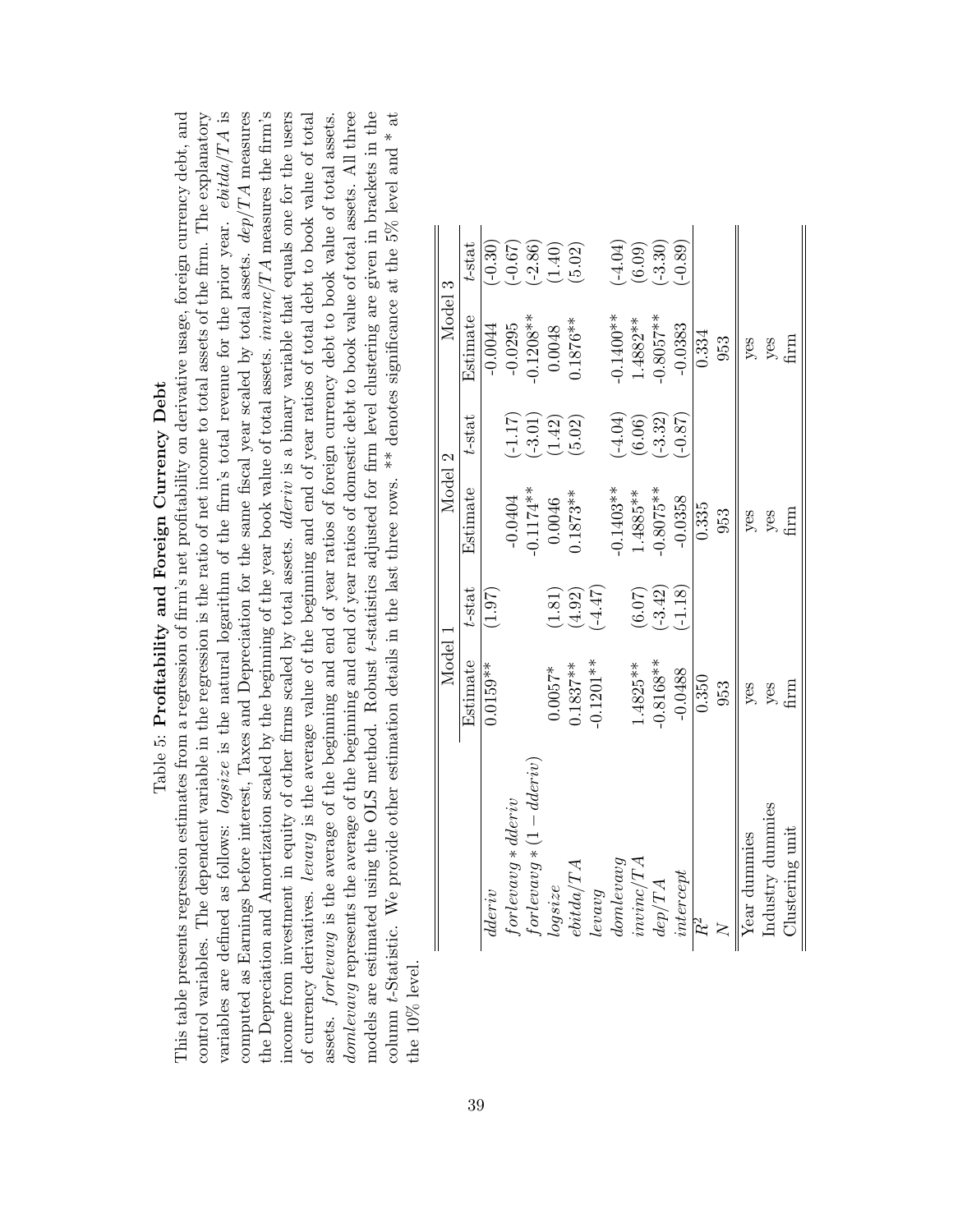| Table 6: Foreign Currency Debt-Mix and Derivative Usage                                                                                           |
|---------------------------------------------------------------------------------------------------------------------------------------------------|
| This table presents regression estimates from a regression of firm's foreign currency debt on derivative usage and control variables.             |
| The dependent variable in the regression is the ratio of foreign currency debt to the total debt of the firm. The explanatory                     |
| variables are defined as follows: <i>dderiv</i> is a binary variable that equals one for the users of currency derivatives. <i>logsize</i> is the |
| natural logarithm of the firm's total revenue for the prior year. margin is computed as the ratio of Earnings before Interest and                 |
| Taxes for the same fiscal year scaled by the year end total assets. salesgrowth represents the percentage growth in year-by-year                  |
| revenue of the firm. $dep/TA$ measures the Depreciation and Amortization scaled by the beginning of the year book value of total                  |
| assets. <i>export</i> is a dummy variable that equals one for the exporters, zero otherwise. dol is a dummy variable that equals one for          |
| otherwise. $ppe/TA$ is the ratio of firm's permanent assets (plant, property and equipment) to<br>firms that hold dollar assets, zero             |
| the total assets. Models 1-3 are estimated using OLS method, whereas Model 4 is based on firm fixed-effects. Robust t-statistics                  |
| adjusted for firm-level clustering for Models 1–3 and industry-level clustering for Model 4 are given in brackets under the columns               |
| labelled t-stat. ** denotes significance at the 5% level and * at the 10% level.                                                                  |
|                                                                                                                                                   |

|                                | Model 1         |           | Model 2            |           | Model 3                |           | Model 4      |                                    |
|--------------------------------|-----------------|-----------|--------------------|-----------|------------------------|-----------|--------------|------------------------------------|
|                                | Estimate        | $t$ -stat | Estimate           | $t$ -stat | Estimate               | $t$ -stat | Estimate     | $t$ -stat                          |
| dderiv                         | $35**$<br>0.180 | (5.89)    | $0.1816**$         | (5.96)    | $0.1688**$             | (5.66)    | $0.0677**$   | (2.59)                             |
| logsize                        | $.9**$<br>1.071 | (6.81)    | $0.0659***$        | (5.92)    | $0.0578**$             | (4.45)    | $0.0350*$    |                                    |
| nargin                         | 136<br>$-0.21$  | (1.57)    | $-0.2190*$         | $(-1.65)$ |                        | $(-1.40)$ | $-0.1640$    | $(1.66)$<br>$(-1.06)$<br>$(-0.63)$ |
| $\ensuremath{\mathit{expert}}$ |                 |           | $0.0779**$         | (2.00)    | $-0.2054$<br>$0.0656*$ | (1.66)    | $-0.0331$    |                                    |
| $_{dol}$                       |                 |           |                    |           | $0.1083**$             | (2.45)    |              |                                    |
| salesgrowth                    |                 |           |                    |           | $-0.0606*$             | $(-1.94)$ |              |                                    |
| ppe/TA                         |                 |           |                    |           | $-0.1439$              | $(-1.34)$ |              |                                    |
| dep/TA                         |                 |           |                    |           | 0.2876                 | (0.38)    |              |                                    |
| intercept                      | $-0.3369**$     | $(-2.30)$ | $-0.3222***$       | $(-2.23)$ | $-0.1601$              | $(56.0-)$ | 0.578        | (0.22)                             |
| $R^2$                          | 0.361           |           | 0.369              |           | 0.393                  |           | 0.057        |                                    |
|                                | 992             |           | 992                |           | 947                    |           | 992          |                                    |
| Year dummies                   | yes             |           | $y$ es             |           | yes                    |           |              |                                    |
| Industry dummies               | yes             |           | $y$ es             |           | $y$ es<br>no           |           | $y$ es<br>no |                                    |
| Firm fixed-effects             |                 |           | $\overline{\rm n}$ |           |                        |           | yes          |                                    |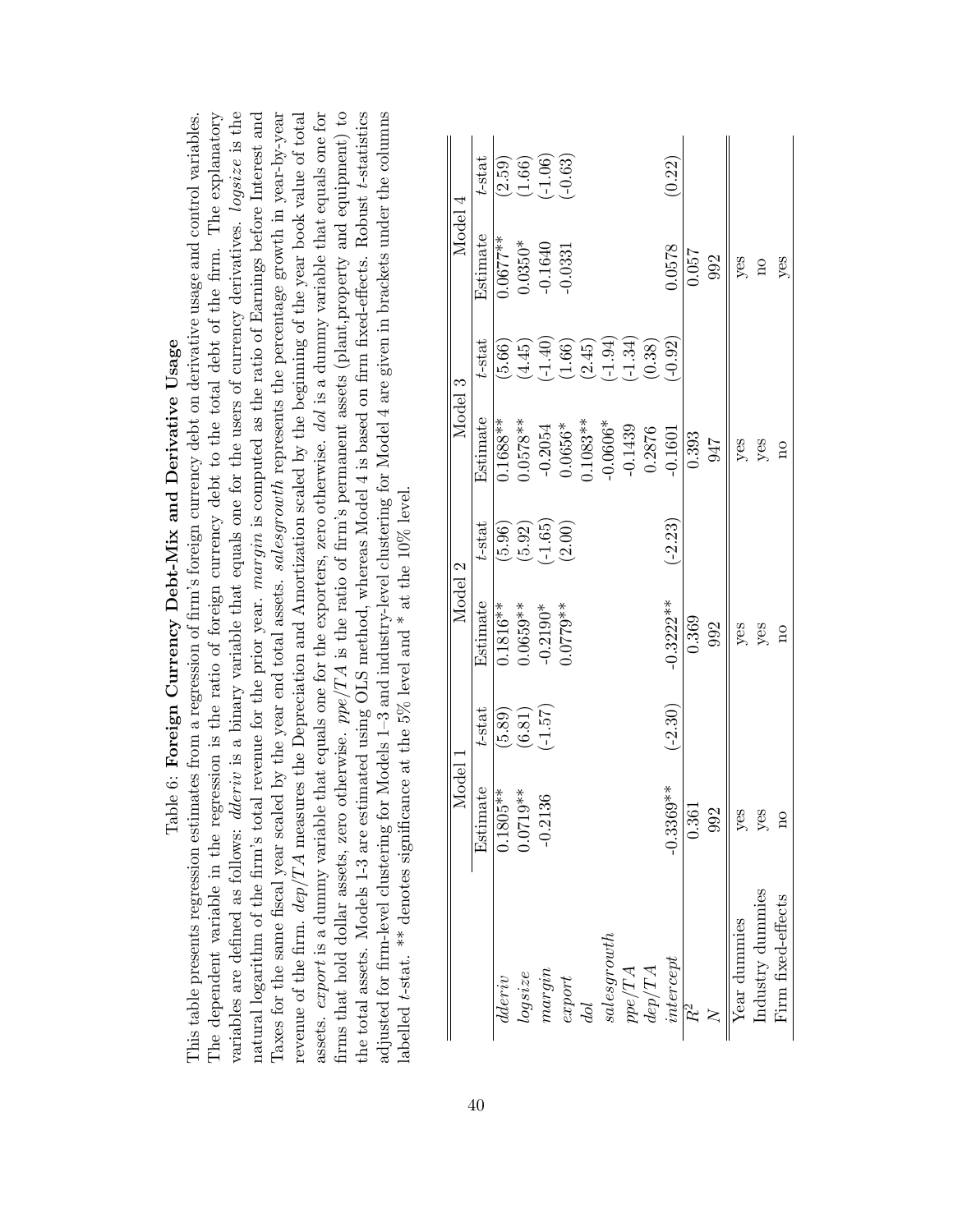Table 7: Leverage and Derivative Usage Table 7: Leverage and Derivative Usage

dep/TA measures the Depreciation and Amortization scaled by the beginning of the year book value of total assets. export is a and control variables. The dependent variable in the regression is the ratio of foreign currency debt to the total assets of the as follows: *dderiv* is a binary variable that equals one for the users of currency derivatives. *logsize* is the natural logarithm of  $dep/TA$  measures the Depreciation and Amortization scaled by the beginning of the year book value of total assets.  $export$  is a All models are estimated using OLS method. Robust *t*-statistics adjusted for firm-level clustering are given in brackets under the This table presents regression estimates from a regression of firm's foreign currency and domestic leverage on derivative usage firm in Models 1 and 2, and domestic currency debt to total assets in Models 3 and 4. The explanatory variables are defined as follows: *dderiv* is a binary variable that equals one for the users of currency derivatives. *logsize* is the natural logarithm of the firm's total revenue for the prior year. margin is computed as the ratio of Earnings before Interest and Taxes for the same fiscal year scaled by the year end total assets. salesgrowth represents the percentage growth in year-by-year revenue of the firm. dummy variable that equals one for the exporters, zero otherwise. dol is a dummy variable that equals one for firms that hold This table presents regression estimates from a regression of firm's foreign currency and domestic leverage on derivative usage and control variables. The dependent variable in the regression is the ratio of foreign currency debt to the total assets of the firm in Models 1 and 2, and domestic currency debt to total assets in Models 3 and 4. The explanatory variables are defined the firm's total revenue for the prior year. *margin* is computed as the ratio of Earnings before Interest and Taxes for the same dummy variable that equals one for the exporters, zero otherwise. dol is a dummy variable that equals one for firms that hold dollar assets, zero otherwise. ppe/TA is the ratio of firm's permanent assets (plant, property and equipment) to the total assets. All models are estimated using OLS method. Robust t-statistics adjusted for firm-level clustering are given in brackets under the fiscal year scaled by the year end total assets. salesgrowth represents the percentage growth in year-by-year revenue of the firm. dollar assets, zero otherwise. *ppe*/TA is the ratio of firm's permanent assets (plant,property and equipment) to the total assets.<br>... columns labeled t-stat. \*\* denotes significance at the 5% level and \* at the 10% level. columns labeled t-stat. \*\* denotes significance at the 5% level and \* at the 10% level.

|                              |         | $t$ -sta $t$ | $(-0.44)$  | (1.87)     | $(-2.06)$   | (0.68) | (0.56)          | (0.24)       | (2F0)     | (66.0) | (2.65)      |       |      |              |                  |                 |
|------------------------------|---------|--------------|------------|------------|-------------|--------|-----------------|--------------|-----------|--------|-------------|-------|------|--------------|------------------|-----------------|
| Domestic Debt / Total Assets | Model 4 | Estimate     | $-0.0072$  | $-0.0176*$ | $0.1195**$  | 0.0115 | 0.0100          | 0.0037       | 0.0281    | 0.3598 | $0.3096**$  | 0.160 | 978  | $y$ es       |                  | yes<br>firm     |
|                              |         | $t$ -stat    | $(-0.44)$  | $(-1.63)$  | $(-2.15)$   |        |                 |              | (0.82)    |        | (2.52)      |       |      |              |                  |                 |
|                              | Model 3 | Estimate     | $-0.0070$  | $-0.0142$  | $0.1092**$  |        |                 |              | 0.0403    |        | $0.2833**$  | 0.161 | 1023 | $y$ es       | yes<br>firm      |                 |
|                              |         | $t$ -sta $t$ | (4.68)     | (4.39)     | $(-3.91)$   | (1.63) | (4.35)          | $(-1.49)$    | (1.00)    | (0.63) | $-2.04)$    |       |      |              |                  |                 |
| Foreign Debt / Total Assets  | Model 2 | Estimate     | $0.0696**$ | $0.0221**$ | $0.1962**$  | 0.0240 | $0.0785**$      | $-0.0169$    | $-0.0287$ | 0.2218 | $-0.1277**$ | 0.455 | 978  | $y$ es       | $y$ es<br>firm   |                 |
|                              |         | $t$ -stat    | (5.06)     | (7.19)     | $(-4.04)$   |        |                 |              | $(-0.31)$ |        | $(-3.33)$   |       |      |              |                  |                 |
|                              | Model 1 | Estimate     | $0.0765**$ | $0.0321**$ | $-0.2213**$ |        |                 |              | $-0.0109$ |        | $-0.2141**$ | 0.392 | 1023 | $y$ es       | yes              | mrti<br>E       |
| Dependent Variable           |         |              | dderiv     | log size   | margin      | export | $_{\text{dol}}$ | sales growth | $ppe/TA$  | dep/TA | intercept   | $R^2$ |      | Year dummies | Industry dummies | Clustering unit |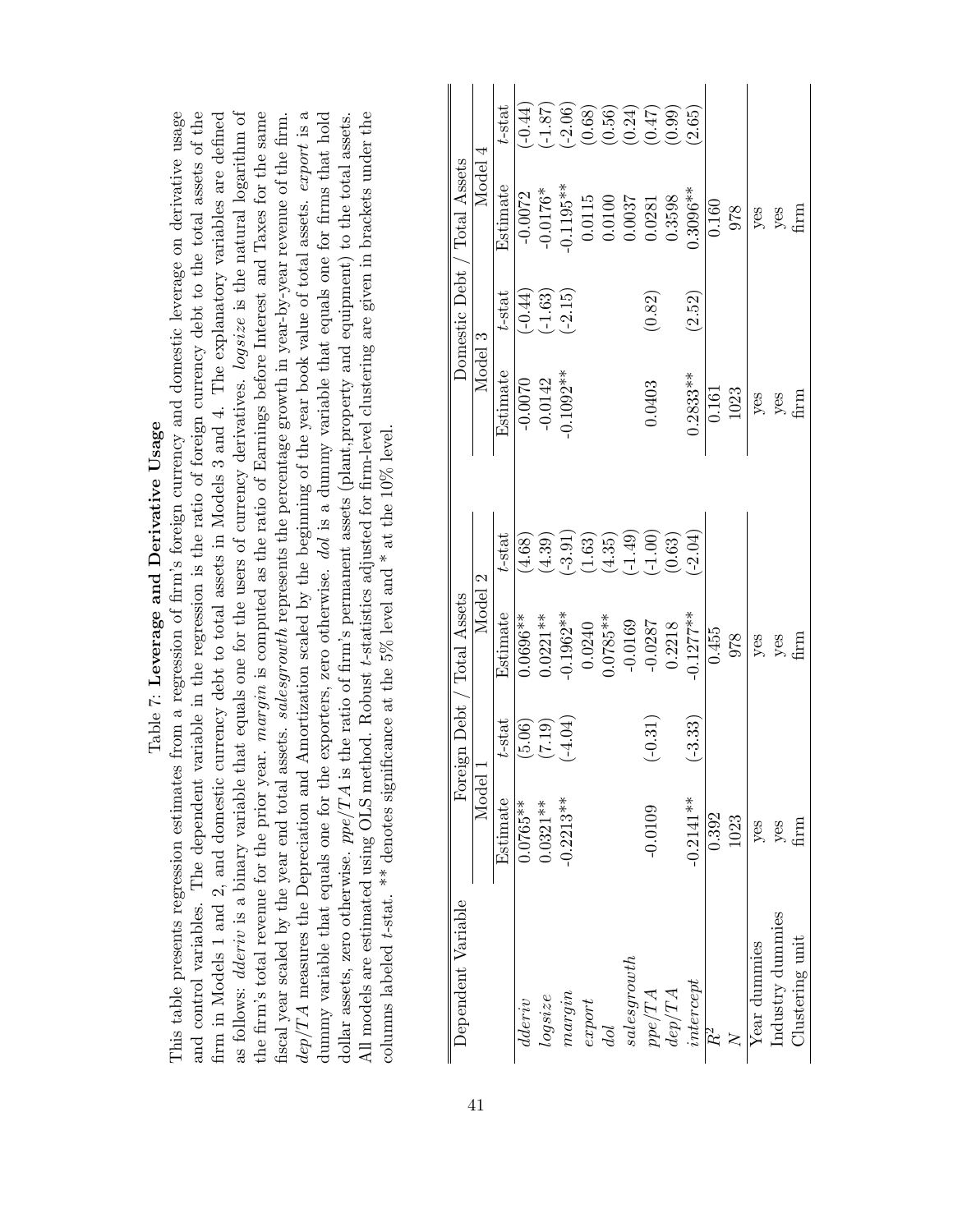|                                                                                                                                                                                                                                                                                      | Table                              |           | 8: Cox Proportional Hazard Model for Derivative Usage |           |              |           |                                                                                                       |           |
|--------------------------------------------------------------------------------------------------------------------------------------------------------------------------------------------------------------------------------------------------------------------------------------|------------------------------------|-----------|-------------------------------------------------------|-----------|--------------|-----------|-------------------------------------------------------------------------------------------------------|-----------|
| This table presents Cox Proportional Hazard Model regression estimates from a regression of firm's decision to use derivatives for                                                                                                                                                   |                                    |           |                                                       |           |              |           |                                                                                                       |           |
| the first time on various firm-level characteristics. The dependent variable in the regression is a binary variable that equals one in                                                                                                                                               |                                    |           |                                                       |           |              |           |                                                                                                       |           |
| it is not used for estimation in the subsequent years. In particular we estimate the following model: $h(t x_j) = h_0(t)exp(x_j\beta_x)$ ;<br>the year when firms start using derivatives, and zero otherwise. After the first year in which derivative-usage is reported by a firm, |                                    |           |                                                       |           |              |           |                                                                                                       |           |
| where h stands for the hazard rate of derivative usage, meaning it is the probability of using derivatives next year conditional on                                                                                                                                                  |                                    |           |                                                       |           |              |           |                                                                                                       |           |
| not having used derivatives in the past. $h_0$ is the baseline hazard rate and $h_t$ reports hazard rate conditional on set of covariates                                                                                                                                            |                                    |           |                                                       |           |              |           |                                                                                                       |           |
| given by $x_j$ at time t. In this table, we report the <i>beta</i> coefficients of this regression. The explanatory variables $(x_i, s)$ are defined<br>as follows: logsize is the natural                                                                                           |                                    |           |                                                       |           |              |           | logarithm of the firm's total revenue for the prior year. <i>leverage</i> is computed as the ratio of |           |
| total debt to total assets measured as of the beginning of the year. levsquare is the squared value of leverage described above.                                                                                                                                                     |                                    |           |                                                       |           |              |           |                                                                                                       |           |
| $\cos h/TA$ measures the cash holdings of the firm scaled by the total assets for the prior year end. export is a dummy variable                                                                                                                                                     |                                    |           |                                                       |           |              |           |                                                                                                       |           |
| otherwise. Both these variables are also measured as of the prior year. salesgrowth is the percentage increase in firm's sales<br>that equals one for the exporters, zero otherwise. dol is a dummy variable that equals one for firms that hold dollar assets, zero                 |                                    |           |                                                       |           |              |           |                                                                                                       |           |
| during the year. In model 2 and 4, we also control for year dummies. ** denotes significance at the 5% level and * at the 10%                                                                                                                                                        |                                    |           |                                                       |           |              |           |                                                                                                       |           |
| level.                                                                                                                                                                                                                                                                               |                                    |           |                                                       |           |              |           |                                                                                                       |           |
|                                                                                                                                                                                                                                                                                      | Model 1                            |           | Model 2                                               |           | Model        | $\infty$  | Model                                                                                                 | ₹         |
|                                                                                                                                                                                                                                                                                      | $\frac{\text{Estimate}}{0.5932**}$ | t-stat    | Estimate                                              | $t$ -stat | Estimate     | t-stat    | Estimate                                                                                              | $t$ -stat |
| log size                                                                                                                                                                                                                                                                             |                                    | (7.13)    | $0.6121**$                                            | (62.7)    | $0.5382**$   | (5.79)    | $0.5368**$                                                                                            | (6.31)    |
| leverage                                                                                                                                                                                                                                                                             | 8.3866 **                          | (2.95)    | $10.4364**$                                           | (3.11)    | 8.5328**     | (2.95)    | 10.2344 **                                                                                            | (3.00)    |
| levsquare                                                                                                                                                                                                                                                                            | $-12.4736**$                       | $(-2.88)$ | $-15.7130**$                                          | $(-3.04)$ | $-12.8876**$ | $(-2.89)$ | $-15.9289**$                                                                                          | $(-3.02)$ |
| cash/TA                                                                                                                                                                                                                                                                              | $2.3976**$                         | (2.69)    | $2.6091***$                                           | (2.32)    | $2.5124**$   | (2.71)    | $2.3940**$                                                                                            | (2.26)    |
| salesgrowth                                                                                                                                                                                                                                                                          | $0.9553**$                         | (3.14)    | $0.5490*$                                             | (1.65)    | $0.8918**$   | (2.85)    | 0.4460                                                                                                | (1.38)    |
| $^{dof}$                                                                                                                                                                                                                                                                             |                                    |           |                                                       |           | 0.4503       | (1.53)    | $0.6784***$                                                                                           | (2.05)    |
| export                                                                                                                                                                                                                                                                               |                                    |           |                                                       |           | $-0.1144$    | $(-0.50)$ | 0.0190                                                                                                | (0.06)    |

0.0190 719

 $y$ es<br>yes

 719 719 719 719 Year dummies no no yes yes yes Industry dummies ho ho yes yes no ho yes

yes<br>yes

**ELZ** 

 $\overline{017}$ 

 $\begin{matrix}\n0 \\
0\n\end{matrix}$ 

Industry dummies Year dummies

 $617$  $\overline{\text{no}}$  $\overline{\text{no}}$ 

 $\overline{z}$ 

 $export$  $_{dol}$ 

42